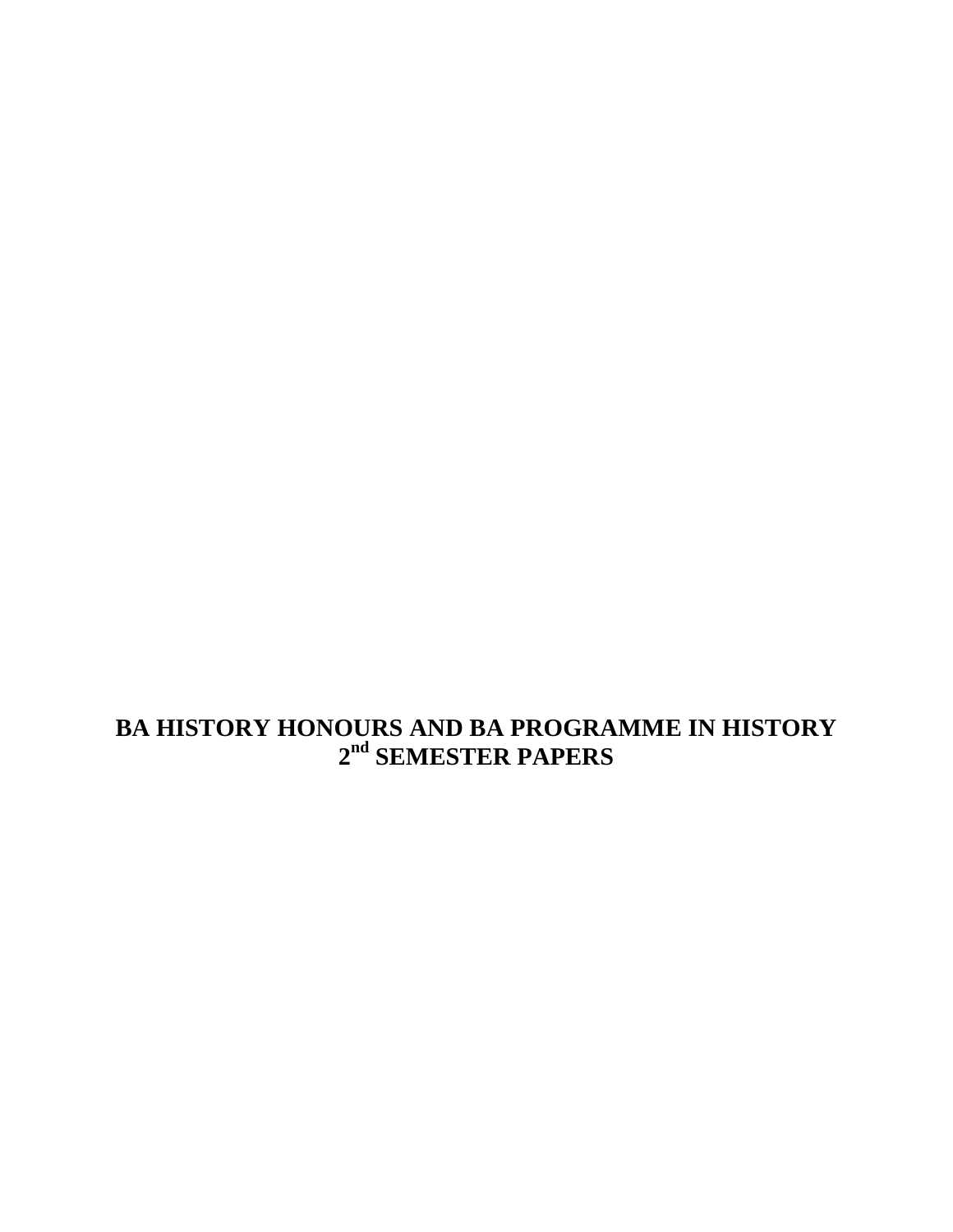# **SEMESTER 2 PAPERS: BA HISTORY HONOURS**

# **CORE PAPERS**

| History of India $-$ II                                                           | $5 + 1$ |
|-----------------------------------------------------------------------------------|---------|
| Social Formations and Cultural Patterns of the<br>Ancient and Medieval World – II | $5+1$   |

# **GE PAPERS**

| Semester II<br><b>GE</b> | GE Course III: Delhi Through the Ages: From<br><b>Colonial to Contemporary Times</b><br>Or) | $5 + 1$ |
|--------------------------|---------------------------------------------------------------------------------------------|---------|
|                          | GE Course IV: The World After 1945<br>Or                                                    |         |
|                          | GE Course V: History and Culture: Representations<br>in Texts, Objects & Performance        |         |

| <b>AECC PAPERS</b>            |  |                                                                             |  |  |
|-------------------------------|--|-----------------------------------------------------------------------------|--|--|
| Semester II<br><b>AECC II</b> |  | English / Hindi/ MIL Communication<br>l )r<br><b>Environmental Sciences</b> |  |  |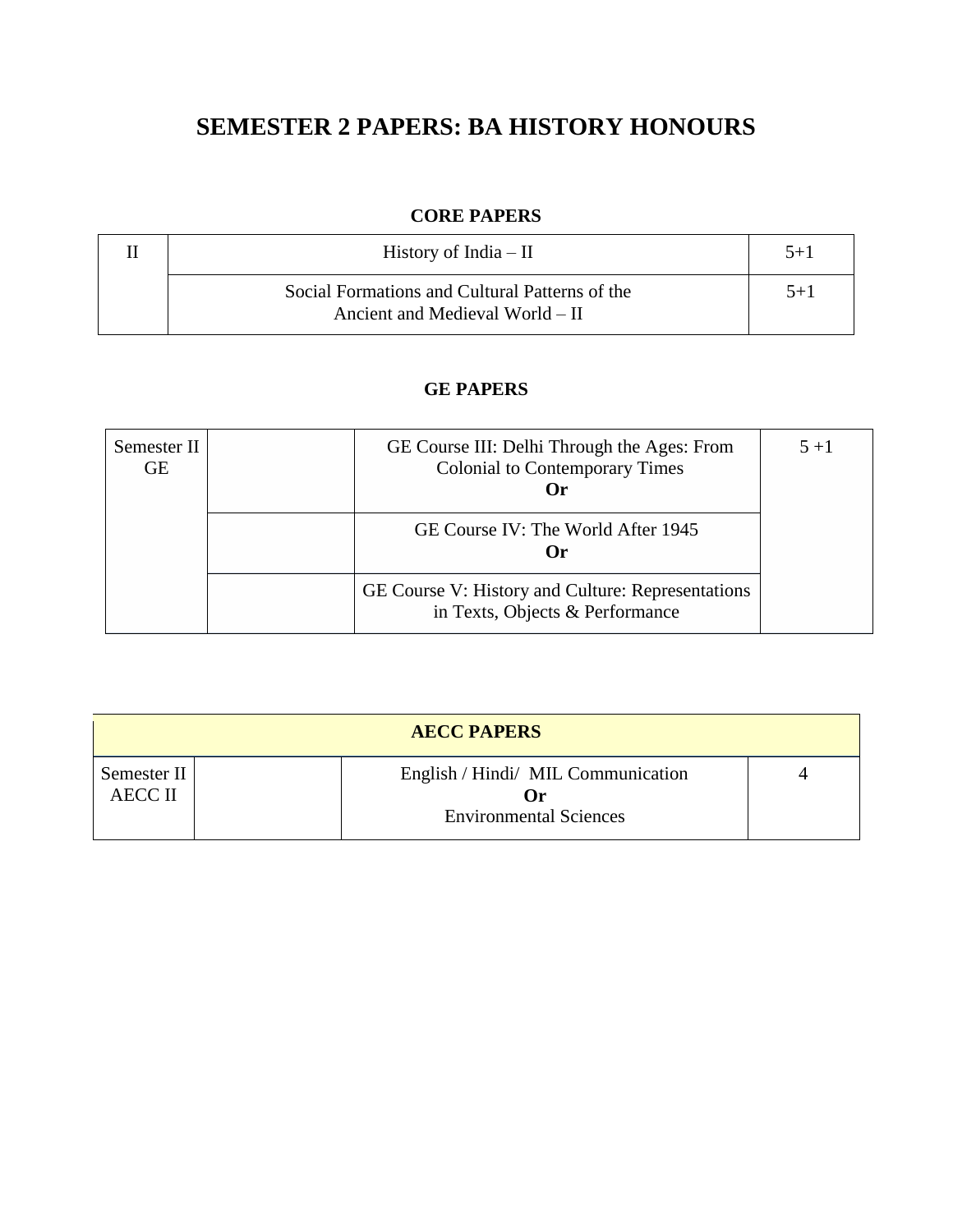#### **CORE COURSES SEMESTER 2**

#### **Core Course III**

#### **History of India- II**

#### **Course Objectives:**

This course is about early historical and early medieval periods of Indian history. It explores the transition from proto-historical to early medieval phase highlighting major changes that shaped the character of the Indian civilization. Highlighting the features of early historic times, the course tries to trace the emergence of state system from tribal stage to 'early-state' stage and at the same time seeks to underline the important developments in the arena of economy, society and culture. The purpose of this course is to familiarise the students with the ways in which historians work with the sources of various kinds and reach at conclusions.

#### **Learning Outcomes:**

After completing this course, the students will be able to

- Discuss various kinds of sources that the historians utilize to write the history of early historical and early medieval India.
- Analyse the processes and the stages of development of various types of state systems like monarchy, republican and centralized states as well as the formation of large empires.
- Discuss the ways in which historians have questioned the characterization of the Mauryan state.
- Delineate the changes in the fields of agriculture, technology, trade, urbanization and society and the major points of changes during the entire period.
- Describe the factors responsible for the rise of a good number of heterodox religious systems and adjustments and readjustments by various belief systems.
- Trace the processes of urbanization and de-urbanization & monetization and monetary crisis in early India.
- Analyse critically the changes in the *varna*/caste systems and changing nature of gender relations and property rights.
- Write and undertake projects related to literature, science, art and architecture.

#### **Course Content:**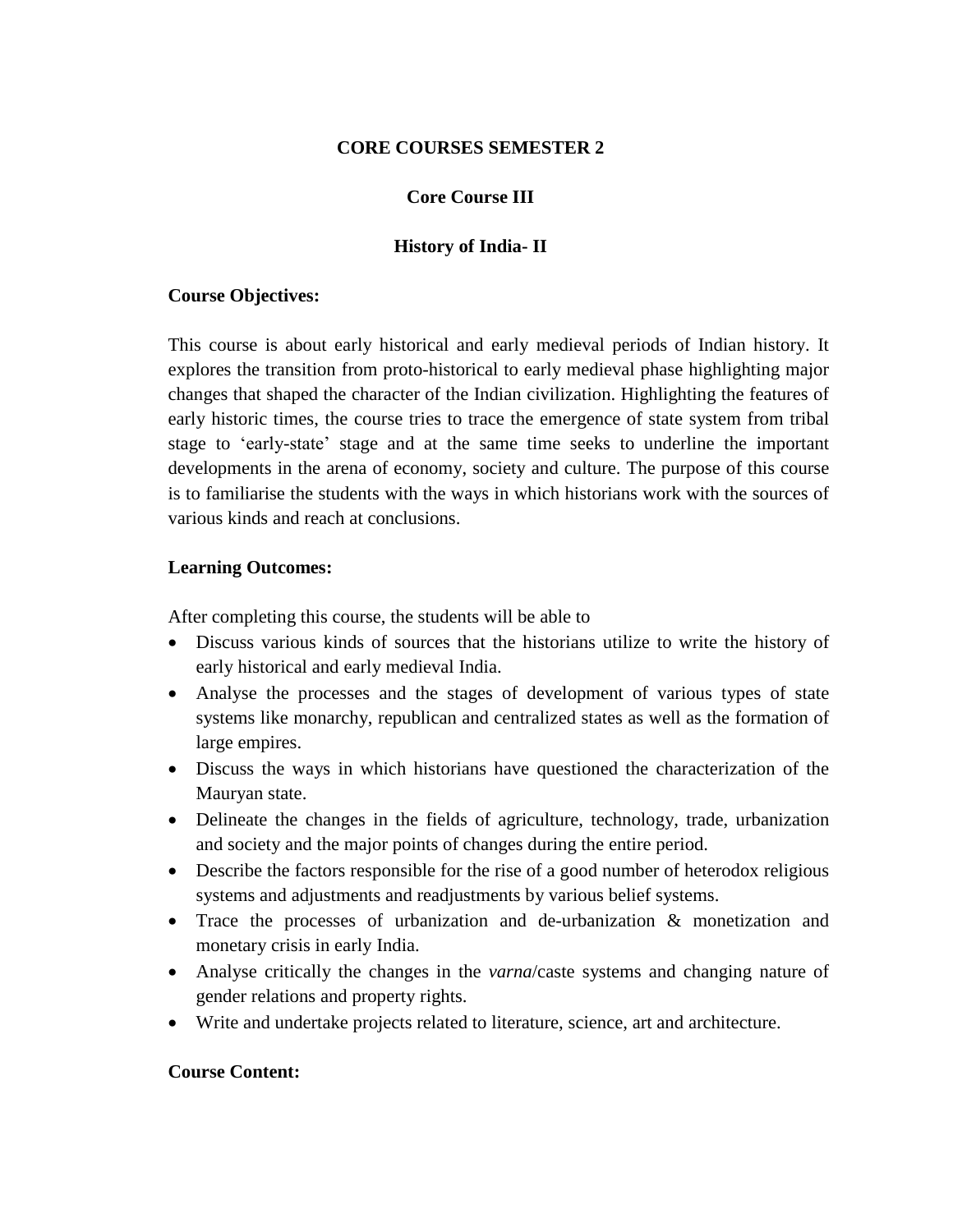# **Unit: I. Introducing the early historical: Sources (600 BCE onwards) and historiographical trends**

#### **Unit: II. Changing political formations (c***.* **600 BCE to c***.* **300 CE)**

[a] The *mahajanapada*s; monarchies and *gana*s/*sangha*s

[b] The Mauryan empire: political structure; the nature of *dhamma*

[c] Post-Mauryan polities with special reference to the Kushanas and the Satavahanas

[d] Tamilakam

#### **Unit: III. Economy and society (c. 600 BCE to c***.* **300 CE)**

[a] Expansion of agrarian economy and production relations

[b] Urban growth: north India, central India, the Deccan and south India; craft production; trade interactions across India, Asia and beyond

[c] Social stratification: class; *varna*; *jati*; untouchability; gender; marriage and property relations

# **Unit: IV. Towards early medieval India (c. 4 th century to 750 CE)**

[a] Introducing the early medieval: changing perspectives

[b] The nature of polities: the Gupta Empire and its contemporaries; post-Gupta polities -- Pallavas, Chalukyas and Vardhanas

[c] Agrarian expansion; land grants; changing production relations; graded land rights and peasantry

[d] Urban patterns; trade and currency

[e] *Varna*; the proliferation of *jatis*; changing norms of marriage and inheritance

#### **Unit: V. Religion, philosophy and society (c***.* **600 BCE – 750 CE)**

[a] Shramanic traditions with special reference to Buddhism and Jainism

[b] Consolidation of the Brahmanical tradition

[c] Puranic Hinduism

#### **Unit: VI. Cultural developments (***c.* **600 BCE – 750 CE)**

[a] A brief survey of creative literature; scientific and technical treatises

[b] Art and architecture; forms of patronage

#### **ESSENTIAL READINGS AND UNIT WISE TEACHING OUTCOMES:**

**Unit I:** This unit seeks to take stock of the nature of sources and the historiography for the period between 600 BC to 750 CE. **(Teaching Time: 1week Approx.)**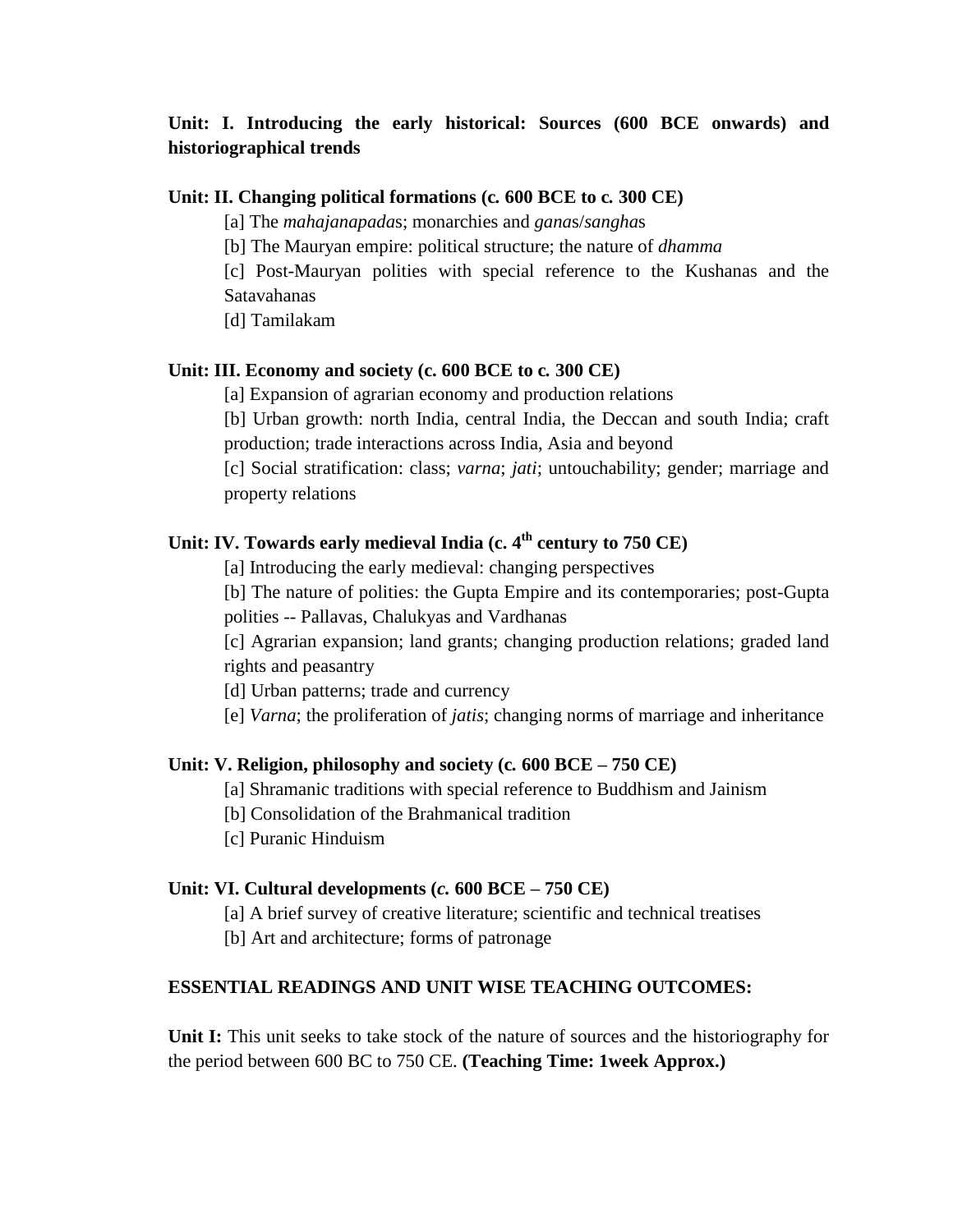- Allchin, F. R, *et al.* (1995). *The Archaeology of Early Historic South Asia: The Emergence of Cities and States*. Cambridge: Cambridge University Press. (Chapter 2 pp. 10-25 & chapter 5 pp. 54-72.)
- Chattopadhyaya, B. D. (1994).*The Making of Early Medieval India*, Delhi: Oxford University Press. (Introduction, pp. 1-37.)
- Sharma, R. S. (1995). *Perspectives in Social and Economic History of Early India*. Delhi: Munshiram Manoharlal. (Second edition. See especially, Chapters 16 and 18.)
- Salomon, Richard. (1998).*Indian Epigraphy: A Guide to the Study of Inscriptions in Sanskrit, Prakrit, and the other Indo-Aryan Languages*. New York: Oxford University Press. Chapters 4(pp. 7-71) and 7(226-251).
- Thapar, Romila. (2002).*Reading History from Inscriptions*: *Professor D. C. Sircar Memorial Lecture Delivered at the University of North Bengal*. Kolkata: K. P. Baghchi. Pp. 1-17

**Unit II.** This unit would enable students to trace the history of changing political formations in India from the mahajanapadas to the Mauryan and the post-Mauryan states. **(Teaching Time: 3 weeks Approx.)**

- Alcock, Susan E. (*et. al*.) (2001). *Empires: Perspectives from Archaeology and History*, Cambridge: Cambridge University Press. (Chapter 6, pp. 155- 178.)
- Allchin, F. R. (*et al.*) (1995).*The Archaeology of Early Historic South Asia: The Emergence of Cities and States*. Cambridge: Cambridge University Press. Chapter 6 (pp.73-98) & Chapter 10 (pp. 185- 221).
- Chattopadhyaya, B.D. (2003). *Studying Early India: Archaeology, Texts, and Historical Issues*. Delhi: Permanent Black. Chapter 3 (pp.39-47).
- Gurukkal, Rajan. (2010).*Social Formations of Early South India.* Delhi: Oxford University Press. (Chapters 6 and 7 pp.136-165.)
- Sharma, R.S. (1996).*Aspects of Political Ideas and Institutions in Ancient India*. Delhi: Motilal Banarsidas. (Chapters XV(pp.197-232), XVIII (pp. 275-290), XIX (pp.291-310), XX (pp. 311-320, XXIII (pp.371-402) (Available in Hindi also)
- Singh, Upinder. (2008).*A History of Ancient and Early Medieval India: From the Stone Age to the 12th Century*. Delhi: Pearson Longman. (More relevant parts are Chapters 6, 7 and 8)(Also available in Hindi)
- Thapar, Romila. (1987).*Mauryas Revisited*. In Romila Thapar, Cultural Pasts: Essays in Early Indian History. Delhi: OUP. PP. 462-488.(Available in Hindi also)
- Thapar, Romila. (2012). *Asoka and the Decline of the Mauryas.* Delhi: Oxford University Press. PP. 119-227.(Also available in Hindi)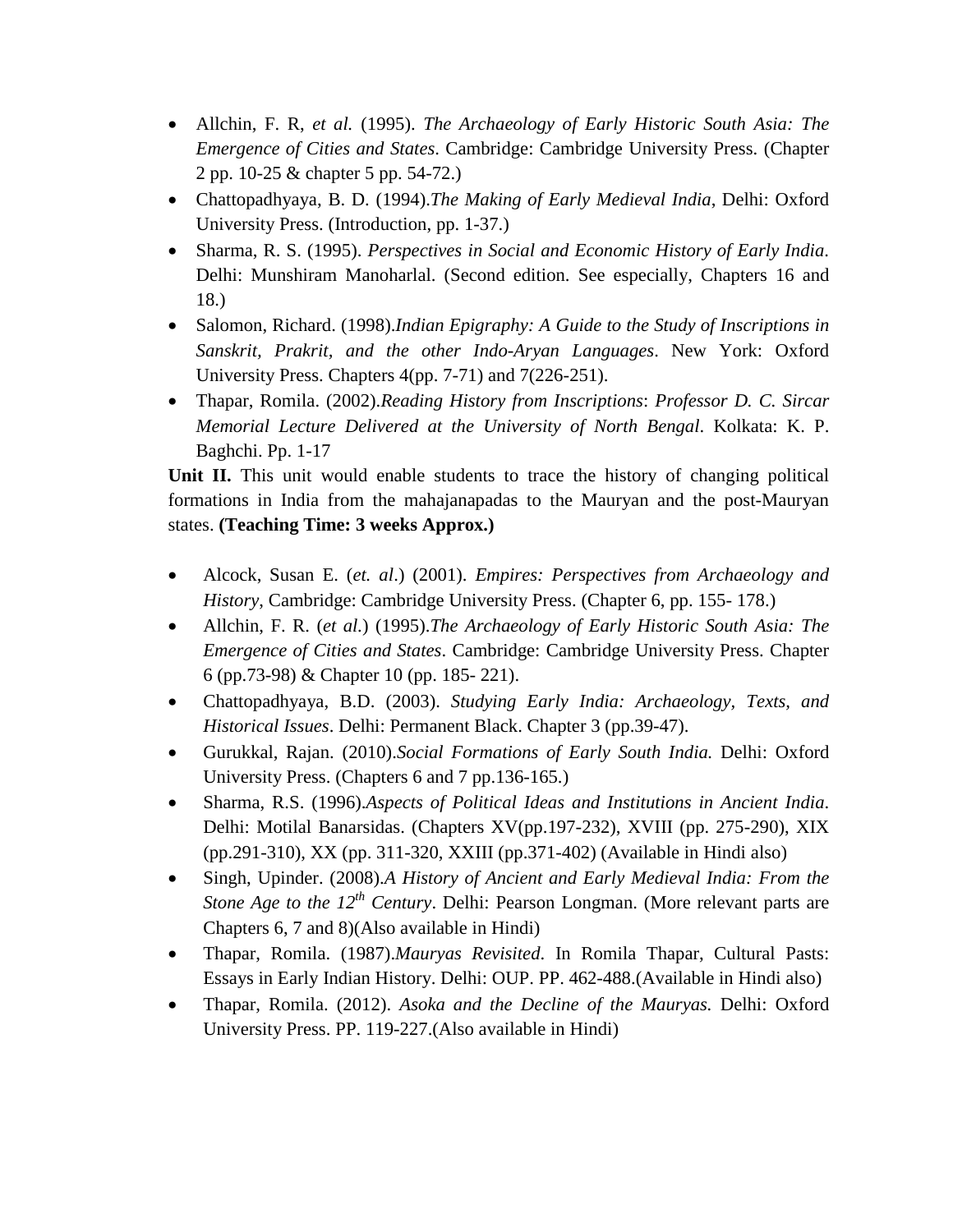**Unit III.** This unit will apprise students of the socio-economic developments up to 300 CE, with particular attention to agrarian relations and production as well as varna, jati, gender and class relations.**(Teaching Time: 3 weeks Approx.)**

- Allchin, F.R. *et al.* (1995).*The Archaeology of Early Historic South Asia: The Emergence of Cities and States*. Cambridge: Cambridge University Press. (Chapters 5,6,7 & 8 PP. 54-151)
- Chakravarti, Uma. (1996). *The Social Dimensions of Early Buddhism*. Delhi: Munshiram Manoharlal.(Chapters 2,3,4 and 5.pp. 7-149)
- Champakalakshmi, R. (1996).*Trade, Ideology and Urbanization: South India 300BC to Ad 1300*. Delhi: Oxford University Press. (Chapters 1 and 2.pp. 24-154)
- Jaiswal, Suvira. (1998).*Caste: Origin, Function and Dimensions of Change*, Delhi: Manohar. (pp.1-131.) (available in Hindi also)
- Sahu, B. P. (2006). *Iron and Social Change in Early India.* Delhi: Oxford University Press. (pp. 1-31).
- Sharma, R. S. (1983).*Material Culture and Social Formations in Ancient India*. Delhi: Macmillan. (pp.89-116.) (available in Hindi also).
- Sharma, R. S. (1990).*Sudras in Ancient India*: *A Social History of the Lower Order Down to circa. A. D. 600.*Delhi: Motilal Banarsidas. (pp. 90-254) (Available in Hindi also).
- Singh, Upinder. (2008).*A History of Ancient and Early Medieval India: From the Stone Age to the 12th Century*. Delhi: Pearson Longman. (Chapters 6 and 8.) (Available in Hindi also).

**Unit IV.** This unit introduces students to the varied perspectives on the early medieval India with regard to the nature of polities, agrarian expansion as well as social and urban processes. **(Teaching Time: 2weeks Approx.)**

- Chattopadhyaya, B. D. (1994).*The Making of Early Medieval India*. Delhi: Oxford University Press. (Chapters 7 & 8.)
- Roy, Kumkum. (ed.) (2001).*Women in Early Indian Societies*. Delhi: Manohar. (Introduction and pp. 113-122.)
- Sharma, R. S. (1990). *Sudras in Ancient India*: *A Social History of the Lower Order Down to circa. A. D. 600.* Delhi: Motilal Banarsidas. (pp. 245-326.) (Available in Hindi also)
- Sharma, R.S. (1980). *Indian Feudalism*. Madras: Macmillan. (Chapter 1.) (Also available in Hindi).
- Sharma, R.S. (1996). *Aspects of Political Ideas and Institutions in Ancient India*, Delhi: Motilal Banarsidas. (Chapters XXI, pp.321-348 and XXIII (III, pp. 386-392) (Available in Hindi)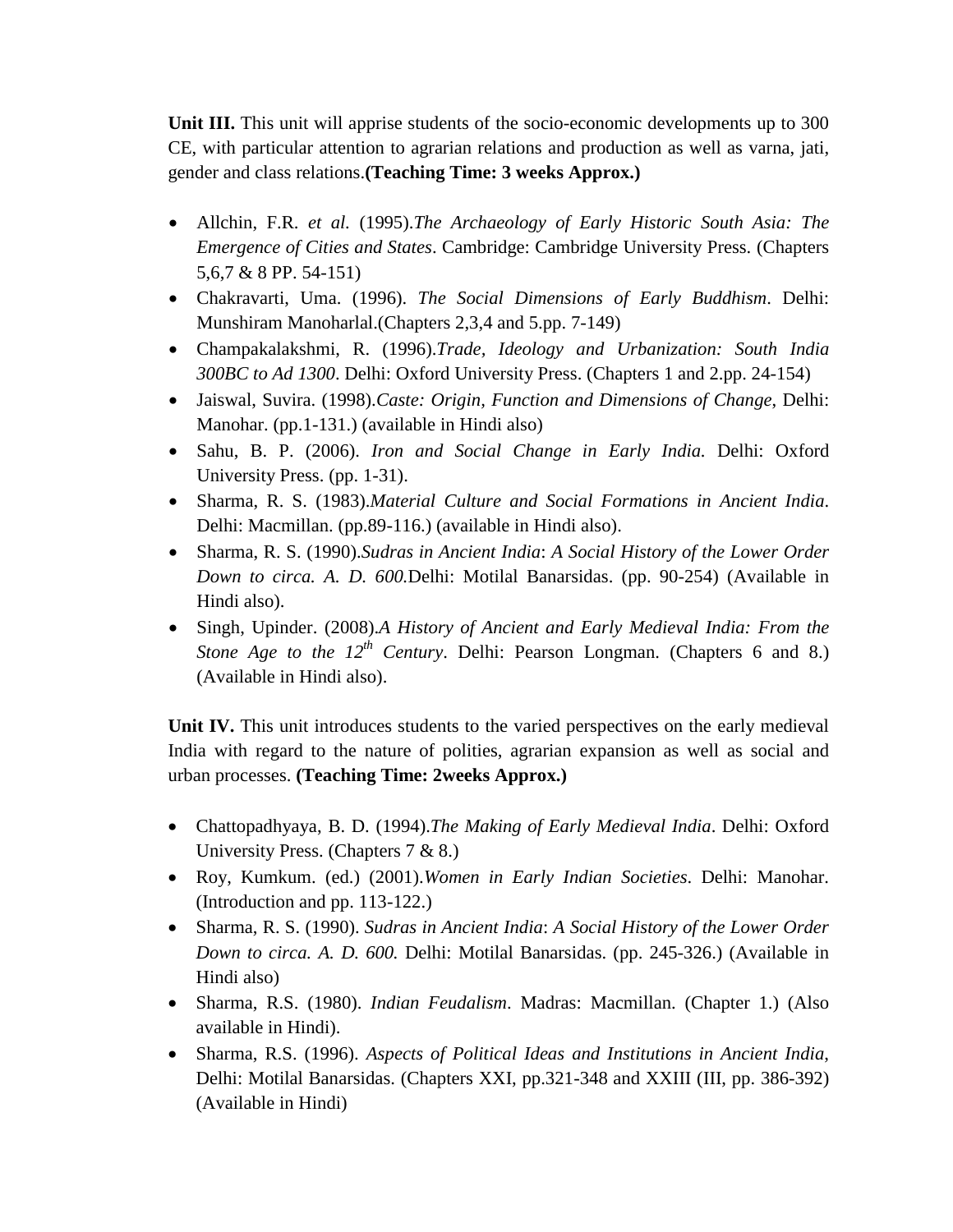Singh, Upinder. (2008). *A History of Ancient and Early Medieval India: From the Stone Age to the 12th Century*. Delhi: Pearson Longman. (Chapters 9 and 10.) (Available in Hindi also)

**Unit V.** This unit traces the religious and philosophical developments in the period of study especially with regard to the emergence of the Shramanic traditions and the consolidation of the Puranic tradition. **(Teaching Time: 3 weeks Approx.)**

- Brockington, J.L. (1997).*The Sacred Thread: A Short History of Hinduism.* Delhi: Oxford University Press. (2nd edition).PP.1-129
- Jaiswal, Suvira. (1981).*The Origin and Development of Vaisnavism: Vaisnavism from 200 BC to AD 500.* Delhi: Munshiram Manoharlal. (Chapters 3 (pp.32-115), 6 (pp. 167-228) and 7 (pp. 229-235). (available in Hindi also)
- Shrimali, K. M. (2017). *Prachin Bhartiya Dharmon ka Itihas* (प्राचीनभारतीयधर्मोंकाइततहास). Delhi: Granth Shilpi. (In Hindi). PP. 1-80.
- Singh, Upinder. (2008).*A History of Ancient and Early Medieval India: From the Stone Age to the 12th Century*. Delhi: Pearson Longman. (Chapters 6,8, 9& 10) (Available in Hindi also)

**Unit VI.** This unit aims at familiarising students with the salient developments during the period of study in the field of art and literature as well as science and technology. **(Teaching Time: 2 weeks Approx.)**

- Huntington, S. (1985).*The Art of Ancient India: Buddhist, Hindu, Jain.* New Delhi: Weather Hill.(pp. 41-321)
- Basham, A.L. (1954). *The Wonder that was India*: *A survey of the history and culture of the Indian subcontinent before the coming of the Muslims.* Calcutta: Rupa. pp. 348-507. (Available in Hindi also)
- Singh, Upinder. (2008). *A History of Ancient and Early Medieval India: From the Stone Age to the 12th Century.* Delhi: Pearson Longman. (Chapters 7 (pp. 356-366), 8 (pp. 445-471), and 9 (pp. 526- 545) (Available in Hindi also)

# **SUGGESTED READINGS:**

- Chakravarti, R. (2010). *Exploring Early India up to c. AD 1300*. Delhi: Primus.  $(2016, 3<sup>rd</sup>$  edition). [Also available in Hindi] Desai, D. (2013). *Art and Icon: Essays on Early Indian Art*. Delhi: Aryan Books International.
- Gethin, Rupert. (1998).*The Foundations of Buddhism*. Oxford: Oxford University Press.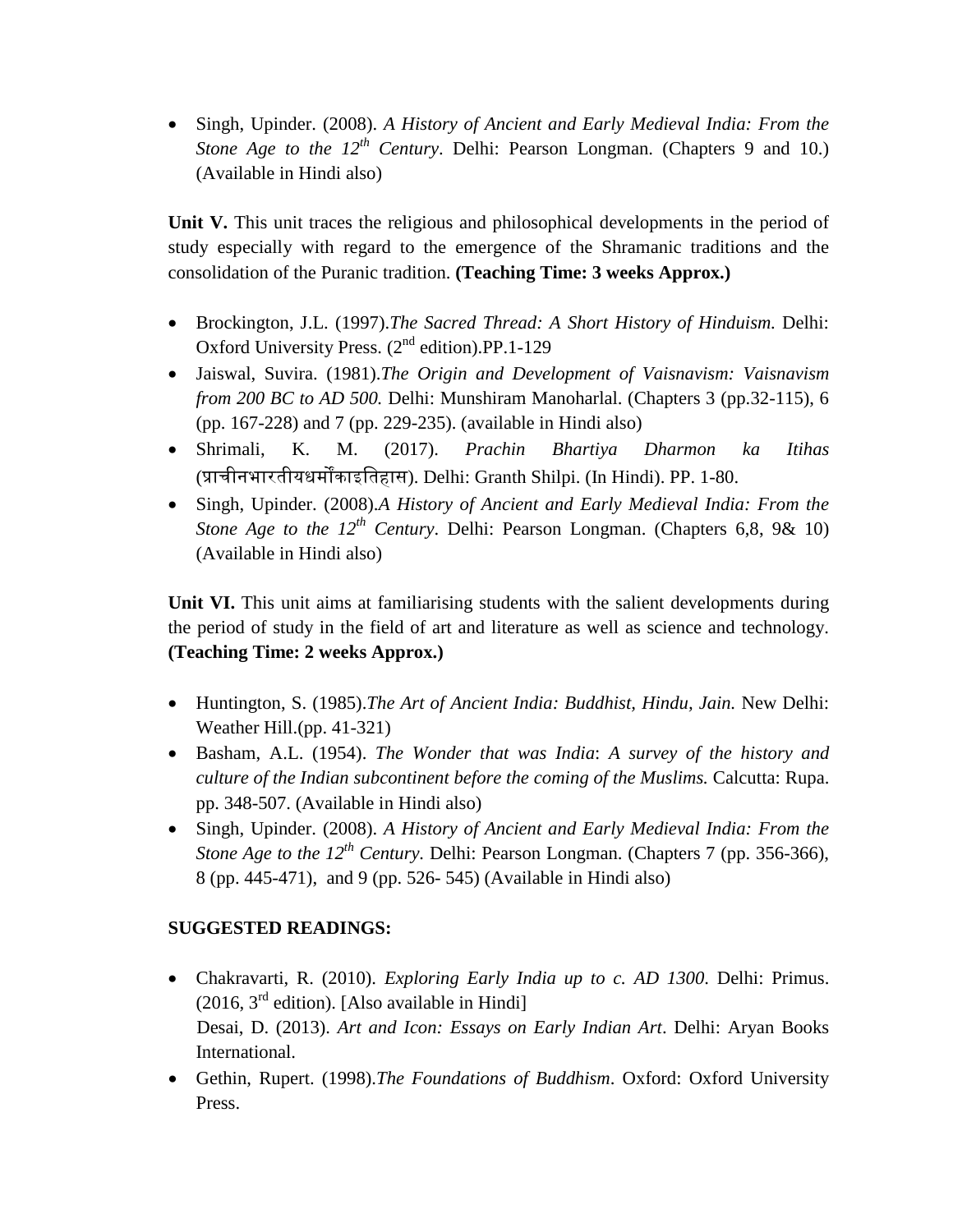- Habib, Irfan and Faiz Habib. (2012).*Atlas of Ancient Indian History.* Delhi: Oxford University Press.
- Jaini, Padmanabh S. (1979).*The Jaina Path of Purification*. Berkeley: University of California Press.
- Jha, D.N. (ed.) (2003).*The Feudal Order: State, Society and Ideology in Early Medieval India*. New Delhi: Manohar.
- Karashima, N. (ed.) (2000). *A Concise History of South India: Issues and Interpretations.* New Delhi: Oxford University Press.
- Kosambi, D. D. (1956). *An Introduction to the Study of Indian History*. Bombay: Popular Prakashan. (Available in Hindi also)
- Lahiri, Nayanjot. 2015. *Ashoka in Ancient India*. Delhi: Permanent Black.
- Mukherjee, B.N. (1989). *Rise and Fall of the Kushana Empire.* Calcutta: Firma K.L. Mukhopadhyay.
- Olivelle, P. (ed.) (2006). *Between the Empires: Society in India 300 BCE to 400 CE*. New York: Oxford University Press.
- Olivelle, P., J. Leoshko and H.P. Ray. (Eds.) (2012). *Reimagining Asoka: Memory and History*. New Delhi: Oxford University Press.
- Pandey, G. C. (1990). *Bauddha Dharma ke Vikas ka Itihas* (बौद्धधर्ममके तिकासकाइततहास) *.*Lucknow: Uttar Pradesh Hindi Sansthan. (3rd edition)
- Pollock, Sheldon. (2007).*The Language of the Gods in the World of Men: Sanskrit, Culture, and Power in Premodern India*, Delhi: Permanent Black.
- Ray, H.P. (1994). *The Winds of Change: Buddhism and the Maritime Links of Early South Asia*. Delhi: Oxford University Press.
- Ray, H.P. (1986). *Monastery and Guild: Commerce under the Satavahanas*. Delhi: Oxford University Press.
- Roy, Kumkum. (2010). *The Power of Gender & the Gender of Power: Explorations in Early Indian History.* Delhi: Oxford University Press.
- Sahu, B. P. (2015). *Society and Culture in Post-Mauryan India: c. 200 BC- AD 300*. Delhi: Tulika.
- Sharma, R. S. (1987).*Urban Decay in India c.300- c. 1000*. Delhi: Munshiram Manoharlal. (Available in Hindi also).
- Shrimali, K.M. (2007). *The Age of Iron and the Religious Revolution*. Delhi: Tulika.
- Singh, Upinder. (2016).*The Idea of Ancient India: Essays on Religion, Politics, and Archaeology*. Delhi: Sage.
- Thapar, R. (2003). *Early India: From the Origins to AD 1300*. Delhi: Penguin. [Also available in Hindi]
- Thapar, Romila. (1998). *Recent Perspectives of Early Indian History*. Bombay: Popular Prakashan.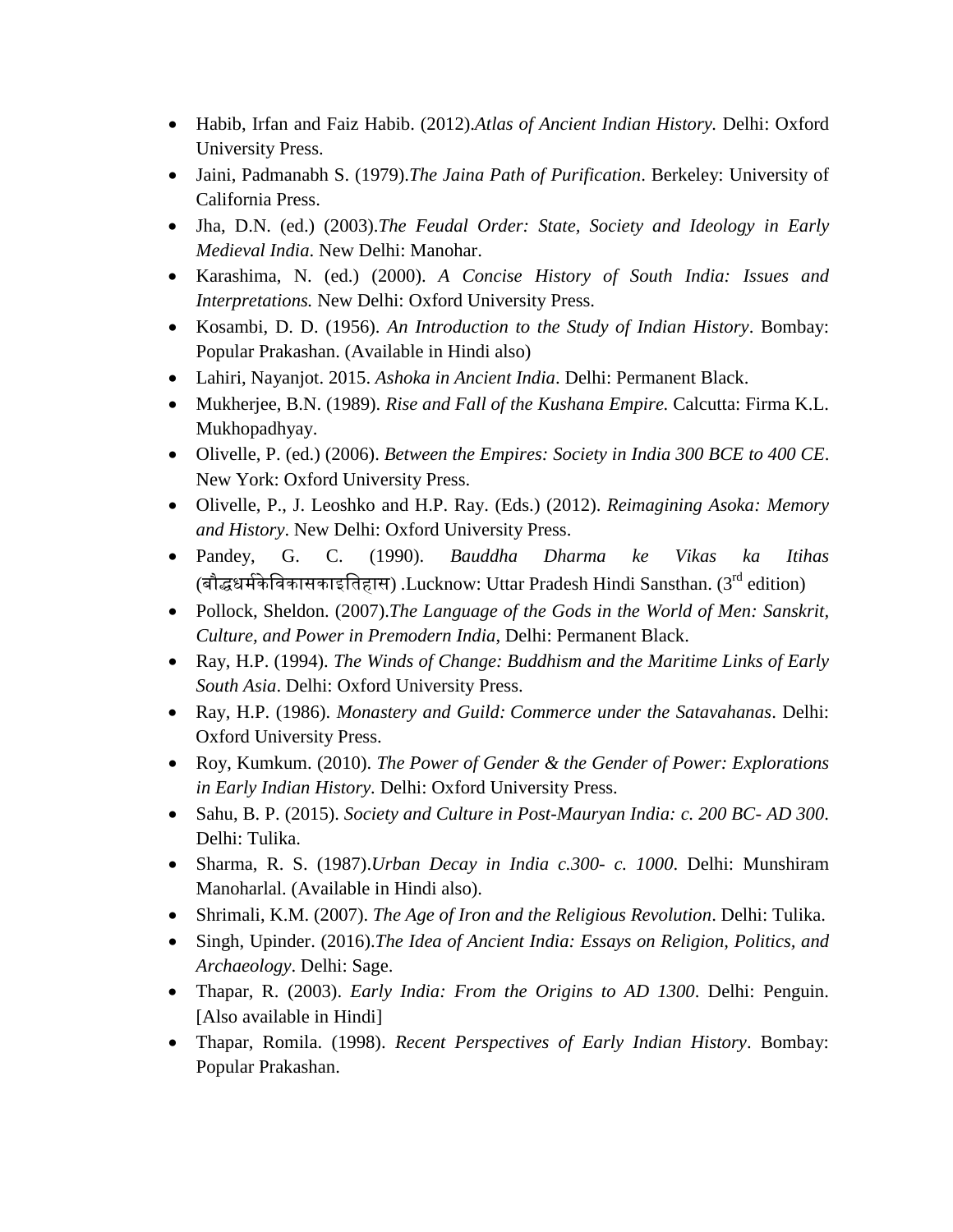#### **Teaching Learning Process:**

Classroom lecture method, group discussion,, student presentations in class and/or in tutorials, assignments. Supporting audio-visual aids like documentaries and power point presentations will be used wherever necessary. Overall, the Teaching Learning Process shall emphasise the interconnectedness of themes within the different rubrics to build a holistic view of the time period/region under study. The process shall consistently underline how various macro and micro-level developments/phenomena can be historicised.

#### **Assessment Methods:**

Students will be regularly assessed for their grasp through debates and discussions covered in class. Two written assignments will be used for final grading of the students. Students will be assessed on their ability to engage with a sizeable corpus of readings assigned to them for written submissions, i.e. being able to explain important historical trends and tracing historiography reflected in the assigned readings. Internal Assessment: 25 Marks

Written Exam: 75 Marks Total: 100 Marks

#### **Keywords:**

Early Historical Period, Early-Medieval Period, Second Urbanization, *Mahajanapada*, *Ganasangha*, *Dhamma*, *Tinai*, *Varna*, *Jati*, Untouchability, *Varnasankara*, *Sreni*, Buddhism, Jainism, *Stupa*, *Dravida*, *Nagara*, Gandhara art, Mathura Art, Indian feudalism, Integrative Model, Brahmadeya, Puranic Hinduism, Patronage.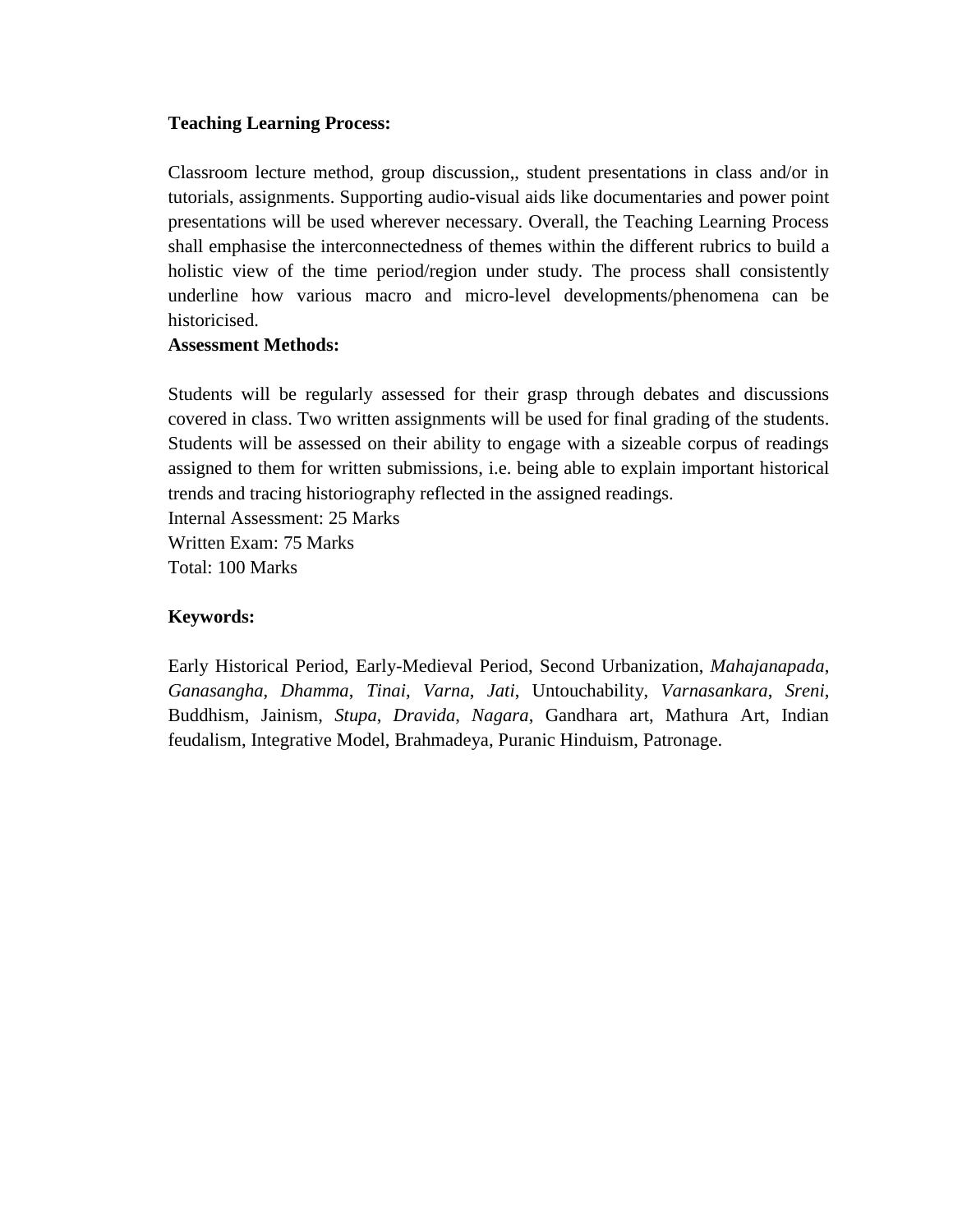#### **Core Course IV**

#### **Social Formations and Cultural Patterns of the Ancient and Medieval World-II**

#### **Course Objectives:**

The Course seeks to develop a historical understanding of the major developments in some parts of the Ancient and Medieval world. These include the process of colonisation undertaken by the Greek city-states (polis) and by Rome and the farreaching political experiments undertaken here. The Course provides a scope for understanding the subject of slavery in its varied dimensions in the Ancient world and this in turn prepares the students to understand historically the concepts of freedom and bondage as also the larger process of ordering and reordering of society through coercion, consent and revolts. One of the objectives of the course is to highlight the interconnectedness of Greek and Roman religion, culture and society. We discuss the medieval world in the Course by analysing the nature of European 'feudal' society and economy of the  $8<sup>th</sup>$  to the  $14<sup>th</sup>$  centuries. As different sections of society forged newer military and economic ties, the medieval institutions, particularly the Church played an important role in the confirmation of these ties. The European social world shaped into an intricate structure comprising powerful institutions like monarchy and the Church. The Course provides scope to understand the medieval economy of Western Europe, particularly through its agrarian dimensions and relatively newer labour systems like serfdom. And finally, the Course allows an undergraduate student to reflect on questions related to the emergence and spread of Islam. An enquiry into the role that it played in the transformation of a tribal society to a Caliphal State in West Asia from the  $7<sup>th</sup>$  to the 9<sup>th</sup> centuries widens the quest for 'training' students to understand long-term historical processes.

#### **Learning Outcomes:**

Upon completion of this course the student shall be able to:

- Identify the main historical developments in Ancient Greece and Rome.
- Gain an understanding of the restructuring of state and society from tribe-based polities to those based on territorial identity and citizenship.
- Trace the emergence and institutionalisation of social hierarchies and marginalisation of dissent.
- Explain the trends in the medieval economy.
- Analyse the rise of Islam and the move towards state formation in West Asia.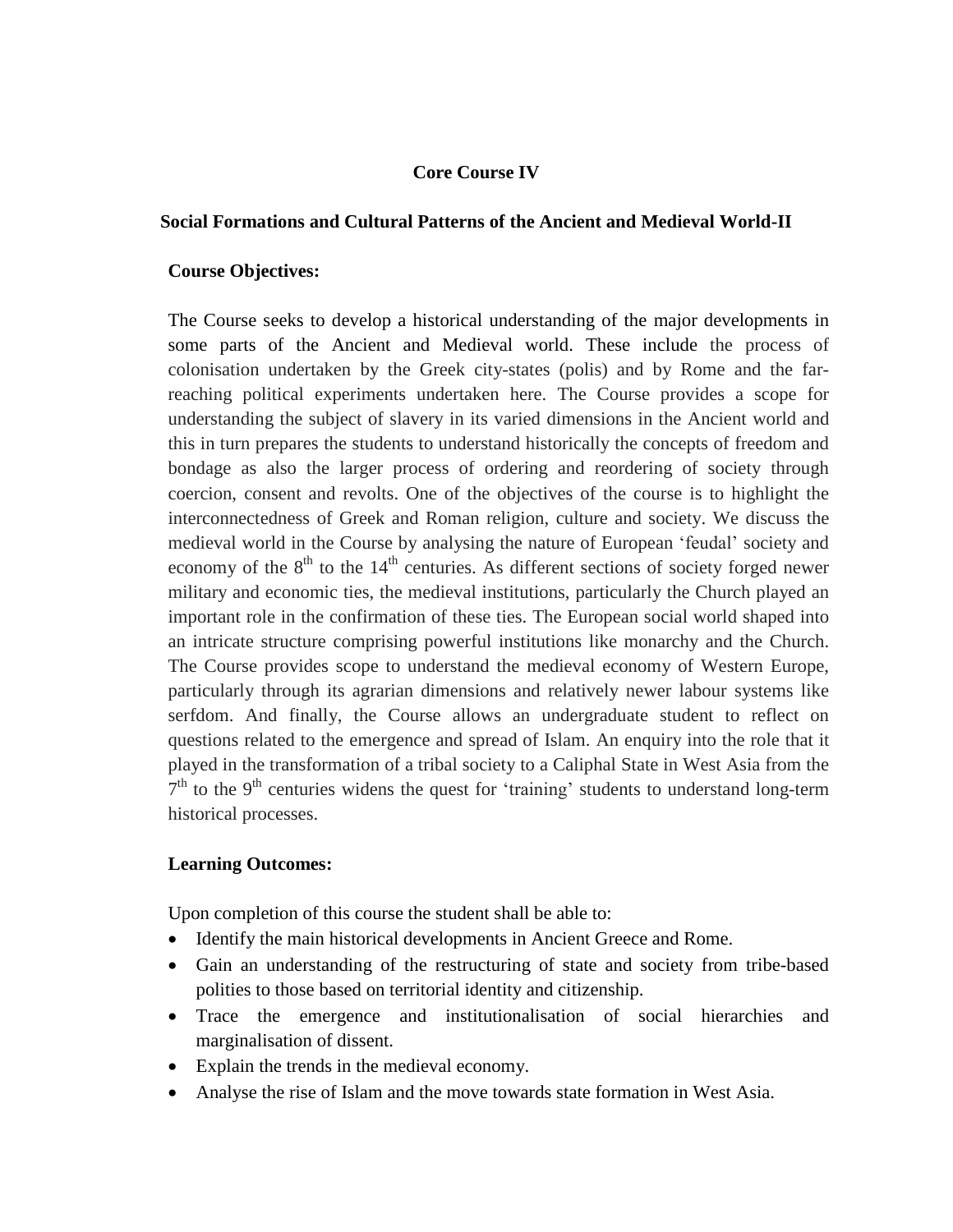Understand the role of religion and other cultural practices in community organisation.

#### **Course Content**

#### **Unit 1: Ancient Greece and Rome:**

[a] Evolution of the 'polis' and changing political formations in ancient Greece: Athens and Sparta.

- [b] Rome from Republic to Principate (c. 500 BCE- 200 CE)
	- i) Conflict of the Orders: Imperial expansion and social tensions in the Republic
	- ii) The Augustan experiment the Principate and the crisis in the Empire.

[c] Slavery in the Ancient Greek and Roman world (emergence, expansion, role and features in Greek society; its role in Roman economy and society).

[d] Culture and religion in Ancient Greece and Rome

#### **Unit 2: Feudal societies in medieval Europe (8th – 14 centuries)**

[a] The emergence of medieval monarchies, aristocracies and nobilities

[b] Growth of seigneurial authority: a dependent peasantry and transitions from Colonate to serfdom.

- [c] Early feudal state and the Church
- [d] Cultural Patterns in medieval Europe
- [e] Transitions in the feudal economy from  $11<sup>th</sup> 14<sup>th</sup>$  centuries
	- (i) Agriculture: changes in *serfdom* and *seigneurie*
	- (ii) Growth of trade and towns and their impact
	- (iii) Onset of 'feudal crisis' in 13th and 14th centuries

#### **Unit 3: Early Islamic Societies in West Asia: Transition from tribe to state**

[a] Pre-Islamic tribal society in Arabia

[b] The Prophet and the *Ummah*

[c] State formation: The Caliphate – Rashidun, Ummayads and early Abbasids (c.632 CE to c. 800CE)

[d] Cultural transformations: *Adab*, literature and the urban tradition

#### **ESSENTIAL READINGS AND UNIT WISE TEACHING OUTCOMES:**

**Unit 1:** This Unit will be disaggregated and taught in sequence, first Greece then Rome. In the context of Greece it will provide an understanding of the changing cultural, social, economic and political trends in Ancient Greece. It will then focus on Roman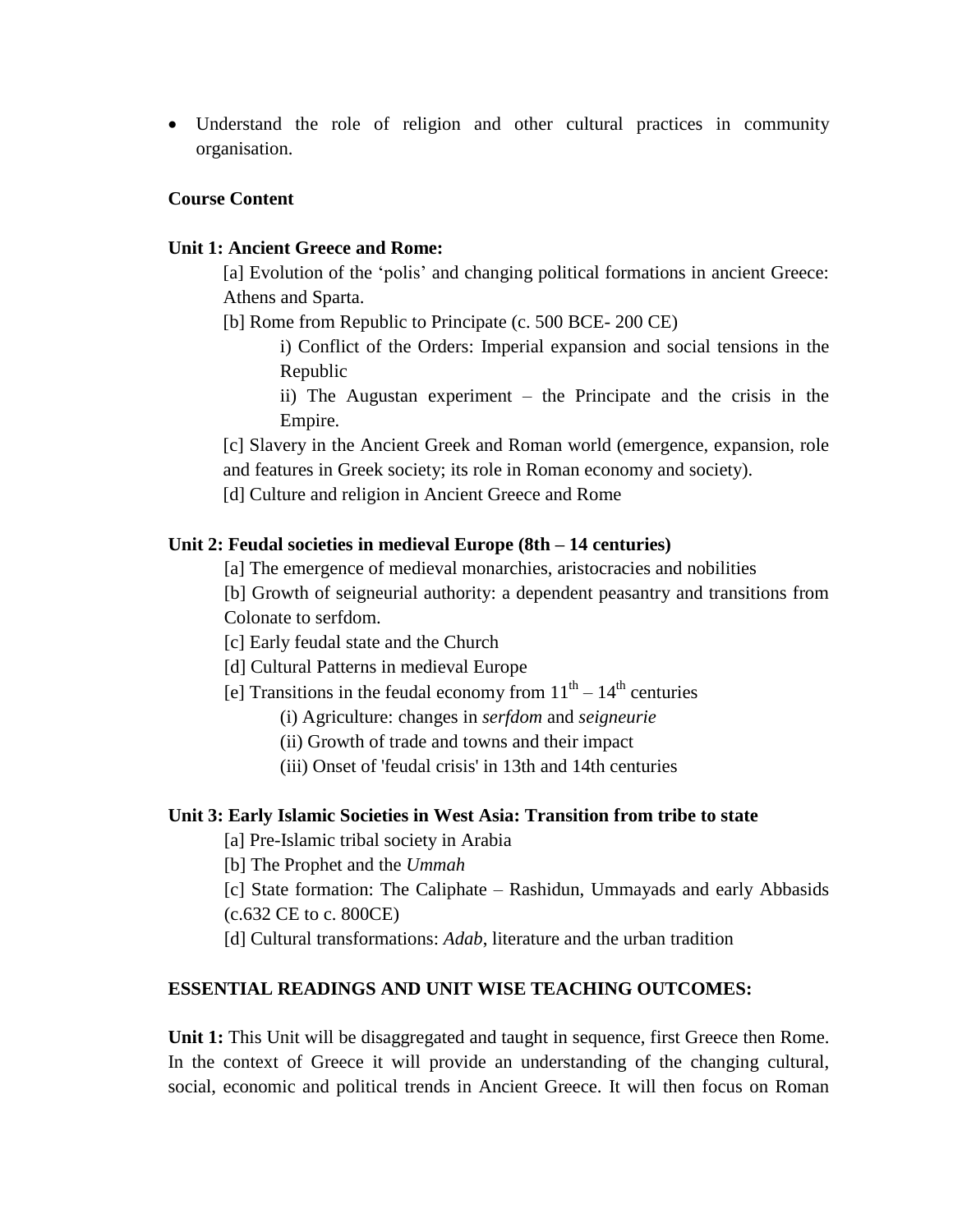military expansion and its impact on social conflict, institutionalisation of slavery, and shaping of Roman law and religion. **(Teaching Time: 7 weeks Approx.)**

- Anderson, P. (1988). *Passages from Antiquity to Feudalism*. London and New York: Verso, (Greece) Part One/I/ Chapters 1, 2, pp. 18-44; (Rome) Part One/I/ Chapters 1, 4 (pp. 18-28 and 53-103).
- Finley, M.I. (1963/1991). *The Ancient Greeks*, London: Penguin (1991 reprint), Chapters 1-4, pp.15-94.
- Finley, M.I. (1973). "Masters and Slaves," in M.I. Finley, *The Ancient Economy*. Berkeley and Los Angeles: University of California Press, pp. 62-94.
- Green, P. (1973). *A Concise History of Ancient Greece to the close of Classical era*, London: Thames and Hudson ltd., Chapters 1-5, pp. 9-172.
- Scarre, C. and B. Fagan. (2008). *Ancient Civilisations*. New Jersey: Pearson, (on Greece) Chapters 9, 10, pp. 223-277; (on Rome) Chapter 11, pp. 278-303.
- Bradley, K. (1994). *Slavery and Society at Rome*, Cambridge: Cambridge University Press, Chapter 2, pp. 10-30.
- Brunt, P.A. (1966). "The Roman Mob," *Past and Present*, No. 35, Dec. 1966, pp. 3- 27
- Hopkins, K. (1978). *Conquerors and Slaves*. Cambridge: Cambridge University Press, 1978, Chapter 2, pp. 99-132.
- Joshel, S. R. (2010). *Slavery in the Roman World*, Cambridge: Cambridge University Press, Chapters 1, 2 and 5, pp.18-76 and 161-214.
- फ़ारूकी, A. (2015). प्राचीनऔरमध्यकालीनसामाजिकसंरचनाएँऔरसंस्कतियाँ, दिल्ली: र्मानकप्रकाशन.

**Unit 2:** This Unit will provide a detailed understanding of European feudalism and shifts in medieval society and economy. **(Teaching Time: 3 weeks Approx.)**

- Anderson, P. (1988). *Passages from Antiquity to Feudalism*. London and New York: Verso, Part One/II/ Chapters 1, 2, 3 (pp. 107-142), Part Two/I/Chapters 1, 4 (pp. 147-153, 182-196).
- Bloch M. (1973). "The Seigneurie down to the crisis of the fourteenth and fifteenth centuries", Chapter 3 in Marc Bloch, *French Rural History: An Essay on its Basic Characteristics*. Berkeley: University of California, pp. 64-101.
- Cipolla, C. (Ed.) (1972). *The Fontana Economic History of Europe Volume I, The Middle Ages*, Collins/Fontana Books, Chapter 2, pp. 71-98; Chapter 4, pp. 143-174; Chapter 5, pp. 175-220.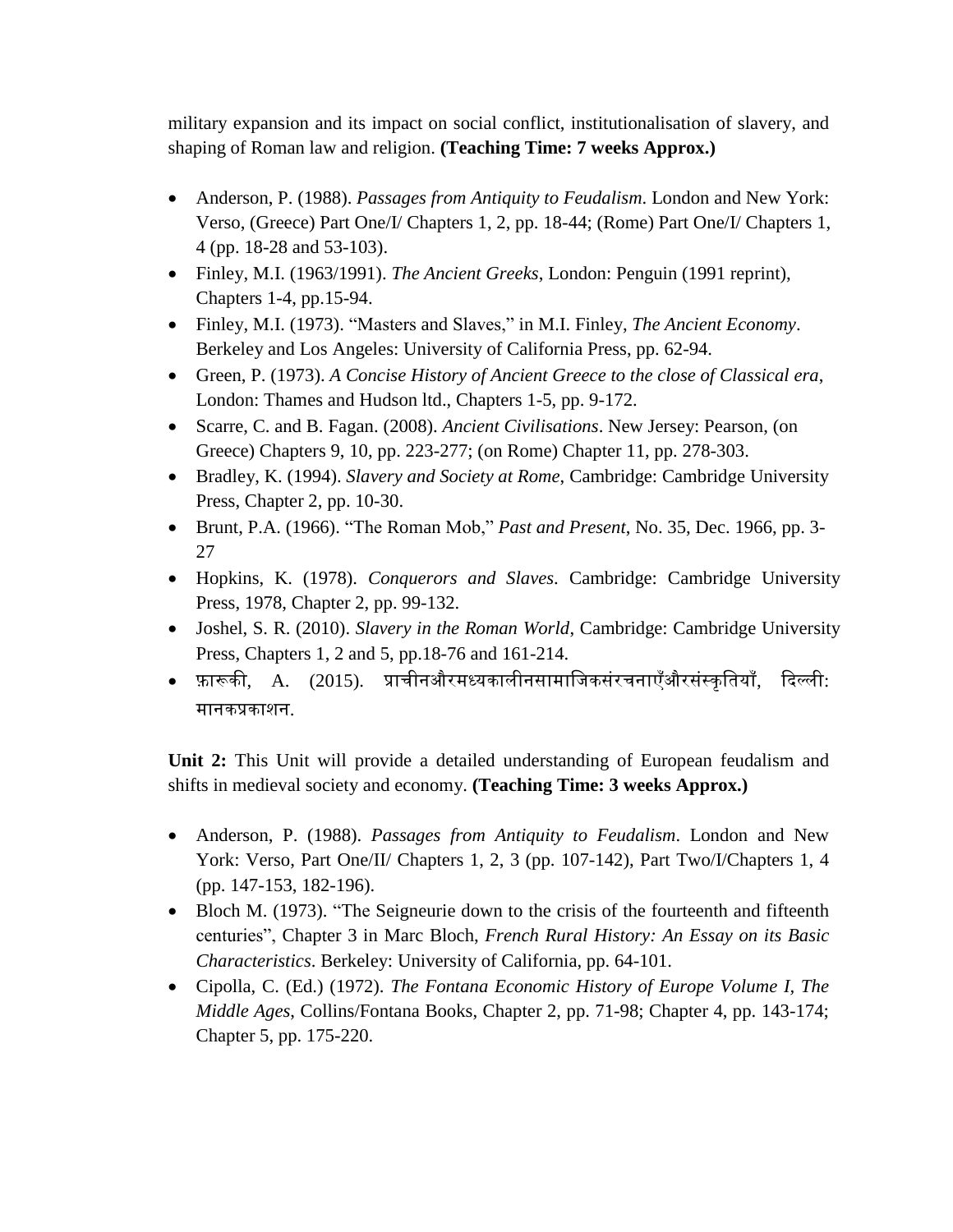- Duby, G. (1978).*The Early Growth of the European Economy: Warriors and Peasants from the Seventh to the Twelfth century*, Cornell: Cornell University Press, 1978, Chapter 6, pp. 157-180.
- Georges Duby, (1977). "Lineage, Nobility and Knighthood: the Macconnais in the twelfth century – a revision", "Youth in Aristocratic Society", in *Chivalrous Society*, trans. Cynthia Postan. Berkeley: University of California Press, pp. 59-80, 112-122
- Hilton, R.H. (1976). "Introduction" in R.H. Hilton, *Peasants, Knights and Heretics: Studies in Medieval English Social History*. Cambridge: Cambridge University Press, pp. 1-10.
- $\bullet$   $\,$  IGNOU Study Material in Hindi, MAH, प्राचीनऔरमध्ययुगीनसमाज, MHI-01 ब्लॉक 6, 'सामंतवाद' यूनिट 20, 21, 22, 23. (website: www. egyankosh.ac.in) <http://www.egyankosh.ac.in/handle/123456789/44611>
- Le Goff, J. (2000). "Introduction" and "Medieval Western Europe" in *History of Humanity: Scientific and Cultural Development, Volume IV, From the Seventh to the Sixteenth Century,* UNESCO, pp. 207-220.
- Merrington, J. (1978) "Town and Country in the Transition to Capitalism", in R.H. Hilton (Ed.), *The Transition from Feudalism to Capitalism.* London: Verso, 1978, Aakar, Delhi, 2006.
- फ़ारूकी, A. (2015). प्राचीनऔरमध्यकालीनसामाजिकसंरचनाएँऔरसंस्कृतियाँ, दिल्ली: र्मानकप्रकाशन.
- $\bullet \quad$  ब्लॉक, M. (2002). 'सामंतीसमाज', भाग-1,नईदिल्ली: ग्रंथशिल्पी

**Unit 3:** This Unit will enable students to engage with the question of emergence and spread of Islam and its impact on the shaping of political authority in West Asia. **(Teaching Time: 4 weeks Approx.)**

- Berkey, J. (2002). *The Formation of Islam. Religion and Society in the Near East, 600–1800*. Cambridge: Cambridge University Press, Chapters 5-12, pp.55-123.
- Bosworth, C. E. (2000). "The Formation of Early Islamic Polity and Society: General Characteristics" in *History of Humanity: Scientific and Cultural Development, Volume IV, From the Seventh to the Sixteenth Century,* UNESCO, pp. 271-273.
- Crone, P. (1999). "The Rise of Islam in the World." in Francis Robinson and Ira M. Lapidus (Ed.), *The Cambridge Illustrated History of the Islamic World*, Cambridge: Cambridge University Press, pp. 2-31.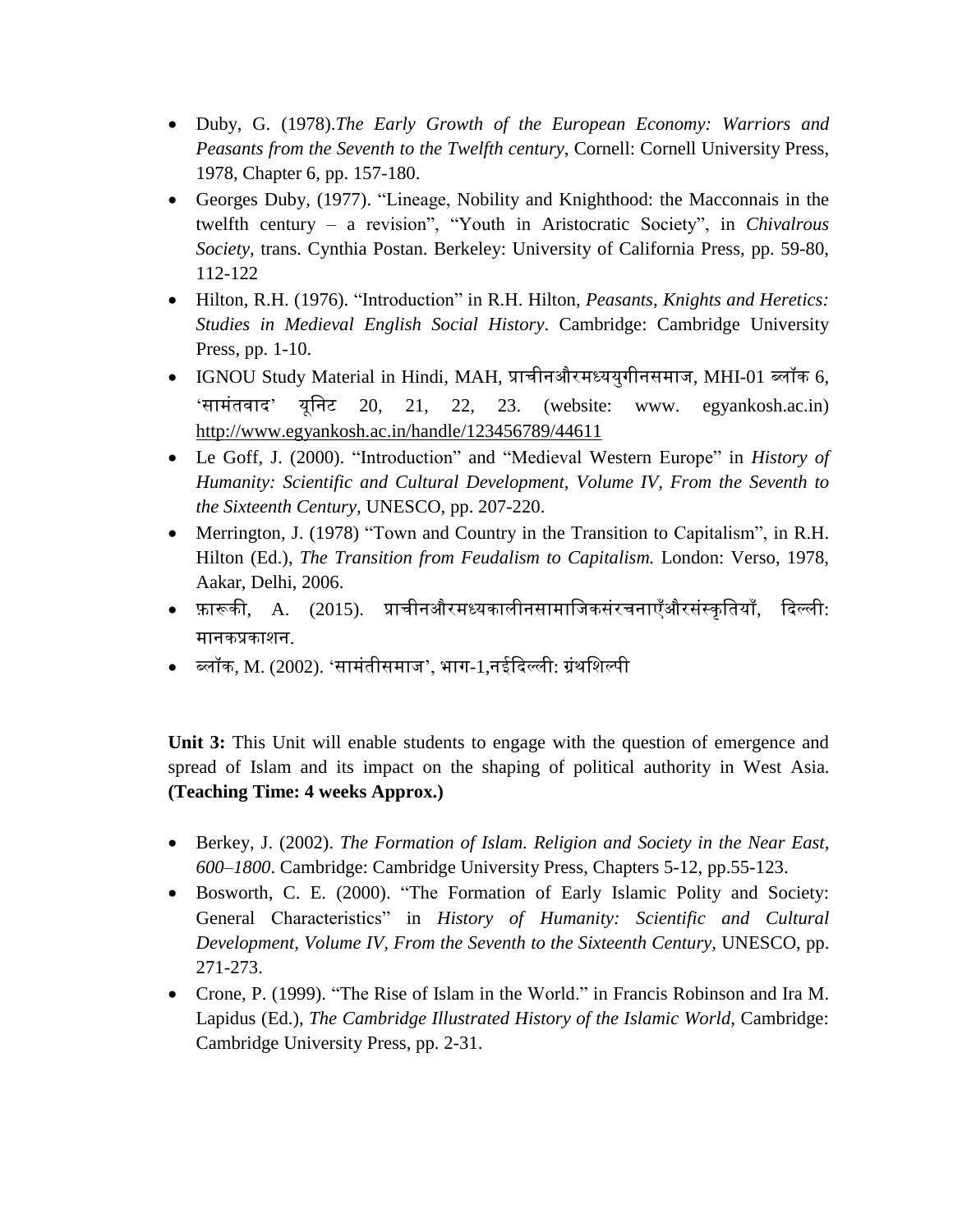- Duri, A.A. (2000). "The Rise of Islam," in *History of Humanity: Scientific and Cultural Development, Volume IV, From the Seventh to the Sixteenth Century,* UNESCO, pp. 264-267.
- Lapidus, I.M. (1988/2002). *A History of Islamic Societies*, Cambridge: Cambridge University Press (2002edn.), Chapters 1-5, pp. 10-77.
- इंिीतनयर, A. A. (2018). इस्लार्मकािन्र्मऔरतिकास. दिल्ली:रािकर्मलप्रकाशन
- फ़ारूकी, A. (2015). प्राचीनऔरमध्यकालीनसामाजिकसंरचनाएँऔरसंस्कृतियाँ, दिल्ली: र्मानकप्रकाशन.

# **SUGGESTED READINGS:**

- Bloch, M. (1961). *Feudal Society* Vol. I, Chicago: University of Chicago Press.
- Bloch, M. (1966). "The Rise of Dependent Cultivation and Seigniorial Institutions." in M.M. Postan (Ed.), *The Cambridge Economic History of Europe*, Volume 1. Cambridge: Cambridge University Press.
- Boardman, J., J. Griffin, O. Murray (Eds.) (2001). *The Oxford History of Greece and the Hellenistic World*. Oxford: Oxford University Press.
- Brunt, P.A. (1971). *Social Conflicts in the Roman Republic*. London: Chatty and Windus.
- Dobb, M. (1950) Studies in the Development of Capitalism, London: Routledge and Kegan Paul.
- Donner, F.M. (2010). *Muhammad and the Believers at the Origins of Islam*. Harvard: Harvard University Press.
- Donner, F.M. ed. (2016). *The Expansion of the Early Islamic State,* London and New York: Routledge.
- Duby, G. (1978). *The Early Growth of the European Economy: Warriors and Peasants from the Seventh to the Twelfth century*. Cornell: Cornell University Press.
- Ehrenberg, V. (1990). *From Solon to Socrates: Greek History and Civilisation during the 5th and the 6th centuries BC*, London: Routledge, Chapters1-4, and 6-7, pp. 1-97, 154-265.
- Finley, M.I. (1980). *Ancient Slavery Modern Ideology*. London: Chatto and Windus.
- Finley, M.I. (1983). *Politics in the Ancient World*. Cambridge: Cambridge University Press.
- Hilton, R. (1973). *Bond Men Made Free: Medieval Peasant Movements and the English Rising of 1381*. London: Routledge.
- Hodgson, M.G.S. (1974). *The Venture of Islam, Volume 1: The Classical Age of Islam,* Chicago: University of Chicago Press, pp. 101-314; and pp. 444-472.
- Kumar, R. (2018). *Ancient and Medieval World: From Evolution of Humans to the Crisis of Feudalism*, New Delhi: Sage.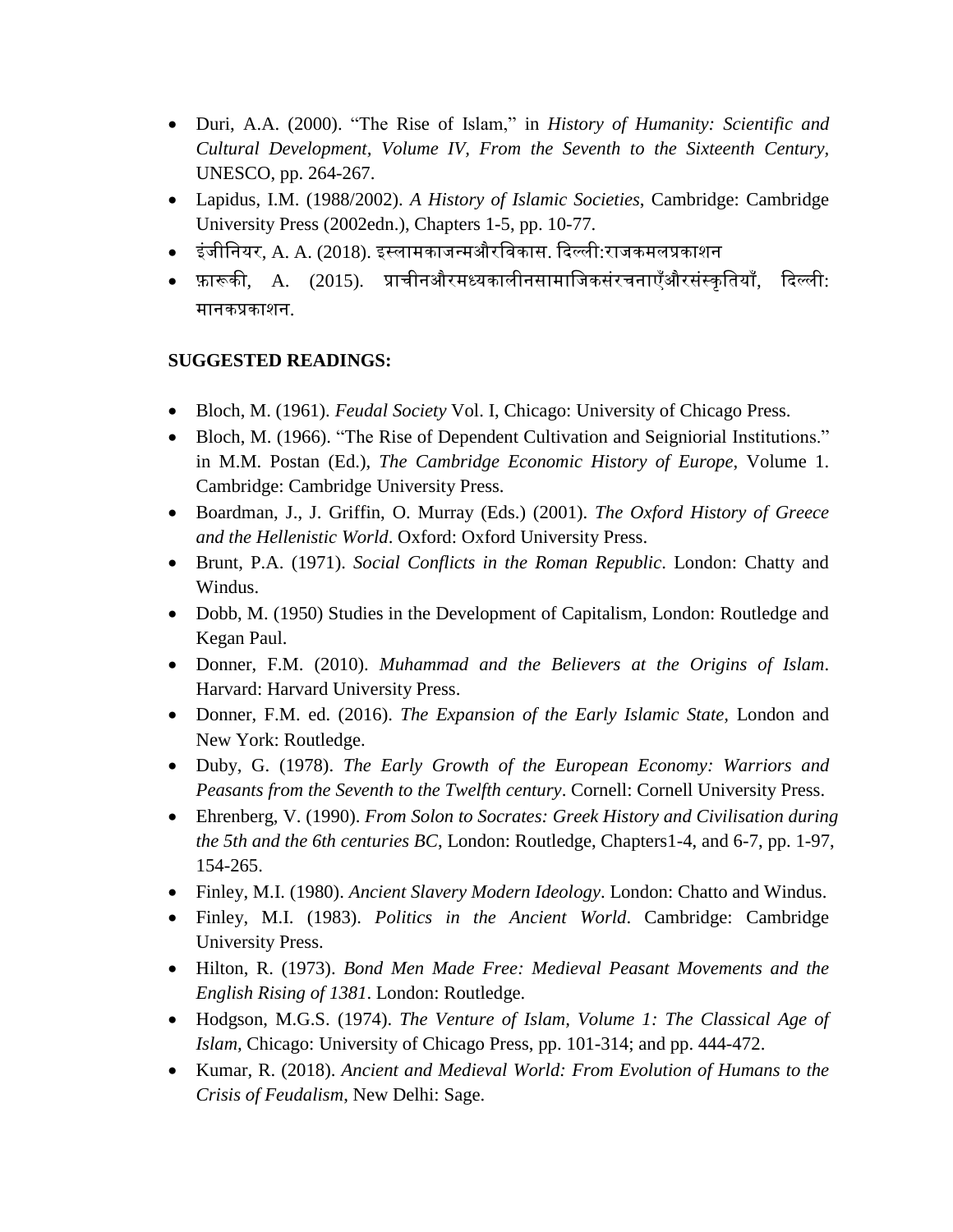- Le Goff, J. (1992) *Medieval Civilisation, 400-1500*, (translated by Julia Barrow), Oxford UK & Cambridge USA: Blackwell.
- Matthews, J. (2006) "Roman Law and Roman History" in D. S. Potter (Ed.), *A Companion to the Roman Empire*, USA, UK, Australia: Blackwell Publishing, pp. 477-491.
- Potter, D. S. (Ed.), (2006). *A Companion to the Roman Empire*, USA, UK, Australia: Blackwell Publishing.
- Serjeant, R.B. (1990). "Meccan Trade and the Rise of Islam: Misconceptions and flawed polemics," *Journal of the American Oriental Society*, Vol. 110, No. 3 (Jul-Sep., 1990), pp. 472-486.
- Temin, P. (2004), "The Labor Market of the Early Roman Empire," *Journal of Interdisciplinary History*, Vol.34, No. 4, pp. 513-538.
- Watt, W.M. (1970/2000). "Muhammad" in P.M. Holt, A.K.S. Lambton, B. Lewis (Eds.), *The Cambridge History of Islam*, Volume IA, Cambridge: Cambridge University Press, Part I, Chapter 2, pp. 30-56.
- Wood, E. M. (1988/2015), *Peasant-Citizen and Slave: The Foundations of Athenian Democracy*, London, New York: Verso
- $\bullet$  कोरोवकिन, फ्योदोर. (2019). प्राचीनविश्वइतिहासकापरिचय, Medha Publishing House.
- गोयल, S. R. (2011). तिश्वकीप्राचीनसभ्यताएँ, बनारस: तिश्वतिद्यालयप्रकाशन.
- राय, U.N. (2017). तिश्वसभ्यताकाइततहास. दिल्ली: रािकर्मलप्रकाशन

# **Teaching Learning Process:**

Classroom teaching, classroom discussions and student presentations in class and/or in tutorials. Presentations shall focus either on important themes covered in the class lectures, or on specific readings. As this is a paper tracing the history of regions outside the Indian subcontinent, supporting audio-visual aids like documentaries, maps and power point presentations shall be used widely. Students shall also be encouraged to participate in talks/seminar presentations by specialists in the field. Since this is history of a region/s less familiar to students, adequate attention shall be given to background introductory lectures and discussions. Overall, the Teaching Learning Process shall emphasise the interconnectedness of themes within the different rubrics to build a holistic view of the time period/region under study.

# **Assessment Methods:**

Students will be regularly assessed for their grasp on debates and discussions covered in class. Two written assignments will be used for final grading of the students. Students will be assessed on their ability to engage with a sizeable corpus of readings assigned to the theme for written submissions, i.e. being able to explain important historical trends and tracing historiography reflected in the assigned readings. Internal Assessment: 25 Marks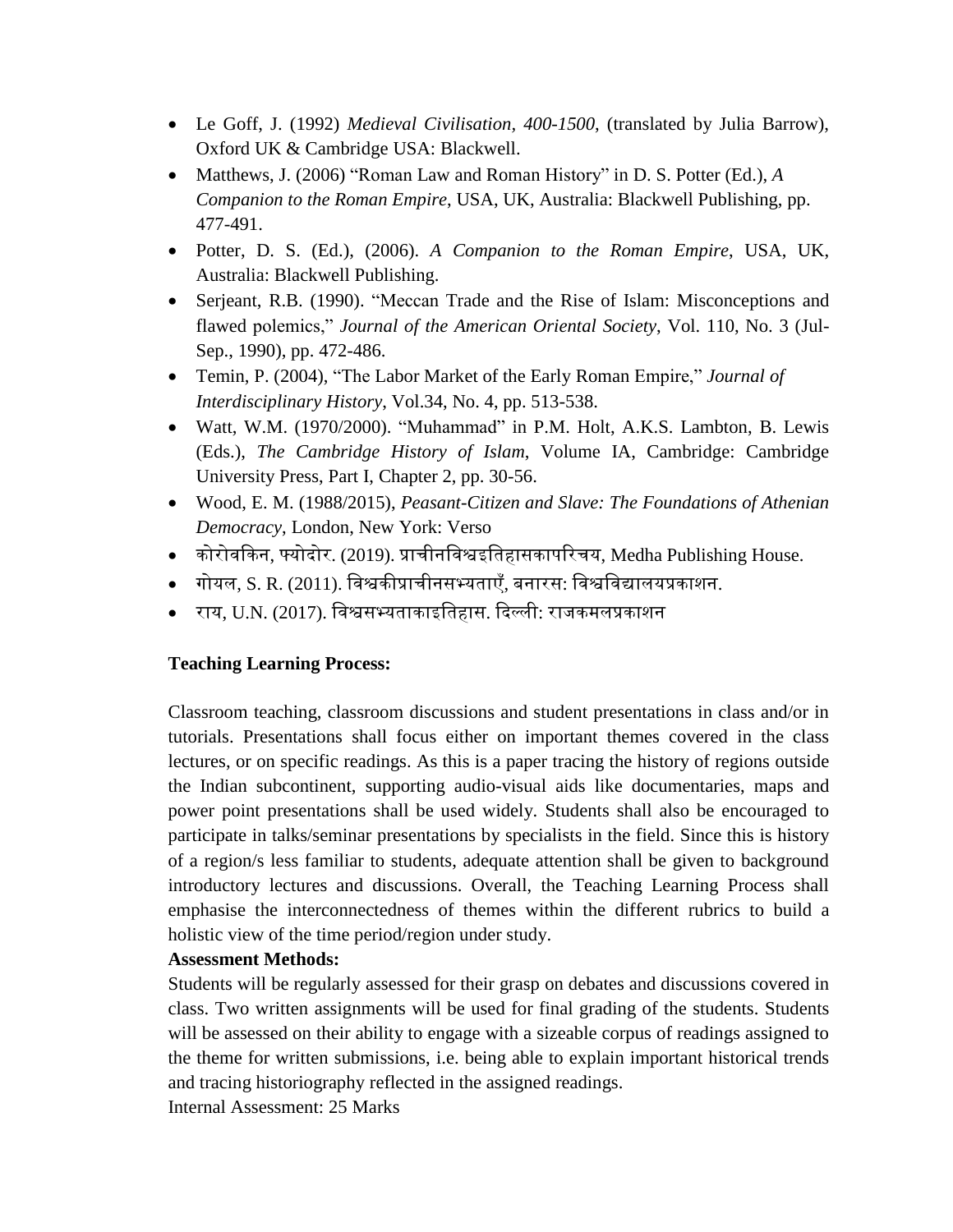Written Exam: 75 Marks Total: 100 Marks

# **Keywords:**

Polis, Hellenic society, Roman Empire, Slavery, Feudalism, Three orders, Chivalry, Church, state, Serfdom, Seigniorial authority, Crisis of feudalism, Rise of Islam, Caliphate, *Ummah*, Ummayads, Abbasids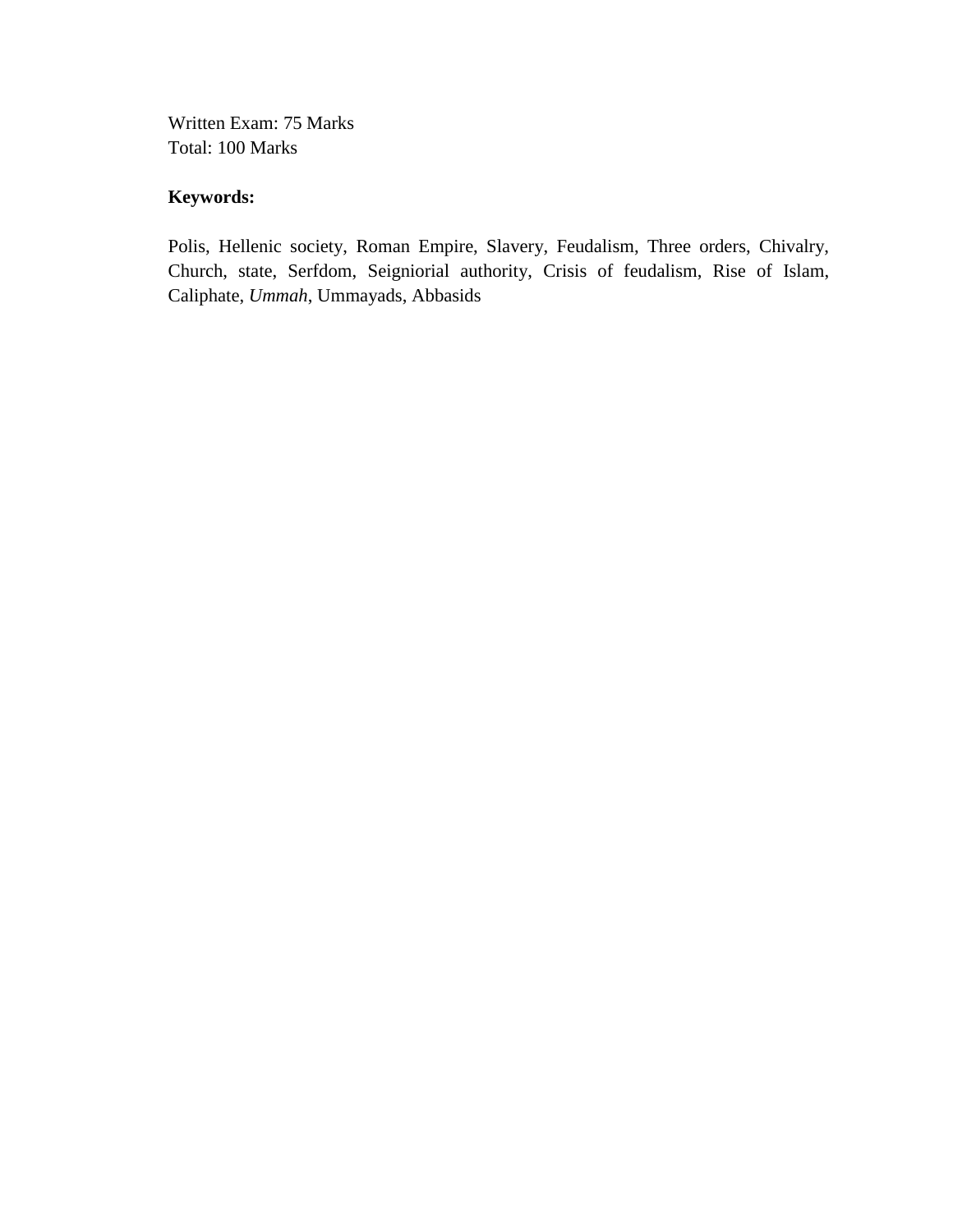# **GE COURSES SEMESTER II**

# **GE Course III: Delhi through the Ages: From Colonial to Contemporary Times**

#### **Course Objectives:**

This course examines the physical and social transformation of Delhi from the colonial to the contemporary times. Focusing on the echoes of political developments on urban form and social experience, it aims to explore the historical antecedents of some of the capital's contemporary dilemmas.

#### **Learning Outcomes:**

Upon completion of this course the student shall be able to:

- Contextualize contemporary questions with regard to the city in the light of its colonial past and lived present.
- Analyse the political developments and their legacy for the shaping of the city.
- Discern importance of 'local' social, ecological and cultural processes that shape and reshape the city
- Explain the historical roots of the problems of sustainable urbanization with regards to Delhi.

**Course Contents:**

**Unit I: Delhi before 1857:** Company Raj, Mughal Court and Literary Culture

**Unit II: 1857 in Delhi:** Rebel violence and British re-conquest

**Unit III: Making of New Delhi:** Imperial ideology and Urban Morphology

**Unit IV: Delhi in 1947:** Partition and its Aftermath

**Unit V: Making of Contemporary Delhi:** Displacement and Resettlement

**Unit VI: Capital Culture:** Public Spaces and Socialities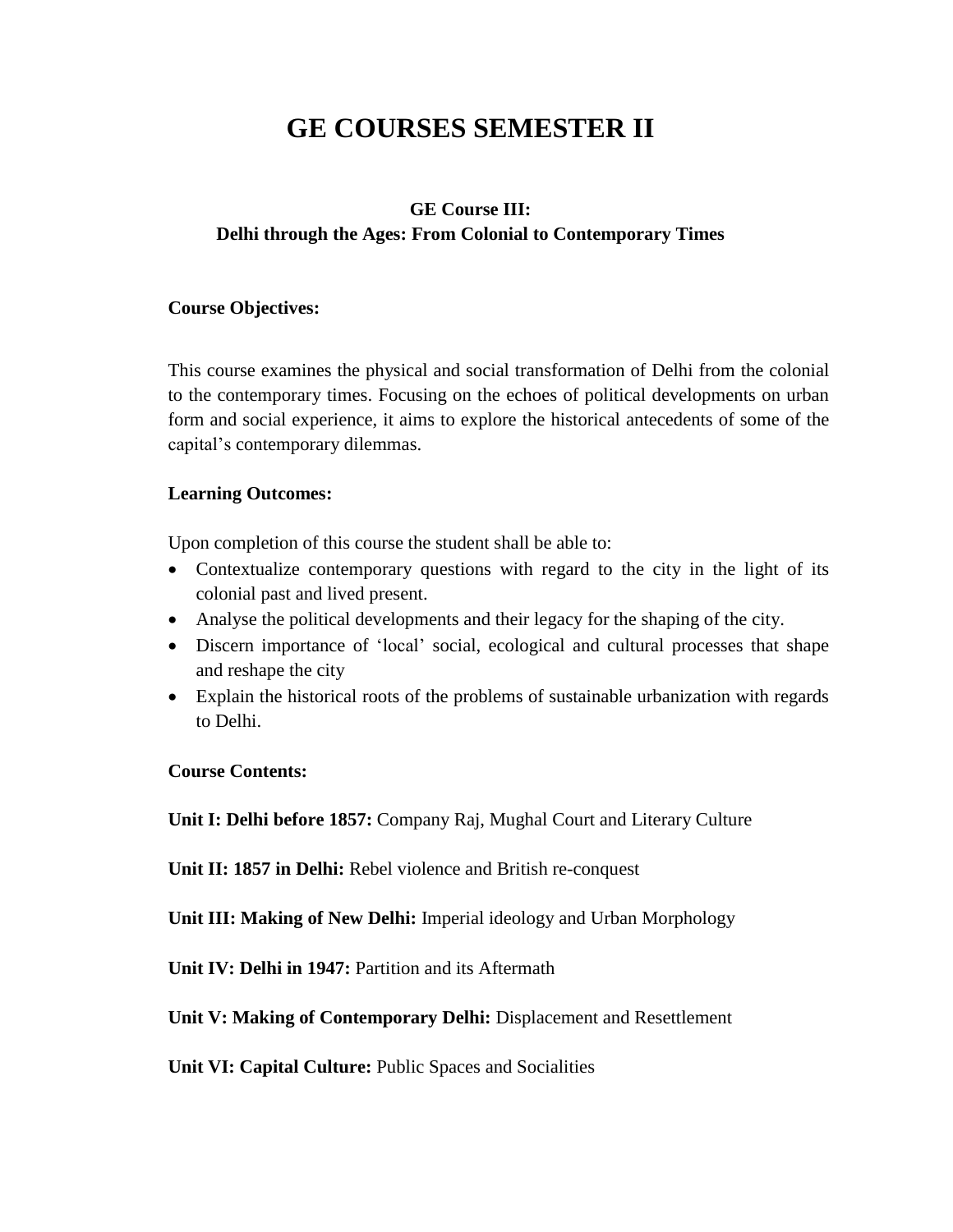# **ESSENTIAL READINGS AND UNIT WISE TEACHING OUTCOMES:**

**Unit-1.**This unit should familiarise students with the city in light of the colonial past and the present**.** It will also help them locate the political developments for shaping of the city.**(Teaching time: 3 weeks Approx.)**

- Gupta, Narayani. (1999).*Delhi between the Empires: 1803-1931.* Delhi: OUP, pp. 1- 20
- Farooqui, Amar. (2013). *Zafar and the Raj: Anglo-Mughal Delhi, 1800-1850,* Delhi: Primus Books, pp.106-133, (chap. 6: "The Palace and the City")
- C. M. Naim.(2004). '
- "Ghalib's Delhi: A Shamelessly Revisionist Look at Two Popular Metaphors," in *Urdu Texts and Contexts: The Selected Essays of C. M. Naim*, Delhi: Permanent Black, pp. 250-279.
- Gail Minault.(2003). "Master Ramchandra of Delhi College: Teacher, Journalist, and Cultural Intermediary," *Annual of Urdu Studies,* vol. 18, pp. 95-104

**Unit-2.**The unit examines political developments and their legacy during 1857 and how the rebellion in Delhi influenced its evolution. **(Teaching time: 3 weeks Approx.)**

- Gupta, Narayani. (1999). *Delhi between the Empires: 1803-1931.* Delhi: Oxford University Press, pp. 20-31, 50-66
- Lahiri, Nayanjot. (2003). "Commemorating and Remembering 1857: The Revolt in Delhi and its Afterlife,' *World Archaeology*, vol. 35, no.1, pp. 35-60
- Dalrymple, William, (2006). *The Last Mughal*: *The Fall of A Dynasty*, Delhi: Penguin/Viking, pp. 193-229, 346-392.(Chap 6 "The Day of Ruin and Riot" and Chap. 10 "To Shoot Every Soul".

**Unit-3.**This unit enquires into the historical antecedents of some of the capital's contemporary issues. The section should apprise the students of the historical roots of the problems of sustainable urbanization with regards to Delhi. **(Teaching time: 2 weeks Approx.)**

- Metcalf, Thomas. (1989). *Imperial Visions*. Delhi: Oxford University Press, pp. 211-239, (Ch. 7 'New Delhi: The Beginning of the End').
- Johnson, David A. (2015). *New Delhi: The Last Imperial City*. Basingstoke: Palgrave 2015. (Chap. 8, "Land Acquisition, Landlessness and the Building of New Delhi").
- Mann, Michael. (2007). "Delhi's Belly: On the Management of Water, Sewage and Excreta in a Changing Urban Environment during the Nineteenth Century," *Studies in History*, Vol. 23:1, pp. 1-30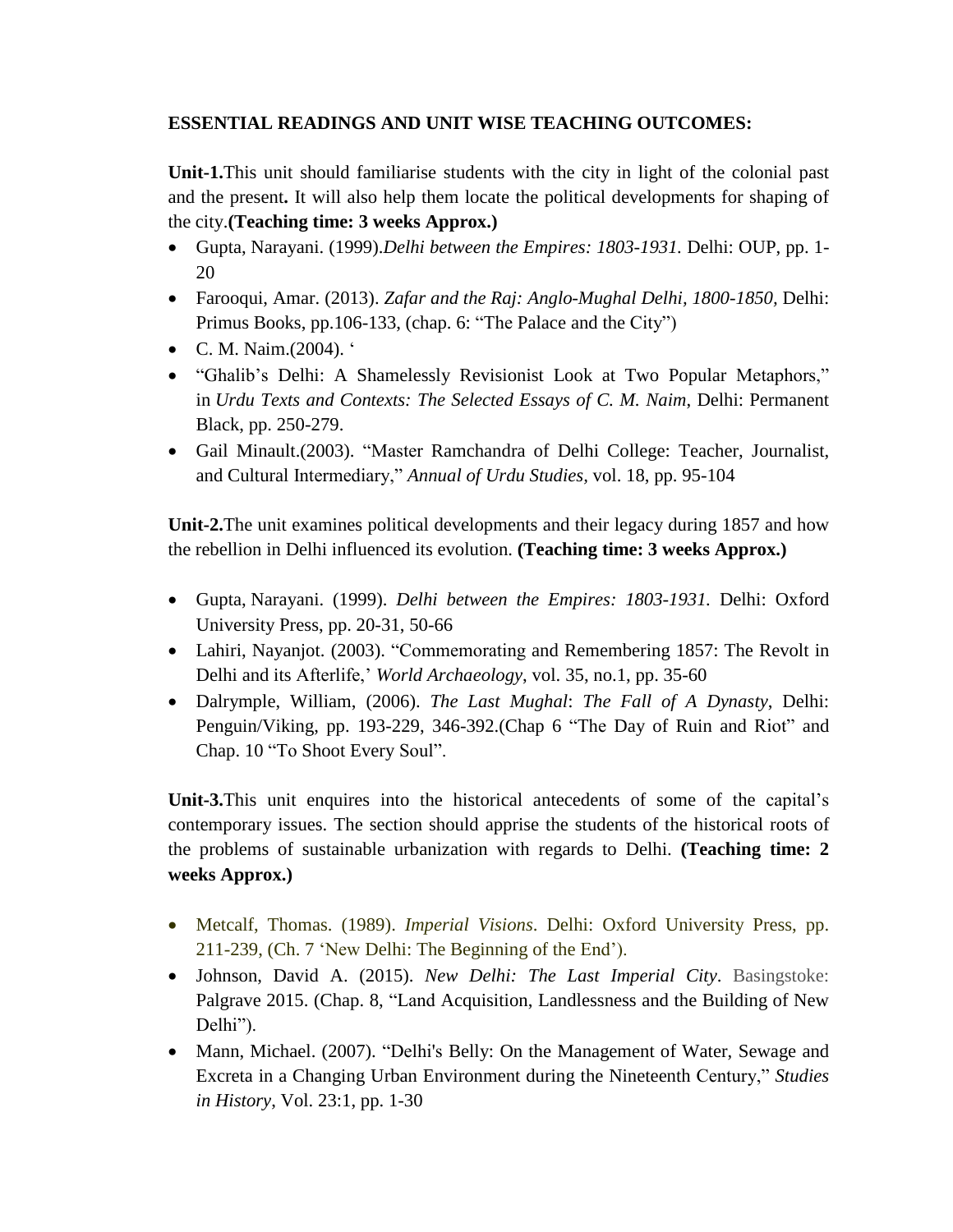**Unit-4.**This section explores and reflects Delhi during and post-Partition. It examines physical and social transformation of Delhi from the colonial to the contemporary times.

# **(Teaching time: 2 weeks Approx.)**

- Pandey, Gyan. (2001). *Remembering Partition*, Cambridge: Cambridge University Press.(Chapter 6: Folding the National into the Local: Delhi 1947-1948, pp. 121- 151)
- Datta, V N.(1986). "Punjabi Refugees and the Urban Development of Greater Delhi,' in Robert Frykenberg(ed), *Delhi Through the Ages: Essays in Urban History Culture and Society.* Delhi: OUP, pp 442-462
- Tan, Tai Yong and Gyanesh Kudaisya. (2000).*The Aftermath of Partition in South Asia.* New York: Routledge, pp 193-200,(Chap. 7, "Capitol Landscapes")

**Unit-5:**The unit examines and locate 'local' social, ecological and cultural processes that shape and reshape the city. **(Teaching time: 2 weeks Approx.)**

- Emma. Tarlo. (2000). "Welcome to History: A Resettlement Colony in the Making,' in Veronique Dupont *et al* (Ed.). *Delhi: Urban Spaces and Human Destinies*. Delhi: Manohar, pp. 75-94
- Soni, Anita. (2000). "Urban Conquest of Outer Delhi: Beneficiaries, Intermediaries and Victims", in Veronique Dupont et al (Ed.). *Delhi: Urban Spaces and Human Destinies,* Delhi: Manohar, pp. 75-94
- Ghosh, Amitav. (1985). 'The Ghosts of Mrs Gandhi,' *The New Yorker*, (Available online: https://www.amitavghosh.com/essays/ghost.html

**Unit-6.**The aim of this unit is to explore the historical antecedents of some of the capital's contemporary dilemmas.**(Teaching time: 2 weeks Approx.)**

- Beg, Mirza Farhatullah. (2012). *Bahadur Shah and the Festival of Flower-Sellers*, tr., Mohammed Zakir, Hyderabad: Orient Blackswan.
- Basu, Aparna.(1986). "The Foundations and Early History of Delhi University," in Robert Frykenberg ed, *Delhi Through the Ages: Essays in Urban History Culture and Society*, Delhi: Oxford University Press, pp 401-430
- Gupta, Narayani. (1994). 'From Kingsway to Rajpath the Democratization of Lutyens' New Delhi,' in C. Asher and T.R. Metcalf, eds. *Perceptions of South Asia's Visual Past*. Delhi: Oxford University Press
- Sharma, Ravikant. (2016)."Architecture of intellectual sociality: Tea and coffeehouses in post-colonial Delhi," *City, Culture and Society*, vol.7, pp. 275-28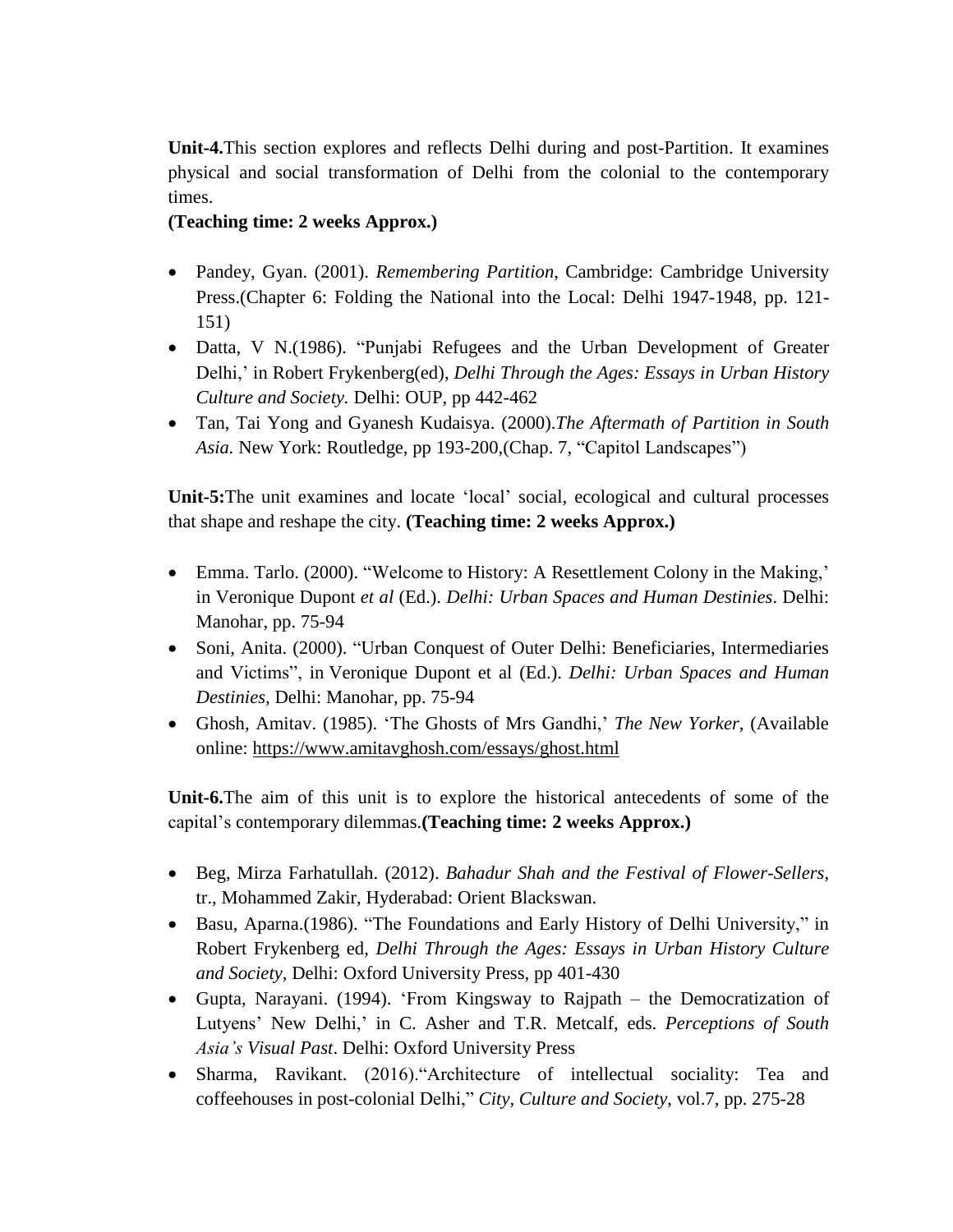#### **SUGGESTED READINGS:**

- Farooqui, Mahmood. (2013). *Besieged: Voices from Delhi, 1857.* Delhi: Penguin. (Dateline pp. xix-xxvii; *In the Name of the Sarkar*, pp 407-432.)
- Mann, Michael and Samiksha Sehrawat. (2009). "A City with a View: The Afforestation of the Delhi Ridge, 1883-1913", *Modern Asian Studies*, Vol. 43, No. 2, pp. 543-570
- Mann, Michael. (2005). 'Turbulent Delhi: Religious Strife, Social Tension and Political Conflicts, 1803-1857,' *South Asia: Journal of South Asian Studies*, vol.28, no.1, pp. 5-34
- Pilar, Maria Guerrieri, (2017). 'The Megacity of Delhi: Colonies, Hybridisation and Old-New Paradigms,' in *Rethinking, Reinterpreting and Restructuring Composite Cities* edited by Gülsün Sağlamer, Meltem Aksoy, Fatima Erkök, Cambridge: Cambridge Scholars Publishing, pp. 18-33
- Russell, Ralph. (1998). "Ghalib: A Self Portrait", in Ralph Russell, *Ghalib: The Poet and His Age.* Delhi: Oxford University Press. Also available at: [http://www.columbia.edu/itc/mealac/pritchett/00ghalib/texts/txt\\_ralphrussell\\_19](http://www.columbia.edu/itc/mealac/pritchett/00ghalib/texts/txt_ralphrussell_1972.pdf) [72.pdf](http://www.columbia.edu/itc/mealac/pritchett/00ghalib/texts/txt_ralphrussell_1972.pdf)
- Vazira, Fazila Yacoobali Zamindar. (2007). *The Long Partition and the Making of South Asia: Refugees, Boundaries, Histories*. New York: Columbia University Press. (Chapter I: Muslim Exodus from Delhi.)

# **Teaching Learning Process:**

Classroom teaching supported by group discussions or group presentations on specific themes/readings. Given that the students enrolled in the course are from a non-history background, adequate emphasis shall be given during the lectures to what is broadly meant by the historical approach and the importance of historicising various macro and micro-level developments/phenomena. Interactive sessions through group discussions or group presentations shall be used to enable un-learning of prevailing misconceptions about historical developments and time periods, as well as to facilitate revision of issues outlined in the lectures. Supporting audio-visual aids like documentaries and power point presentations, and an appropriate field-visit will be used where necessary.

# **Assessment Methods:**

Students will be regularly assessed for their grasp on debates and discussions covered in class. Two written assignments will be used for final grading of the students. Students will be assessed on their ability to explain important historical trends and thereby engage with the historical approach.

Internal Assessment: 25 Marks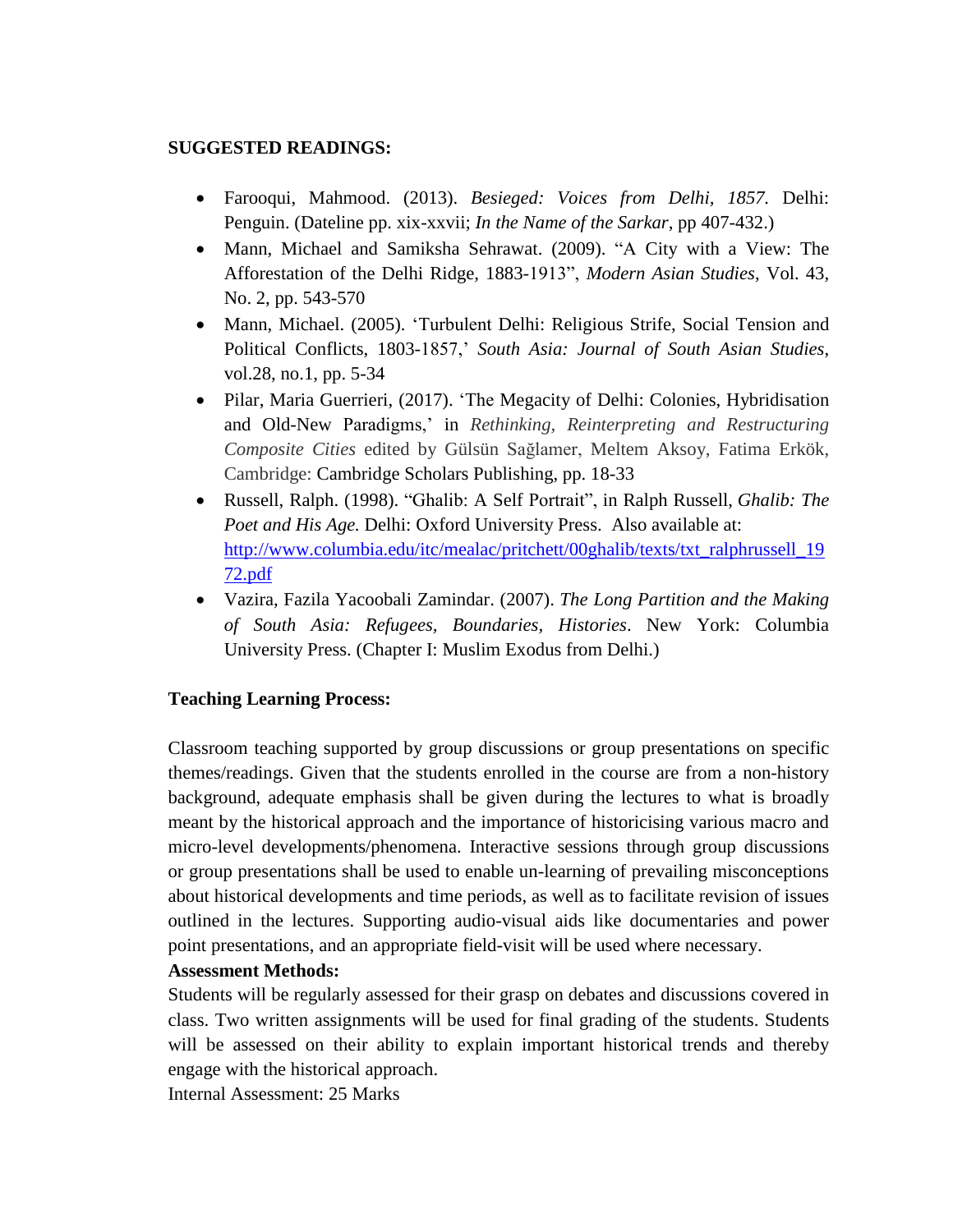Written Exam: 75 Marks Total: 100 Marks

# **Keywords:**

Imperial, British, Morphology ,Contemporary History, Displacement,Resettlement, Capital

OR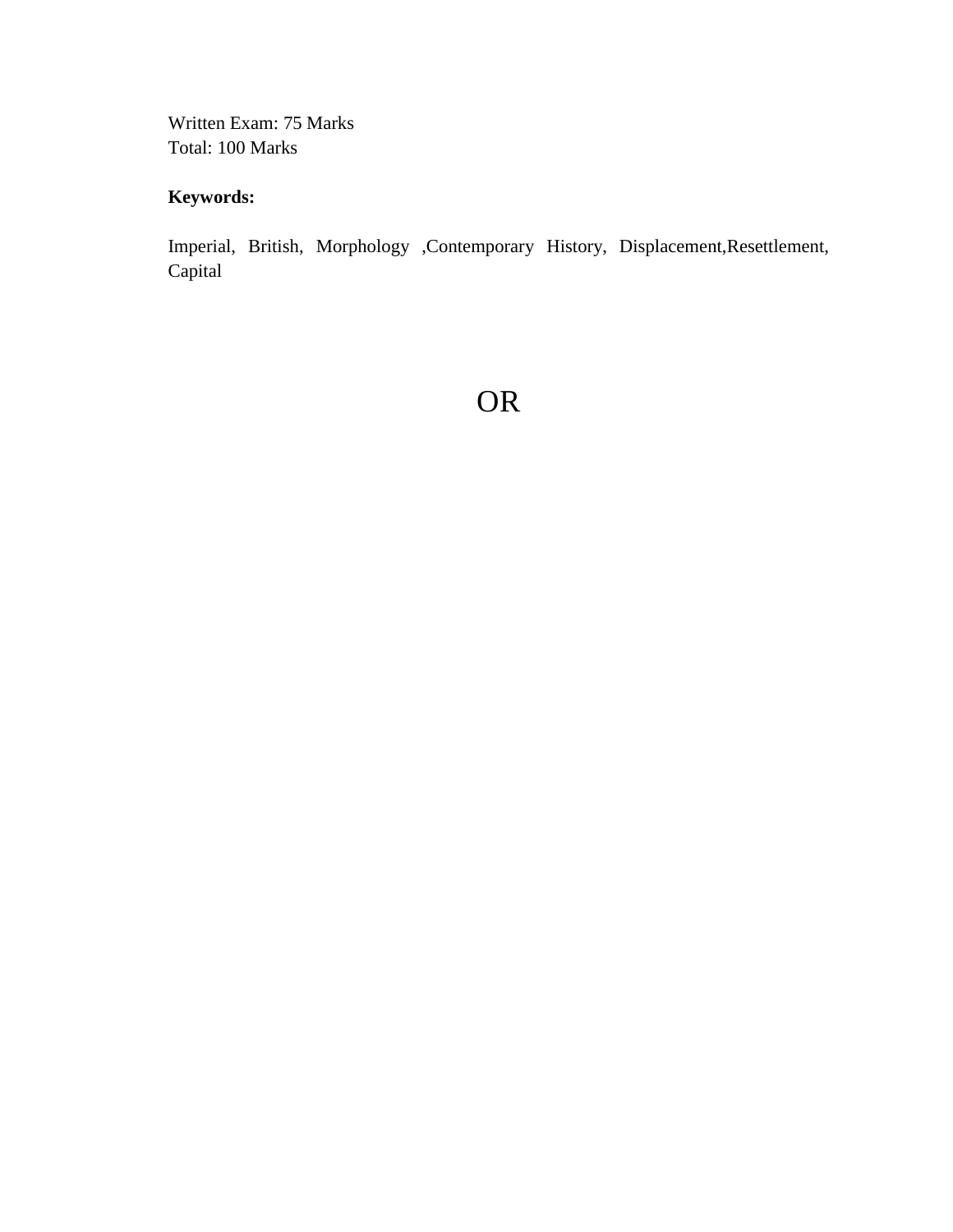# **GE Course IV The World After 1945**

#### **Course objectives**

This course seeks to familiarise students with broad trends in politics, society and culture in the latter half of the twentieth century and the early part of the twenty first century. It seeks to familiarise the student to the historical processes that led to the dismantling of older powers and the formation of new political and cultural regimes. The emergence of the new social movements challenging these regimes and the move towards unipolarity by the end of the 20th century constitutes important themes of study for students. In the end the course seeks to develop a critical understanding of globalization with its diverse implications across continents. It does so by encouraging students to critically engage with selected themes such as environment, social movements, art, digital media, etc.

#### **Learning Outcomes:**

Upon completion of this course the student shall be able to:

- Analyse the evolving polities, societies and cultures of an increasingly global world.
- Analyse diverse social movements and cultural trends.
- Analyse processes of Decolonisation and politics during Cold War era.
- Draw inferences to explain the inter-connectedness of various facets of culture; sports, music, cinema, etc.

#### **Course Content:**

#### **Unit I: A New World Order**

- a. De-colonisation and after (Focus on Algeria and Indonesia)
	- b. Politics of Cold War: Super Power Rivalries (Focus on Korea and Vietnam)
	- c. United Kingdom: The Challenge of the Welfare State
	- d. South Africa: From Apartheid to Reconciliation

#### **Unit II: Social Movements**

- a. Environmental disasters and Struggles: Chipko Movement; Struggles for the Amazon; Bhopal; Chernobyl
- b. Student Movements: Paris 1968; Beijing 1989
- c. Civil Rights Movement: Martin Luther King and Malcom X
- d. Movements for Democracy: The Arab Spring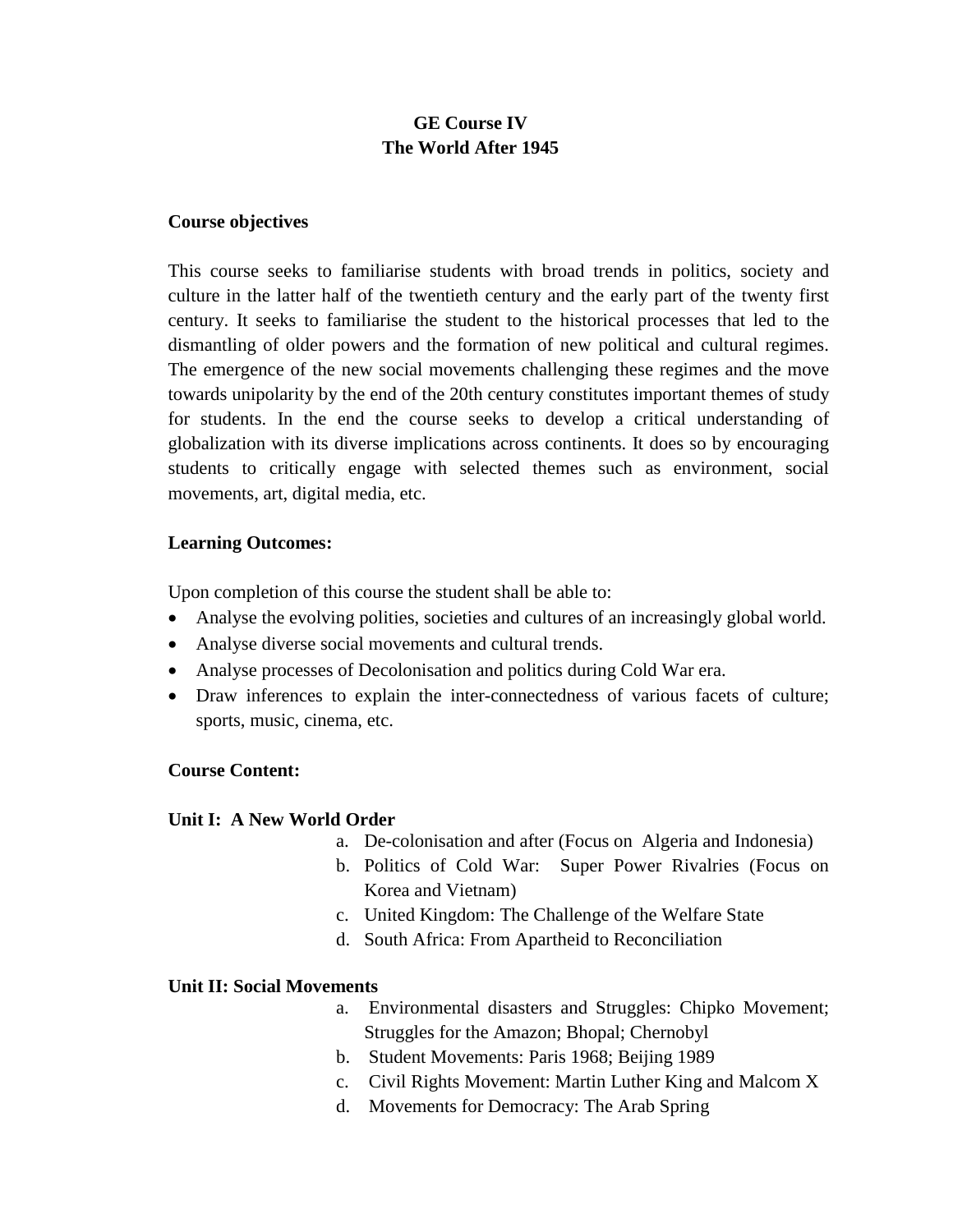e. Women's Movements: Issues and Debates (focus on Black feminism and Feminism in the Islamic World)

# **Unit III: A Global Culture:**

a.Spectator Sports b.Cinema and Digital Media c.Music: Cross Cultural Influences d.Food and Globalisation

#### **ESSENTIAL READINGS AND UNIT WISE TEACHING OUTCOMES:**

**Unit-I:** This unit deals with the history of decolonisation and subsequent era when Super Power rivalries manifested in multiple ways. It will also examine the challenges of the welfare state with reference to United Kingdom. Unit also touches upon the important issue of Apartheid and history of reconciliation. **(Teaching time: 5 weeks Approx.)**

- Le Sueur, J.D. (2003). *The Decolonization Reader.* London and New York: Routledge.
- Betts, R.F. (1998). *Decolonization*. London and New York: Routledge.
- Kahin, George McTuman. (2003). *Nationalism and Revolution in Indonesia,* Cornell: Cornell University Press.
- Horne, Alistair. (1977/2006). A *Savage War of Peace: Algeria, 1954-1962*, New York: Books.
- Beresford, M. (1989). *National Unification and Economic Development in Vietnam*. New York: St. Martin's.
- Garland, David. (2016). *The Welfare state: A very Short Introduction,* Oxford: Oxford University Press.
- Guelke, Adrian. (2005). *Rethinking the rise and fall of Apartheid: South Africa and World Politics.* Basingstoke and New York: Palgrave Macmillan.

**Unit-II:** This unit examine history of social movements with reference to questions of livelihood, students' perceptions, Civil rights movements. It also deals with history of movements for Democracy in Arab; The Arab Spring. It also examines women's movements.**(Teaching time: 5 weeks Approx.)**

 Joan Martinez-Alier*.* (2012). *"*The Environmentalism of the Poor: Its Origins and Spread" in *A Companion to Global Environmental History*, Eds. J. R. McNeill and Erin Stewart Mauldin, West Sussex: Wiley-Blackwell, pp. 455-73.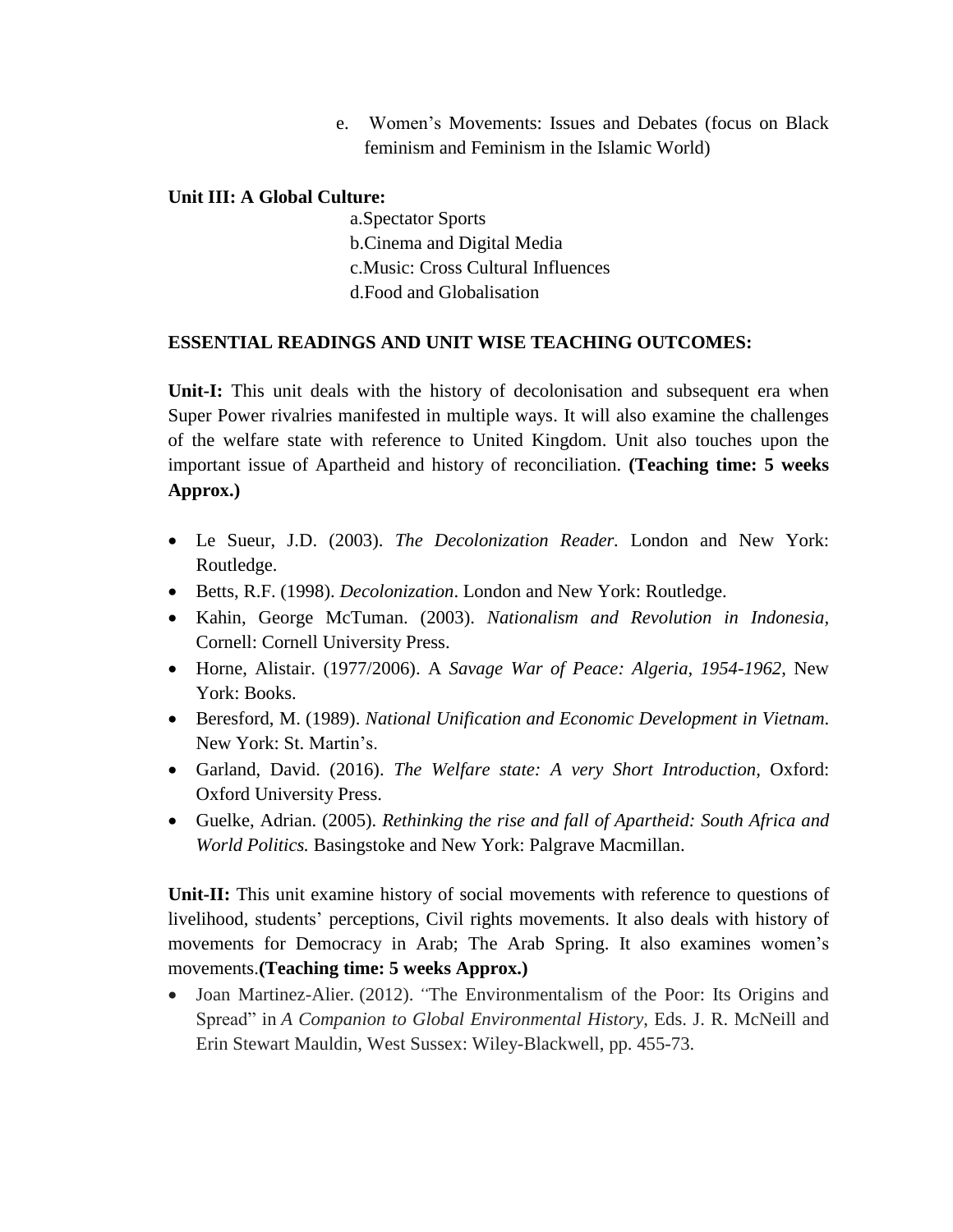- Nagraj, Vijay K. & Nithya V Raman (2006). "Are we Prepared for Another Bhopal." in *Environmental Issues in India*, ed. Mahesh Rangarajan, Delhi: Pearson. (Available in Hindi also)
- Rodrigues, Gomercindo. (2007). *Walking the Forest with Chico Mendes: Struggle for Justice in the Amazon.* Austin: University of Texas Press.
- Dierenfield, Bruce J*.,* (2008). *The Civil Rights Movement*, Revised ed., London: Routledge (Available as eBook: [http://staff.rentonschools.us/rhs/review-for-hl-seniors/civil-rights-and-social-movements](http://staff.rentonschools.us/rhs/review-for-hl-seniors/civil-rights-and-social-movements-post-1945/download/The_Civil_Rights_Mov_by_Bruce_J._D_www_pdfbook_co_ke_.pdf?id=446471)[post-](http://staff.rentonschools.us/rhs/review-for-hl-seniors/civil-rights-and-social-movements-post-1945/download/The_Civil_Rights_Mov_by_Bruce_J._D_www_pdfbook_co_ke_.pdf?id=446471)[1945/download/The\\_Civil\\_Rights\\_Mov\\_by\\_Bruce\\_J.\\_D\\_www\\_pdfbook\\_co\\_ke\\_.pdf?id=4](http://staff.rentonschools.us/rhs/review-for-hl-seniors/civil-rights-and-social-movements-post-1945/download/The_Civil_Rights_Mov_by_Bruce_J._D_www_pdfbook_co_ke_.pdf?id=446471) [46471\)](http://staff.rentonschools.us/rhs/review-for-hl-seniors/civil-rights-and-social-movements-post-1945/download/The_Civil_Rights_Mov_by_Bruce_J._D_www_pdfbook_co_ke_.pdf?id=446471)
- Bayar, Safe, (2017). *Revolution without Revolutionaries: Making Sense of the Arab Spring.* Stanford: Stanford University Press.
- Gillis, S., G. Howie and R. Munford (Eds.). (2004/07) *Third Wave Feminism: Critical Exploration.* Hampshire: Palgrave.
- Kemp, S. and J. Squires(1997). *Feminisms.* Oxford: Oxford University Press.
- Breines, Winifred. (2007). "Struggling to Connect: White and Black Feminism in the Movement Years." *Contexts* 6 (1), pp. 18-24.( Available online: [https://journals.sagepub.com/doi/pdf/10.1525/ctx.2007.6.1.18\)](https://journals.sagepub.com/doi/pdf/10.1525/ctx.2007.6.1.18)
- Springer, Kimberly. (2005). *Living for the Revolution: Black Feminist Organizations, 1968–1980.* USA: Duke University Press (Ch.1 and Ch.4)
- Badran, Margot. (2009). *Feminism in Islam: Secular and Religious Convergences.* London: Oneworld Publications (Ch.5 and Ch.7).

**Unit-III:** This unit deals with history of culture in world after 1945 with specific reference to spectator sports, Cinema and digital Media. It also deals with cross cultural influences in Music and relations between food and Globalisation.**(Teaching time: 4 weeks Approx.)**

- Mangan. J. A. (Ed.). (2001). *Europe, Sport, World: Shaping Global Societies*. London: Frank Cass Publishers.
- Shove, Elizabeth, F. Trentmann and R. Wilk. (2009). *Time, Consumption and Everyday Life: Practice, Materiality and Culture.* London: Bloomsbury.
- Chapman, James. (2003). *Cinemas of the World: Film and Society from 1895 to the Present.* London: Reakton Books.
- Inglis, David and Gimlin Debra (eds.) (2009). *The Globalisation of Food.* New York: Berg Publishers.
- Hoffman, Frank W, (2015). *History of Popular Music; From Edison to the 21st Century,* Create Space Independent Publishing Platform.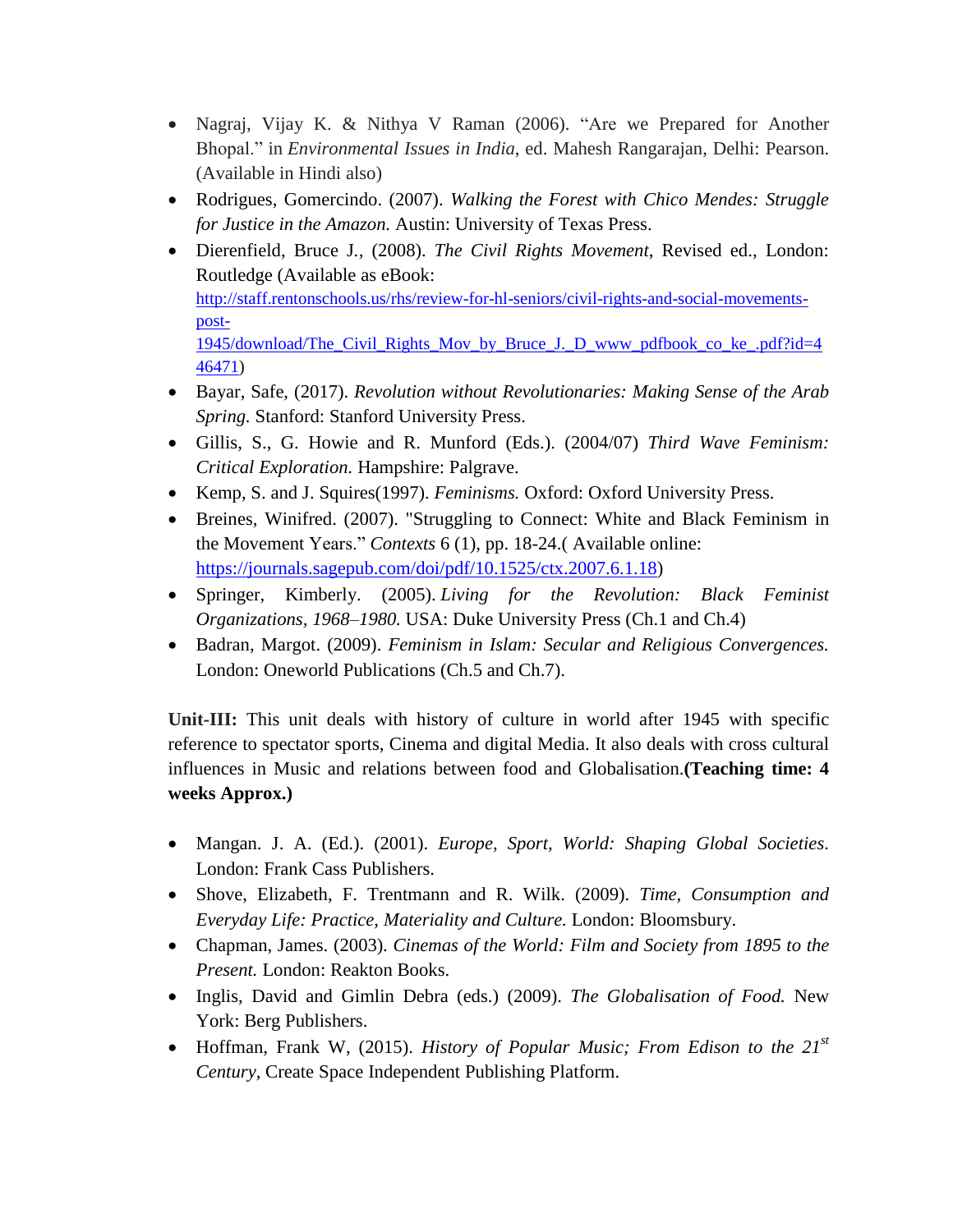# **SUGGESTED READING:**

- Hobsbawm, Eric. (1996). *Age of Extremes.* Delhi: Rupa. (translated into Hindi by Lal Bahadur Verma, Allahabad, 2013)
- Lowe, Norman. (2013). *Mastering World History.* London: Palgrave Macmillan.
- Winders, James A. (2001). , *European Culture since 1848: From modern to postmodern and Beyond*, New York: Palgrave
- Heywood, Andrew. (2011). *Global Politics.* New York: Palgrave Macmillan.
- Mahajan, Sneh. (2009). *Issues in Twentieth Century World History.* Delhi: Macmillan. (available in Hindi)
- Fage, J.D. (1993). *A History of Africa*. London: Unwin and Hyman.
- Hobsbawm, Eric. (2013). *Fractured Times: Social and Cultural History of the Twentieth Century*. New York: New Press.
- Lancaster, R.N. and M.D. Leonardo. (1997). *The Gender/ Sexuality Reader: Culture, History, Political Economy.* London: Routledge.
- Appadurai Arjun. (1996). *Modernity at Large: Cultural Dimensions of Globalisation*. Minneapolis: University of Minnesota Press.
- Gorbachev, Mikhael. (1996). *Memoirs.* New York: Doubleday.
- Guha, Ramchandra. (2000). *Environmentalism: A Global History.* Delhi: Oxford University Press.
- Oulette, L., (ed.) (2013). *The Media Studies Reader* New York: Routledge, 2013.
- Stiglitz. Joseph (2003). *Globalisation and its Discontents*. Delhi: Penguin India.
- Parker, R. and P. Aggleton (Ed.). (2007). *Culture, Society and Sexuality: A Reader*. London: Routledge.
- Safranski, Rudiger. (2003). *How Much Globalization can we bear?* Cambridge and Malden: Polity. (pp. 1-25 & 42-69.)
- Mathews, Jessica T. (2000). "The Information Revolution", *Foreign Policy*, Vol.119. pp. 63-65.
- Choudhary, Kameshwar. (2014). "Globalization and Culture" in *Indian Sociology: Identity, Communication and Culture*. (Ed.).Yogender Singh. Delhi: Oxford University Press, pp.223-230, 238-242, 251-52 & 255-57, 283-90. Music: 294-97)
- Ross, Robert. (1997). *Concise History of South Africa*. Cambridge: Cambridge University Press.
- Smith, Sharon. (2013-14). "Black Feminism and Intersectionality." *International Socialist Review* 91 (Available online: [https://isreview.org/issue/91/black-feminism](https://isreview.org/issue/91/black-feminism-and-intersectionality)[and-intersectionality\)](https://isreview.org/issue/91/black-feminism-and-intersectionality)

# **Teaching Learning Process:**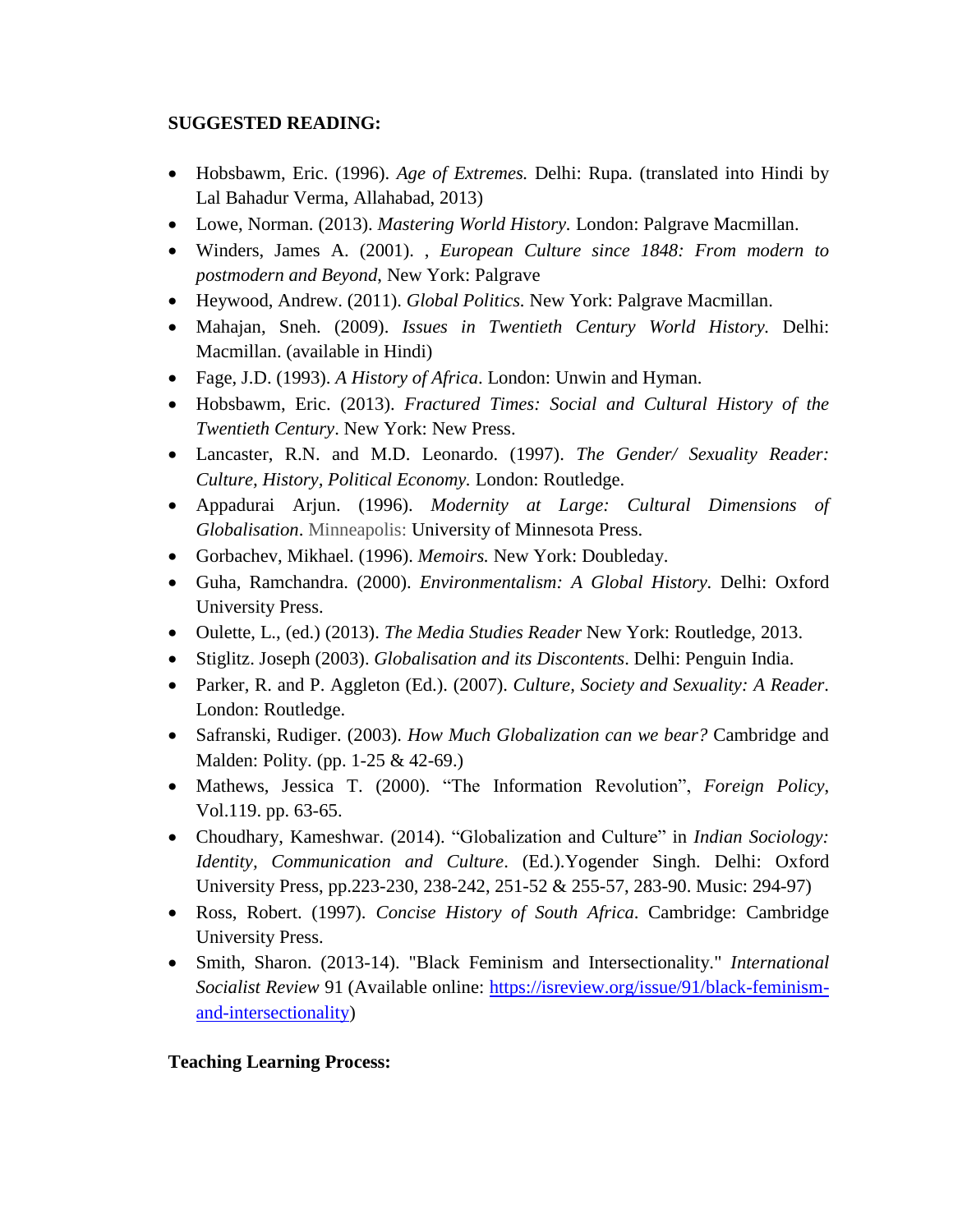Classroom teaching supported by group discussions or group presentations on specific themes/readings. Given that the students enrolled in the course are from a non-history background, adequate emphasis shall be given during the lectures to what is broadly meant by the historical approach and the importance of historicising various macro and micro-level developments/phenomena. Interactive sessions through group discussions or group presentations shall be used to enable un-learning of prevailing misconceptions about historical developments and time periods, as well as to facilitate revision of issues outlined in the lectures. Supporting audio-visual aids like documentaries and power point presentations, and an appropriate field-visit will be used where necessary.

#### **Assessment Methods:**

Students will be regularly assessed for their grasp on debates and discussions covered in class. Two written submissions; one of which could be a short project, will be used for final grading of the students. Students will be assessed on their ability to explain important historical trends and thereby engage with the historical approach. Internal Assessment: 25 Marks

Written Exam: 75 Marks Total: 100 Marks

#### **Keywords:**

De-colonisation, Cold War, Apartheid, Environment, Feminism, Welfare State, Student Movements, Arab Spring, Cinema, Sports, Food

**OR**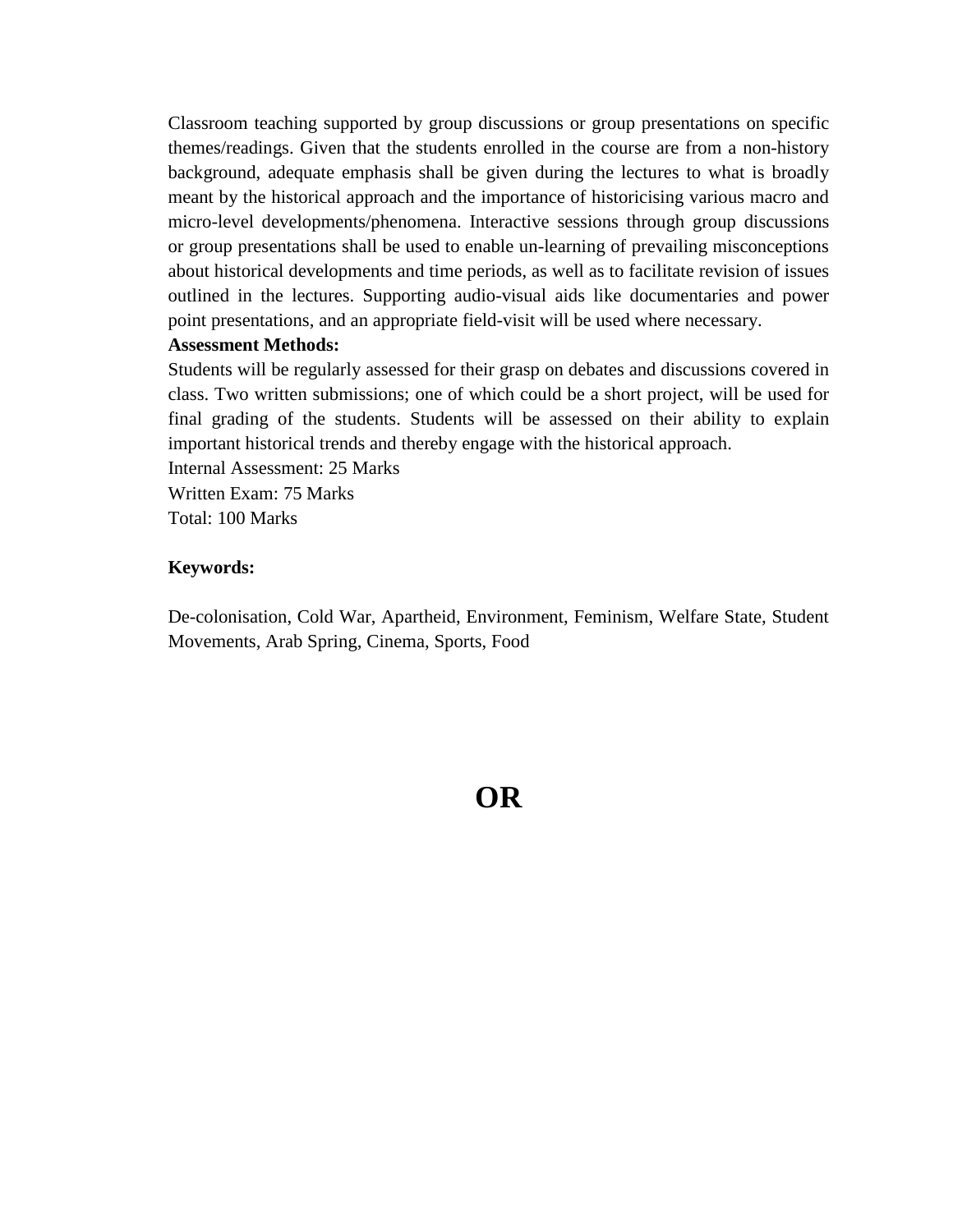#### **GE V**

# **History and Culture: Representations in Texts, Objects & Performance**

#### **Course Objective:**

The objective of the course is to teach culture through its intangible and tangible attributes that are discussed in four themes including traditions of kingship and courtly culture; inter-cultural perceptions of 'other' religious communities and gender; performing ritual devotions by recitation of songs and processions; and exploring performance of narrative traditions using inanimate objects like, masks, puppets and cloth/paper scrolls. This course requires students to explore the continuity of cultural patterns, iconic representations, and styles of performance into our present times. For example, the iconic *raja* (king) of the pre-modern times continues to perform royal ritual and sacrificial ceremonies, into contemporary times when India is a republic. The court jester of the past lingers on into the present as represented by Hajari Bhand. The complex nature of inter-cultural discourse between the Hindus and Muslims continues into the present and we know that neither community represents monolithic form. What shall we make of these multifaceted representations? How do performative traditions evolve over time? The pedagogy of an interdisciplinary approach is thus inbuilt into the structure of this course. Readings and audio-visual material have been knitted into themes to encourage active participation and discussion in the classroom.

# **Learning Outcomes:**

Upon completion of this course the student shall be able to:

- Identify complex nature of kingship in medieval times through the case study of Krishnadevaraya of Vijayanagara.
- Discuss the nature of identities and interactions between different groups of people in the past and the present.
- Examine the complex nature of religious communities in the past and their fluid participation in ritual and culture.
- Illustrate how culture is communicated through narrative strategies and performative acts.
- Distinguish that textuality and performativity are not binary opposites and are mutually interactive.
- Develop analytical skills that are necessary for students of literature, sociology, anthropology, religion, psychology, political science and South Asian studies.

# **Course Content:**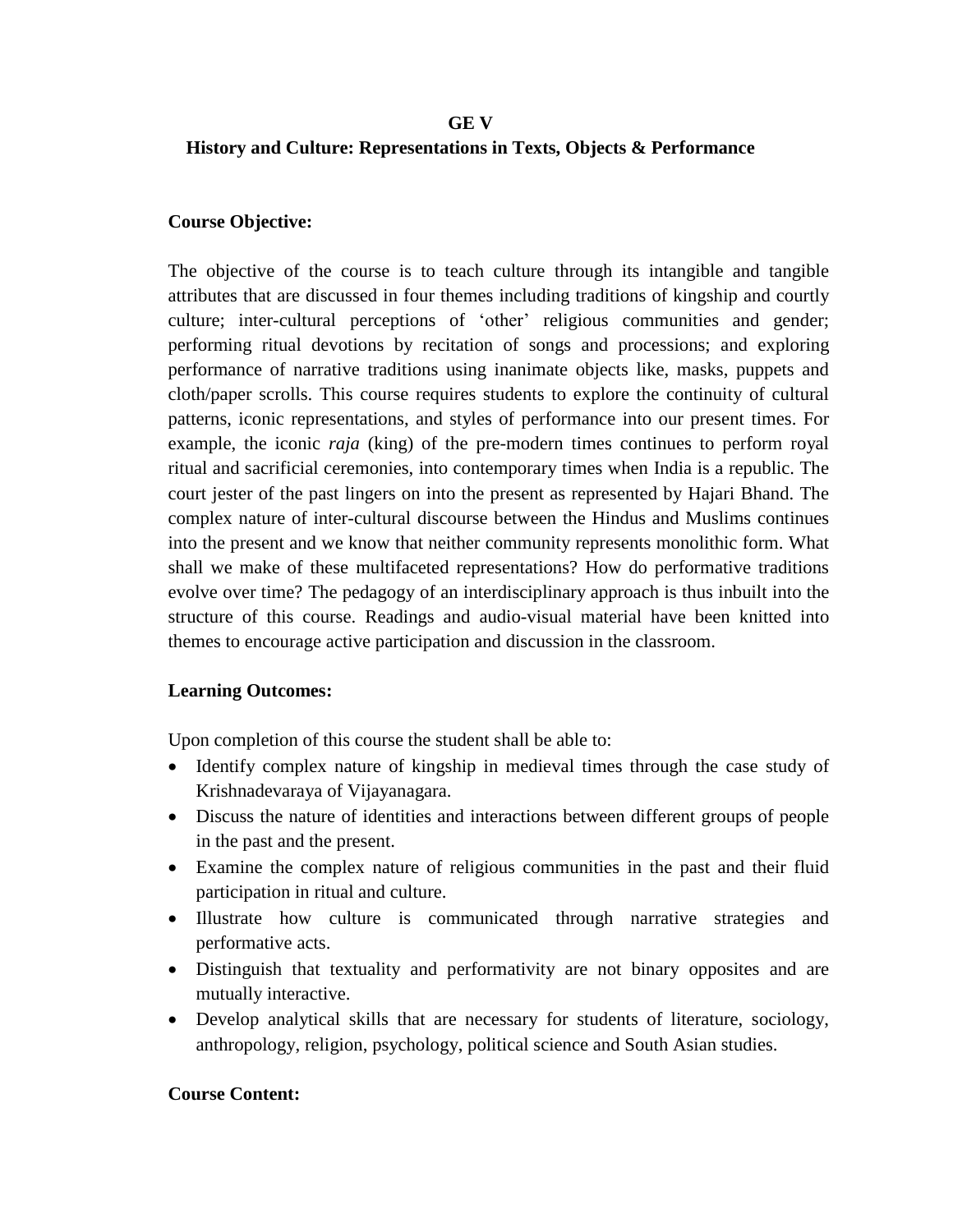**Unit I: Kings,** *bhands* **and politicians Unit II: Perceiving cultures and negotiating identities Unit III: Performing Devotion: rituals, songs & processions Unit IV: Storytelling with objects: Masks, puppets & scrolls**

# **ESSENTIAL READINGS AND UNIT WISE TEACHING OUTCOMES:**

**Unit I:** Kingship is identified as a key component of India's civilizational ethos. In the years following Indian Independence, kingdoms were dissolved, but this did not provoke the disappearance of 'royal' rituals which continued to be celebrated in different ways and court jesters lingered on as buffoons. **(Teaching Time: 4 weeks Approx.)**

 Shulman, David Dean. (1985). *The King and the Clown in South Indian Myth & Poetry*, Princeton: Princeton University Press. (Excerpt from Chapter 4, "The Kingdom of Clowns: Brahmins, Jesters & Magicians", pp. 152-213, available in Meenakshi Khanna (ed.), (2007). *The Cultural History of Medieval India.* New Delhi: Social Science Press, pp. 3-24 शुलमन, डेविडदीन (2007)."मसख़रों काराज्य: ब्राह्मण, मसख़रे और जादगर", *मध्यकालीन* 

*भारत का सांस्कृतिक इतिहास*, मीनाक्षी खन्ना, (संपादित) (अनुवादउमाशंकरशर्मा' ऋषि'), नयीदिल्ली: ओरिएण्टलब्लैकस्वान, पृष्ठ. 3-25.

- Emigh, John and Ulrike Emigh, (1986). "Hajari Bhand of Rajasthan: A Joker in the Deck", *The Drama Review: TDR*, vol. 30, No. 1, pp. 101-130.
- Berti, Daniela. (2006). "Kingship, divine bureaucracy and electoral politics in Kullu", *European Bulletin of Himalayan Research*, vol. 29-30, pp. 39-61

Unit **II:** This rubric draws on four essays based on multilingual textual sources such as inscriptions, poetic texts, chronicles and travellers accounts composed during  $8<sup>th</sup>$  to  $19<sup>th</sup>$ centuries. The historians have problematised issues relating to cultural perceptions and identities of religion and gender and presented a complex understanding of identities that were not monolithic. These readings will clarify the methodological approaches used by historians to unravel narratives from the past in the quest for explaining the present. **(Teaching Time: 4 weeks Approx.)**

 Chattopadhyaya, Brajadulal. (1998). "Images of Raiders and Rulers" in B. D. Chattopadhyaya, (ed.), *Representing the Other: Sanskrit Sources and the Muslims, Eighth to Fourteen Century*, New Delhi: Manohar, pp. 101-125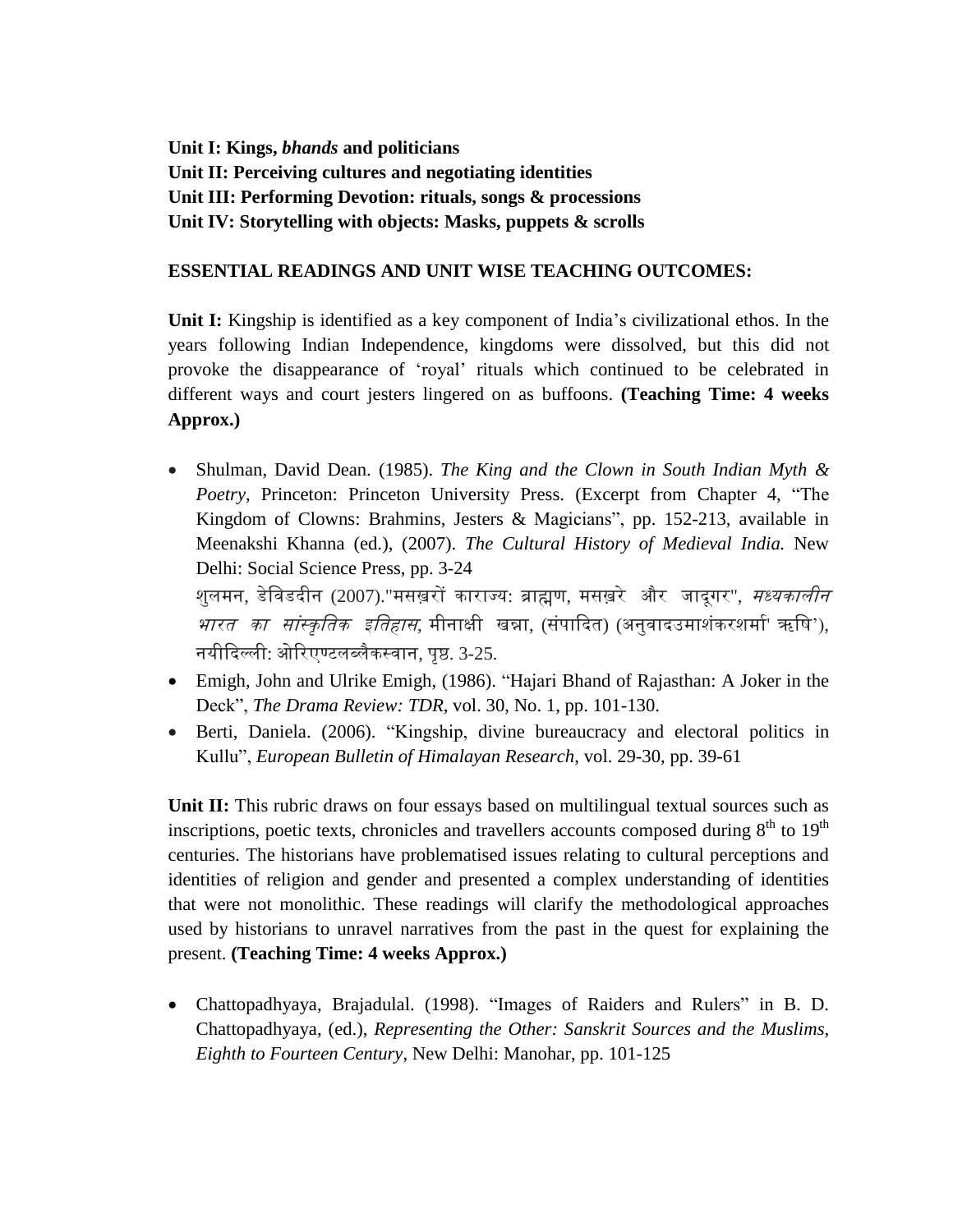चट्टोपाध्याय, बृजदुलाल. (2007). ''आक्रामकों और शासकों की छवियां'', *मध्यकालीन भारत का सांस्कृतिक इतिहास*. मीनाक्षी खन्ना, (संपादित) (अनुवाद उमाशंकर शर्मा' ऋषि'), नयी दिल्ली: ओरिएण्टल ब्लैकस्वान, पृष्ठ, 107-133

- Behl, Aditya. (2003). "The Magic Doe: Desire and Narrative in a Hindavi Sufi Romance, circa 1503" in Richard M. Eaton (ed.), *India's Islamic Traditions: 711- 1750*, Oxford: Oxford University Press, pp. 180-208 बहल, आदित्य (2007) "र्मायािीर्मृग: एक हहिी सूफ़ी प्रेर्माख्यान र्में कार्मना और आख्यान (1503 ईसवीं)",*मध्यकालीन भारत का सांस्कृतिक इतिहास*. मीनाक्षी खन्ना, (संपादित) (अनुवाद उमा शंकर शर्मा' ऋषि'), नयी दिल्ली: ओरिएण्टल ब्लैकस्वान, पृष्ठ 185-216
- Eaton, R. M. (2002). "Multiple Lenses: Differing Perspectives of Fifteenth Century Calicut", R. M. Eaton (ed.), *Essays on Islam and Indian History*, New Delhi: OUP, pp. 76-93.
- Petievich, Carla. (2001). "Gender politics and the Urdu ghazal: Exploratory observations on *Rekhta* versus *Rekhti*", *The Indian Economic & Social History Review*, vol. 38, no.3, 223–248.

पेतिएविच, कार्ला. (2007). "लिंग की राजनीति तथा उर्दू ग़ज़ल: रख़ता बनाम रख़ती का खोज परक अवलोकन'', *मध्यकालीन भारत का सांस्कृतिक इतिहास* .मीनाक्षी खन्ना, (संपादित) (अनुवाद उमा शंकर शर्मा' ऋषि'), नयी दिल्ली: ओरिएण्टल ब्लैकस्वान, पृष्ठ 154-184

• Jenny, Nilsson. (2004). "The Sense of a Lady': An Exploration of Transvestite Roles in Kathakali and their Relation to Keralan Gender Constructions", *The Cambridge Journal of Anthropology*, vol. 24, no. 3, pp. 1-40

**Unit III:** The acts of devotion, whether these are observed in private spaces or in public sphere, formulate expressions of religious identities. Many rituals, like the recitation of songs dedicated to Siva or the procession of icons in the temple at Madurai; lamentation over the martyrdom of Husain and parading of the replica of his tomb shrine during Muharram, developed during medieval times. Political patronage was necessary for such devotional acts in the past as well as in the present.**(Teaching Time: 3 weeks Approx.)**

 Champakalakshmi, R. (1994). "Patikam Pātuvār: Ritual Singing as a Means of Communication in Early Medieval South India", *Studies in History*, vol.10, no.2, pp. 199–215. चंपकलक्ष्र्मी, राधा. (2007). "पाटीकम्पटुआर: आधुतनक र्मध्यकालीन ितक्षण भारत र्में संवाद-माध्यम के रूप में धार्मिक गायन", *मध्यकालीन भारत का सांस्कृतिक इतिहास.* मीनाक्षी खन्ना, (संपादित) (अनुवाद उमा शंकर शर्मा' ऋषि'), नयी दिल्ली: ओरिएण्टल ब्लैकस्वान, पृष्ठ, 50-75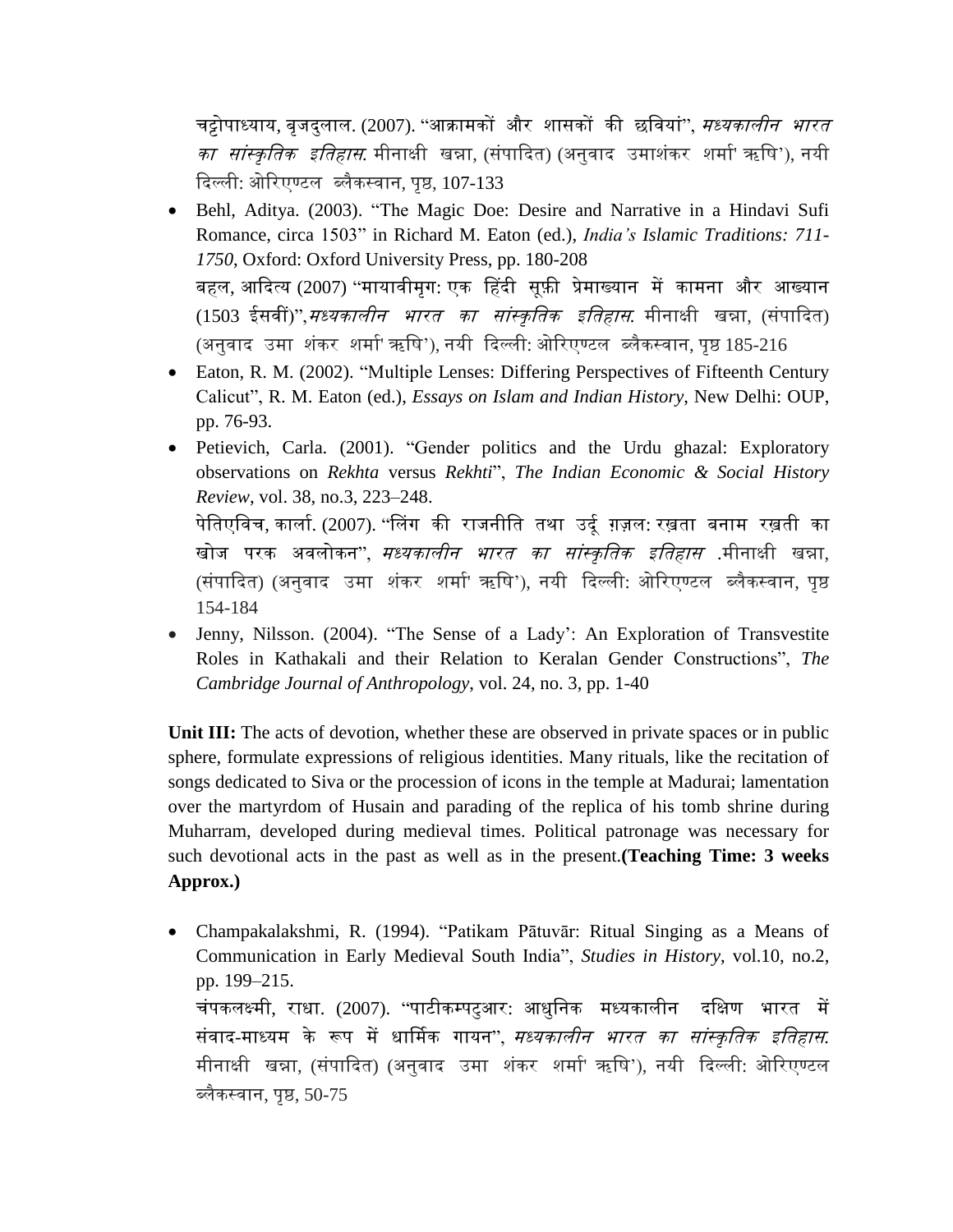- Orr, Leslie. (2004). "Processions in the Medieval South Indian Temple: Sociology, Sovereignty and Soteriology", *in South Indian Horizons: Felicitation Volume for François Gros on the Occasion of his 70th Birthday*, ed. Jean-Luc Chevillard and Eva Wilden, Pondichéry: Institutfrançais de Pondichéry/ Ecole françaised'Extrême-Orient, pp. 437-470.
- Qureshi, Regula Burckhardt. (1981). "Islamic Music in an Indian Environment: The Shi'a Majlis" in *Ethnomusicology*, vol. 25, No. 1, pp. 41-71
- Cole, J.R.I. (1988). *Roots of North Indian Shi'ism in Iran and Iraq: Religion and State in Awadh, 1722-1859.* Berkley: University of California Press. (Chapter 4, "Popular Shi`ism", pp. 92-119.) कोल,जे.आर.आई.(2007). "लोक प्रचलित शियाधर्म", *मध्यकालीन भारत का सांस्कृतिक इतिहास*. मीनाक्षी खन्ना, (संपादित) (अनुवाद उमा शंकर शर्मा' ऋषि'), नयी दिल्ली: ओरिएण्टल ब्लैकस्वान, पृष्ठ, 76-104.

**Unit IV:** In the three narrative traditions discussed in this rubric the human agency (*Purusha*) exists in a specific kind of relation with inanimate objects used in different types of dramatic performances. These objects have meanings embedded in the social and political contexts of various cultural traditions and express processes by which notions of 'self'/'selves' are constructed and reconstructed. **(Teaching Time: 3 weeks Approx.)**

- Vishalakshi, Nigam Chandra and Veronica Chishi. (2010). "Tradition of Story Telling in India through Masks" in *Akhyan Celebration of Masks, Puppets and Picture Showmen Traditions of India.*, New Delhi: IGNCA, pp. 28-33
- Emigh, John. (2013). "Crisis and Contestation in the Prahlada Nataka of Ganjam", in Hermann Kulke, (ed.), *Imaging Orissa,* Bhubaneshwar: Prafulla Publication, 2013.
- Sarma, Dhurijati and Ahanthem Homen Singh. (2010). "Storytelling and Puppet Traditions of India" in *Akhyan Celebration of Masks, Puppets and Picture Showmen Traditions of India.* New Delhi: IGNCA, 2010, pp. 34-41
- Sorensen, Niels Roed. (1975). "Tolu Bommalu Kattu: Shadow Theater Re: Andhra Pradesh". *Journal of South Asian Literature*, vol. 10, No. 2/4, Special Issue: Theatre in India, pp. 1-19

\* For illustrations *<https://www.sahapedia.org/tag/shadow-puppetry>*

- Jyotindra, Jain. (2010). "Indian Picture Showmen: Tradition and Transformation" in *Akhyan Celebration of Masks, Puppets and Picture Showmen Traditions of India*, New Delhi: IGNCA, pp. 14-27.
- Wickett, Elizabeth. (2910). "The epic of Pabujiki par in performance", *World Oral Literature Project. Voices of Vanishing Worlds, Occasional Paper 3*, Cambridge: University of Cambridge, pp. 1-27.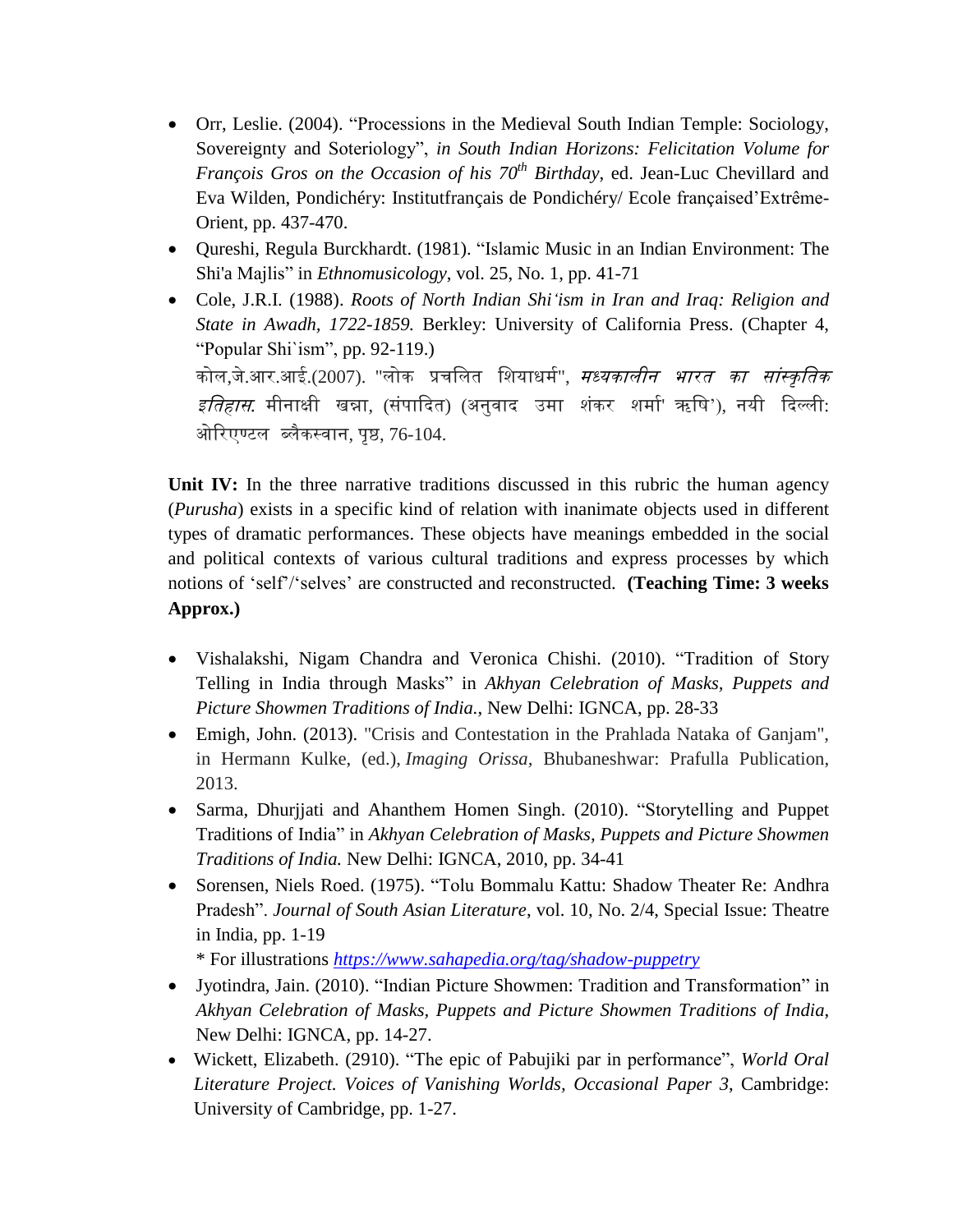Short documentary [https://www.youtube.com/watch?v=f4EiAdeKi\\_E](https://www.youtube.com/watch?v=f4EiAdeKi_E)

# **SUGGESTED READINGS:**

- Clark, Bradford. (2005). "Putul Yatra: A Celebration of Indian Puppetry", in *Asian Theatre Journal*, vol. 22, no. 2, pp. 334-347.
- Eaton, Richard. M. (2007). "The Articulation of Islamic Space in the Medieval Deccan", reprinted in *Cultural History of Medieval India*, (ed.), Meenakshi Khanna. New Delhi: Social Science Press, pp. 126-141. ईटन, रिचर्ड. (2007) ''मध्यकालीन दक्कन में इस्लामिक स्थान की अभिव्यक्ति'', *मध्यकालीन भारत का सांस्कृतिक इतिहास*. मीनाक्षी खन्ना, (संपादित) (अनुवाद उमाशंकर शर्मा' ऋषि'), नयी दिल्ली: ओरिएण्टल ब्लैकस्वान, पृष्ठ, 134-151.
- Fischer-Lichte, Erika. (2009). "Culture as Performance" *Modern Austrian Literature.* vol. 42, no. 3, Special Issue: Performance, pp. 1-10.
- Foley, Kathy and Dadi Pudumjee "India" in *World Encyclopaedia of Puppetry Arts called "WEPA" or "EMAM" for Encyclopédie Mondiale des Arts de la Marionnette*, a project of International Unima) Available in English <https://wepa.unima.org/en/india/> Available in Hindi at <https://wepa.unima.org/en/india/>)
- Katz, Marc. (2004). *Banaras Muharram and the Coals of Karbala*. Written, produced, and narrated by Marc J. Katz. *DVD*, colour, 70 minutes; 2004.
- Khanna, Meenakshi. (2007). "Introduction", in *Cultural History of Medieval India.* (ed.). Delhi: New Delhi: Social Science Press, pp. ix-xxxiv. खन्ना, मीनाक्षी. (2007). "भूमिका", *मध्यकालीन भारत का सांस्कृतिक इतिहास*. मीनाक्षी खन्ना, (संपादित) (अनुवाद उमा शंकर शर्मा' ऋषि'), नयी दिल्ली: ओरिएण्टल ब्लैकस्वान, पृष्ठ, ix-xxxiv.
- Lochtefeld, James G. (2004). "The Construction of the Kumbha Mela", *South Asian Popular Culture.* vol. 2 No. 2, pp. 103-126.
- Sarkar, Pabitra. (1975). "Jatra: The Popular Traditional Theatre of Bengal", in *Journal of South Asian Literature*, Vol. 10, No. 2/4, Special Issue: Theatre in India, pp. 87-107.
- Schomer, Karine. (1990). "The "Ālhā" Epic in Contemporary Performance", *The World of* Music Vol. 32, No. 2, pp. 58-80.
- Singh, Karan. (2016). "Structural Peripheries and Ideological Underpinnings: Performative Narration in Par of Pabuji", *Dialogue: A Journal Devoted to Literary Appreciation*, vol. XII, no. 1, pp. 35-45.
- Sivasankaran, Sreekala. (2010. "Akhyan: Masks, Puppets and Picture Showmen Traditions of India - An Introduction" in *Akhyan Celebration of Masks, Puppets and Picture Showmen Traditions of India*, New Delhi: IGNCA, 2010, pp. 8-11.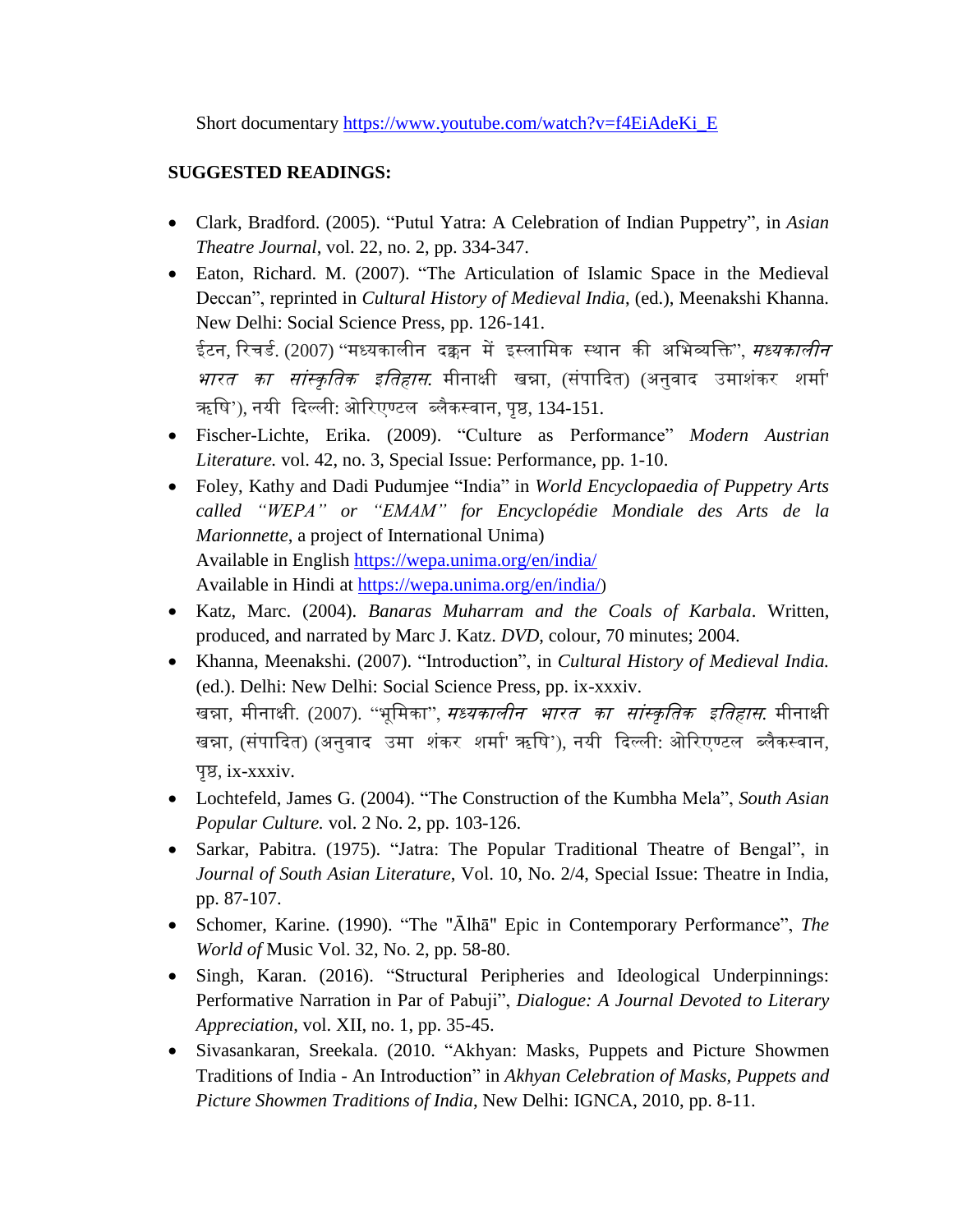Smith, John D. *The Epic of Pābūjī. A study, transcription and translation,* second revised edition available electronically at: <http://bombay.indology.info/pabuji/statement.html>

#### **Teaching Learning Process:**

Classroom teaching supported by group discussions or group presentations on specific themes/readings. Given that the students enrolled in the course are from a non-history background, adequate emphasis shall be given during the lectures to what is broadly meant by the historical approach and the importance of historicising various macro and micro-level developments/phenomena. Interactive sessions through group discussions or group presentations shall be used to enable un-learning of prevailing misconceptions about historical developments and time periods, as well as to facilitate revision of issues outlined in the lectures. Supporting audio-visual aids like documentaries and power point presentations, and an appropriate field-visit will be used where necessary.

#### **Assessment Methods:**

Students will be regularly assessed for their grasp on debates and discussions covered in class. Two written assignments will be used for final grading of the students. Students will be assessed on their ability to explain important historical trends and thereby engage with the historical approach.

Internal Assessment: 25 Marks Written Exam: 75 Marks Total: 100 Marks

#### **Keywords:**

Bhand, Vidushak, Kullu, Masks, Puppets, Tolu Bommalu Kattu, Scrolls, Picture Showmen, Patikam Patuvar, Muharram, Kathakali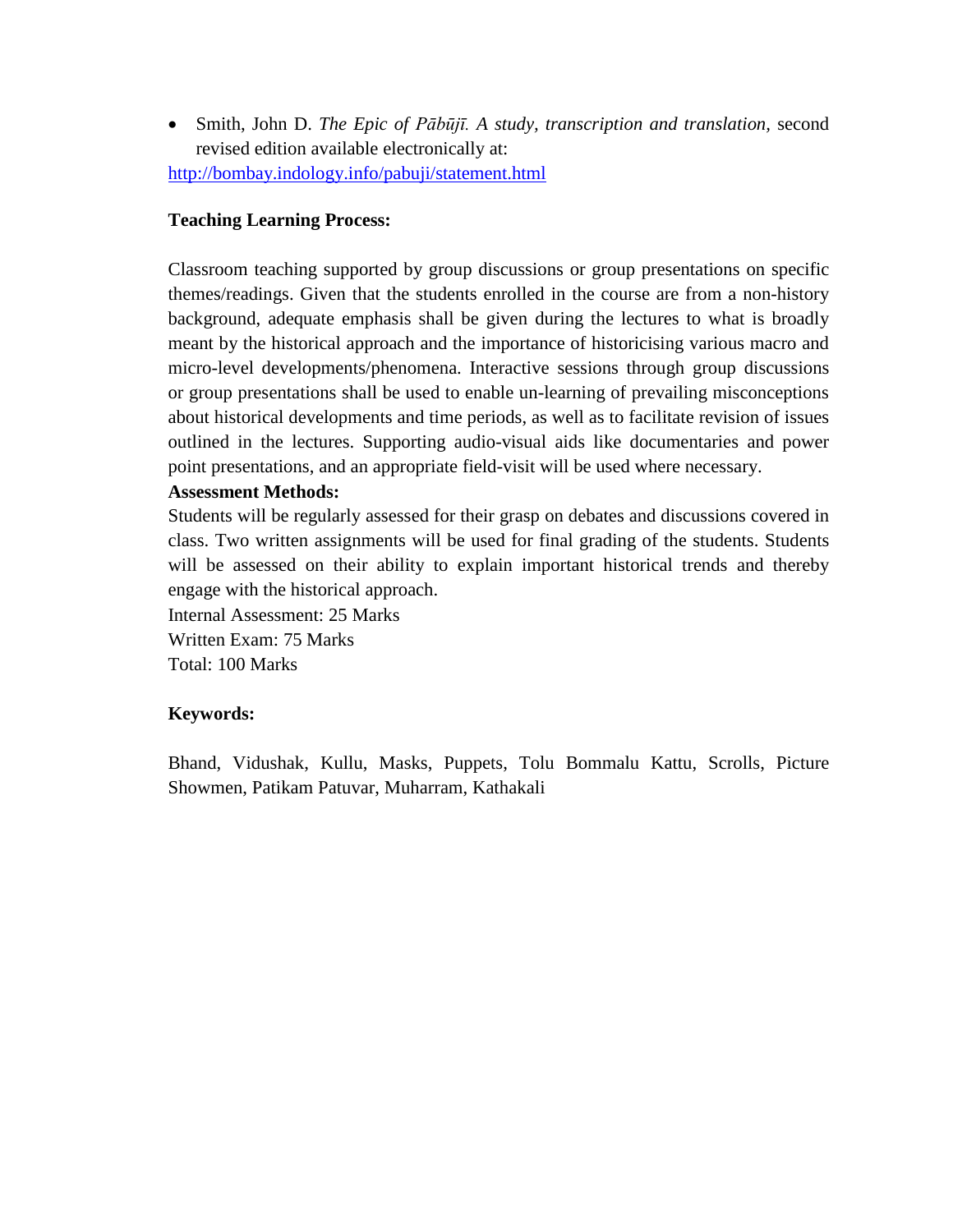# **B.A. History Programme**

| Semester 2 | Core Paper II: History of India c. 300 to<br>1200                                       | English / Hindi/ MIL<br>Communication Or |
|------------|-----------------------------------------------------------------------------------------|------------------------------------------|
|            | Second Discipline                                                                       | <b>Environmental Science</b>             |
|            | English/Hindi/MIL-I (In Lieu of MIL<br>(Also offered to students of B.Com<br>programme) |                                          |
|            | <b>Communicating Culture: Tellings,</b><br><b>Representations and Leisure</b>           |                                          |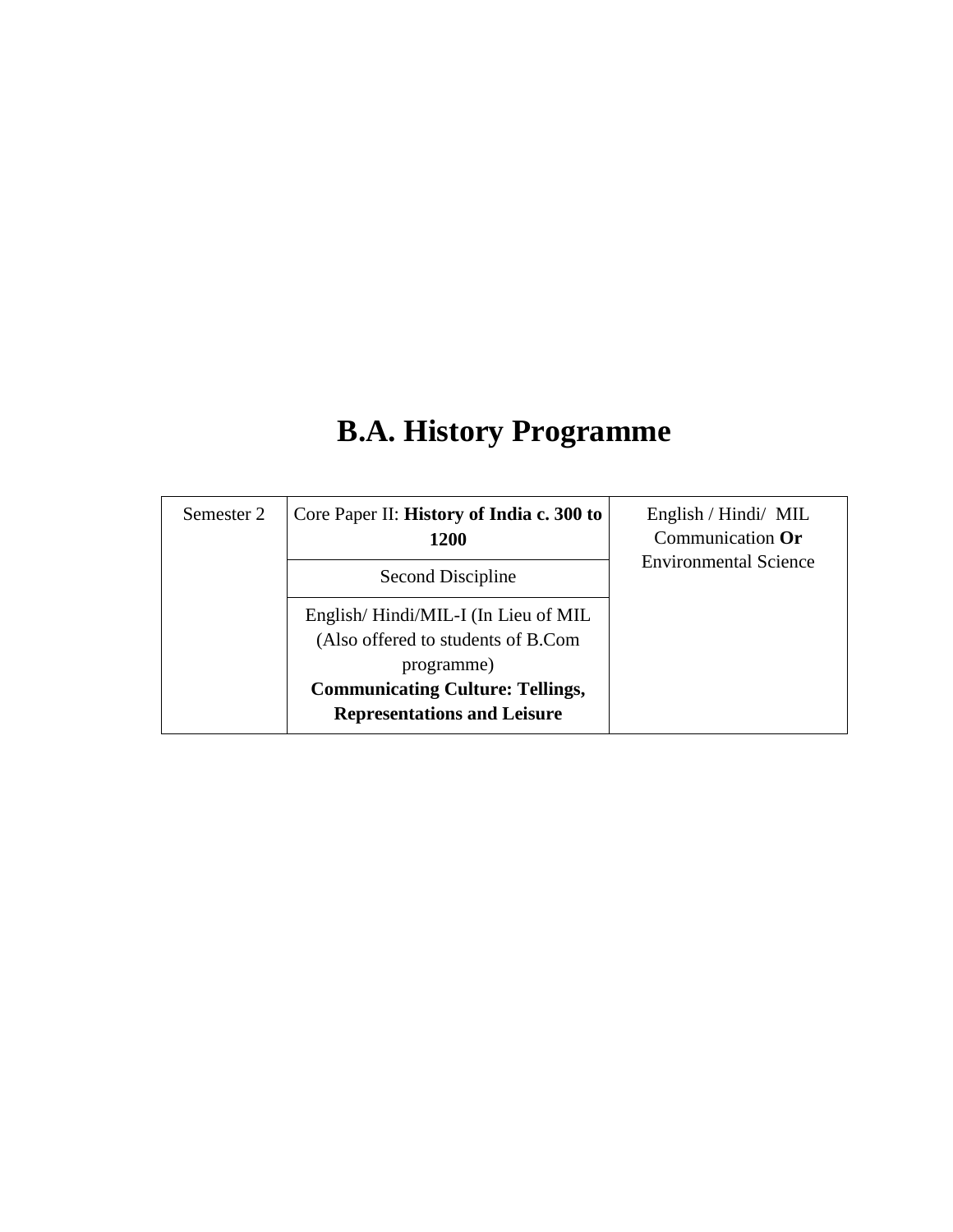# **Core Course II**

#### **History of India, c. 300 to 1200**

#### **Course Objectives:**

This course broadly covers from the last phase of early historic centuries to the early medieval. Considered as a watershed, Gupta period was known for beginnings of some historical changes that were likely to dominate the next five-six centuries. This course aims to underline and analyze how these changes in the all Indian provide important bases understanding transition to medieval period. This period of transition, called 'early medieval' seeks to examine regional manifestations.

**Learning Outcomes:** On successful completion of this Course, the students will be able to:

- Identify the historical importance of the accelerated practice of land grants issued by ruling houses.
- Delineate changes in the realm of polity and culture; *puranic* religion; the growth of vernacular languages and newer forms of art and architecture.
- Contextualize the evolution and growth of regional styles of temple architecture and the evolving role of these temples as centers of socio-economic and political activities.

#### **Course Content:**

| Unit-I:      | <b>Survey of the sources</b>                                                                       |
|--------------|----------------------------------------------------------------------------------------------------|
| Unit-II:     | The Guptas and Vakatakas: State and administration, economy, society,<br>religion, literature, art |
| Unit-III:    | Changes in the post-Gupta period, characterizing early medieval                                    |
| India        |                                                                                                    |
| Unit-IV:     | Vardhanas, Pallavas and Chalukyas: political and cultural                                          |
| developments |                                                                                                    |
| Unit-V:      | <b>Rashtrakutas, Palas and Pratiharas:</b> The tripartite struggle                                 |
| Unit-VI:     | <b>Emergence of Rajput states in Northern India:</b> Socio-economic                                |
| foundations  |                                                                                                    |
| Unit-VII:    | <b>The Cholas:</b> State and administration, economy and culture                                   |
| Unit-VIII:   | The Arabs, the Ghaznavids in the northwest, trans-regional exchange                                |

**ESSENTIAL READINGS AND UNIT-WISE TEACHING OUTCOMES:**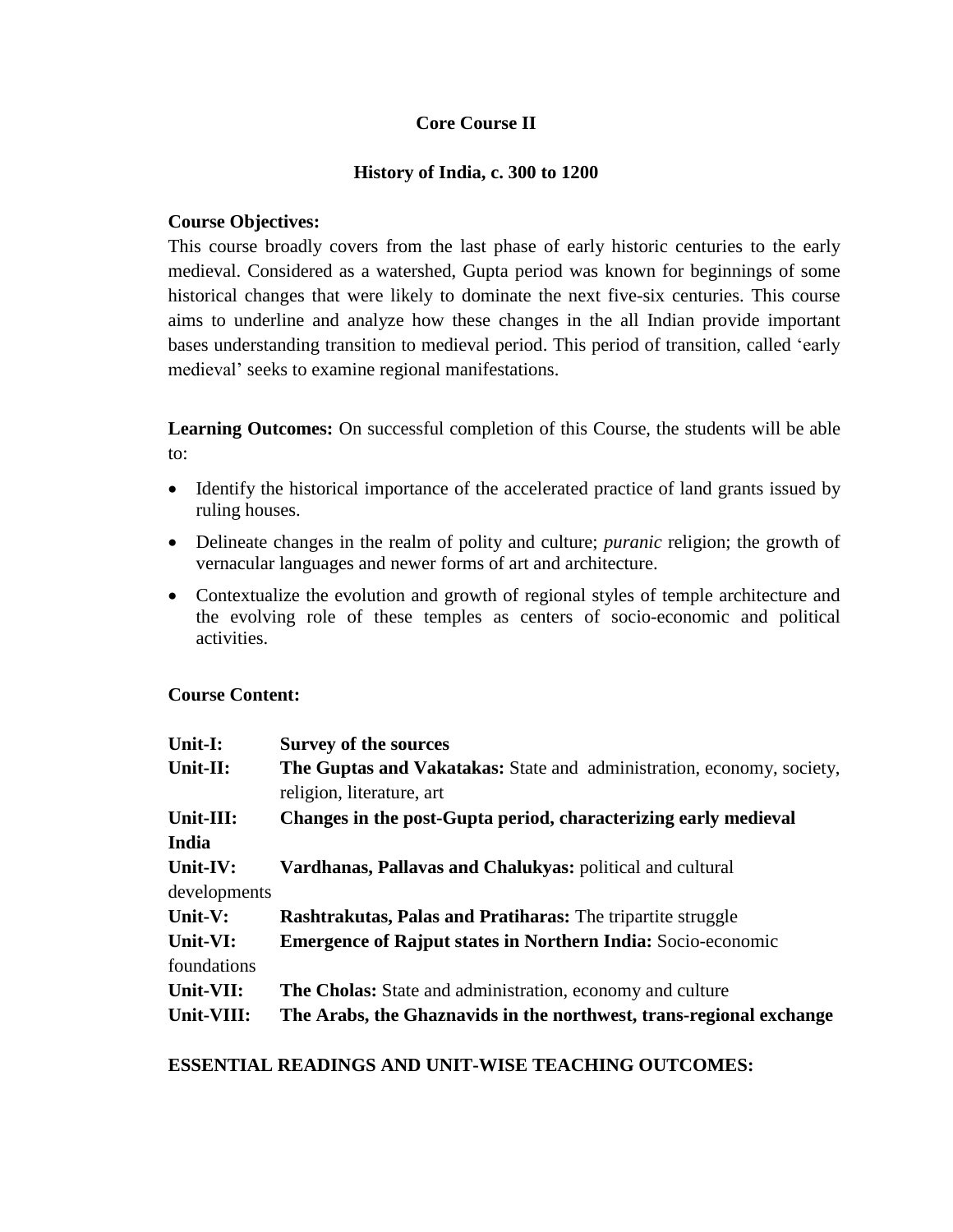**Unit-I.** In this Unit the students shall be introduced to the varied sources used for writing history of ancient India from c. 300 CE onwards. Key interpretations stemming from historians' use of such sources shall be discussed. **(Teaching Time: 2 weeks approx.)**

- Sharma, R.S. (1995). "An analysis of land grants and their value for economic history" in *Perspectives in Social and Economic History of Early India*. New Delhi: Munshiram Manoharlal.
- आर. एस. शर्मा. (2000). प्रारम्भिक भारत का आर्थिक और सामाजिक इतिहास. दिल्ली: हिंदी माध्यम कार्यान्वय निदेशालय, दिल्ली विश्वविद्यालय (भूमि अनुदान से सम्बंधित अध्याय)
- Chopra, P. N. (Ed.). (1973). "Source Material of Indian History" (relevant section). in *The Gazetteer of India, Vol. Two: History and Culture.* New Delhi: Publications Division.
- Singh, Upinder. (2013). *A History of Ancient and Early Medieval India: From the Stone Age to the 12th century.* New Delhi: Pearson.
- उतपन्िर हसह. (2016). प्राचीन एिर्म पूिमर्मध्यकालीन भारत का इततहास*:* पािाणकालसे*12* वी शताब्दी तक. नई दिल्ली: पियरसन

**Unit II.** This Unit shall introduce students to the evolving state formation, administrative framework, social structure, economy and cultural life of two important and vast empires that emerged in the mid-third century CE. **(Teaching Time: 2 weeks approx.)**

- Chakravarti, Ranabir. (2010). *Exploring Early India Up to C. AD 1300*. New Delhi: Macmillan.
- चक्रिती, रणबीर. (2012). भारती यइततहास*:* आदि काल *.*नई दिल्ली: ओररएंट ब्लैकस्िान.
- Sharma, R.S. (2015). *Aspects of Political Ideas and Institutions in Ancient India*. Delhi: Motilal Banarasidas.
- शर्माम, आर.एस. (1990). प्राचीनभारतर्मेरािनीततकतिचरएिर्मसंस्थाए. नईदिल्ली: राजकमलप्रकाशन, दुसरासंस्करण.
- Jha, D. N. (2004). *Early India: A Concise History*. Delhi: Manohar.

**Unit III.** This Unit shall introduce students to the evolving state formation and socioeconomic transformations that debated by historians and used to distinguish the early medieval period in the Indian subcontinent. **(Teaching Time: 2 weeks approx.)**

- Chattopadhyaya, B. D. (1994). "Introduction." *The Making of Early Medieval India.* New Delhi: Oxford University Press.
- Sharma, R. S. (2001). *Early Medieval Indian Society: A Study in Feudalization.* Delhi: Orient Longman.
- शर्मा, आर. एस. (2009). पूर्व मध्यकालीन भारत का सामंती समाज और संस्कृति. नई दिल्ली: राजकम लप्रकाशन.
- Champakalakshmi, R. and B. D. Chattopadhyaya. (1995). Chapters on state and economy In Romila Thapar (Ed.), *Recent Perspectives of Early Indian History*. Bombay: Popular Prakshan.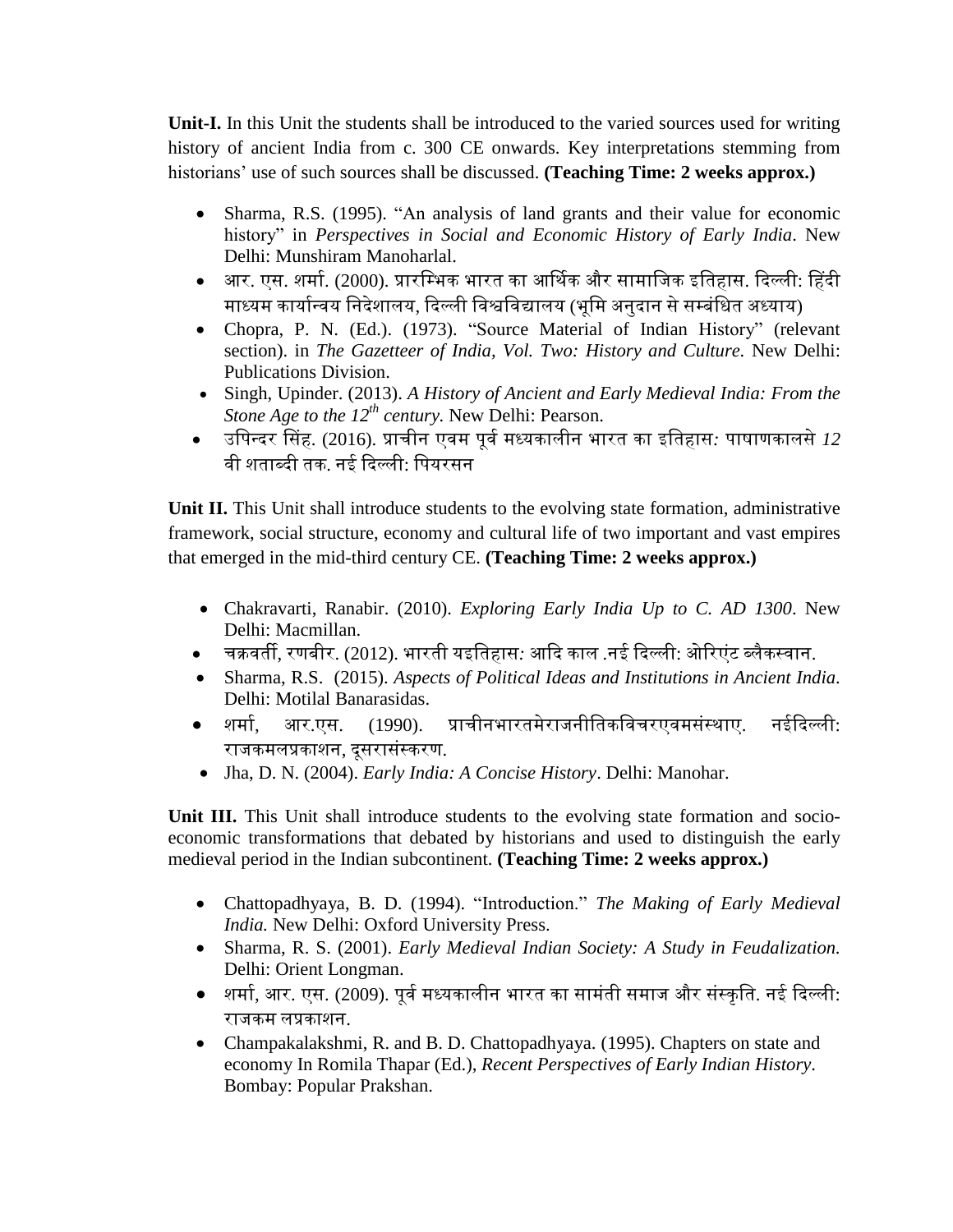**Unit IV.** This Unit shall provide an overview of important political developments between the 8<sup>th</sup> to 10<sup>th</sup> centuries CE. (Teaching Time: 2 weeks approx.)

- Devahuti, D. (1999). *Harsha: A Political Study.* New Delhi: Oxford University Press, third edition.
- Harle, J.C. (1994). *The Art & Architecture of the Indian Subcontinent.* PLACE: Yale University Press.
- Sharma, R.S. (2005). *India's Ancient Past.* New Delhi: Oxford University Press.
- Karashima, Noborou (ed.). (2014). *A Concise History of South India*. New Delhi: Oxford University Press.

**Unit V**. This Unit shall introduce students to the evolving state formation of post-Gupta polities. **(Teaching Time: 2 weeks approx.)**

- Mazumdar, R. C. (1952). 'Chapter 5' *Ancient India.* Delhi: Motilal Banarsidas, Book III.
- झा, डी. एन. एिर्मके. एर्म. ीीर्माली. (2000). प्राचीनभारतकाइततहास. दिल्ली: हिंदीमाध्यमकार्यान्वयनिदेशालय, दिल्लीविश्वविद्यालय, पुनर्मुद्रन.
- Thapar, Romila. (2002). *Early India from the Origins to AD 1300*. New Delhi: Penguin.
- थापर, रोतर्मला. (2008). पूिमकालीन भारत*:* प्रारम्भ से*1300* ई*.* तक. दिल्ली: हहिी र्माध्यर्म कार्यान्वय निदेशालय, दिल्ली विश्वविद्यालय
- Chakravarti, Ranabir. (2010). *Exploring Early India Up to C. AD 1300*. New Delhi: Macmillan.
- चक्रिती, रणबीर. (2012). भारतीय इततहास*:* आदिकाल*.* नई दिल्ली: ओररएंट ब्लैकस्िान.

**Unit VI.** This Unit shall introduce students to another important case study of state formation in the medieval period. The nature of evolving Rajput polity, social structure and economic developments shall be discussed. **(Teaching Time: 2 weeks approx.)**

- Chattopadhyaya, B. D. (1994). *The Making of Early Medieval India.* New Delhi: Oxford University Press (Chapter on origins of the Rajput).
- झा, डी. एन. एिर्मके. एर्म. ीीर्माली. (2000). प्राचीन भारत का इततहास. दिल्ली: हहिी माध्यम कार्यान्वय निदेशालय, दिल्ली विश्वविद्यालय, पन र्मद्रन.
- Singh, Vipul. (2009). *Interpreting Medieval India, Vol. I*. New Delhi: Macmillan.

**Unit VII.** This Unit shall introduce the students to another important case study of state formation in the medieval period in southern reaches of the Indian subcontinent. The nature of evolving Chola polity, social structure, economy and cultural developments shall be discussed. **(Teaching Time: 2 weeks approx.)**

 Singh, Upinder. (2013). *A History of Ancient and Early Medieval India: From the Stone Age to the 12th century.* New Delhi: Pearson.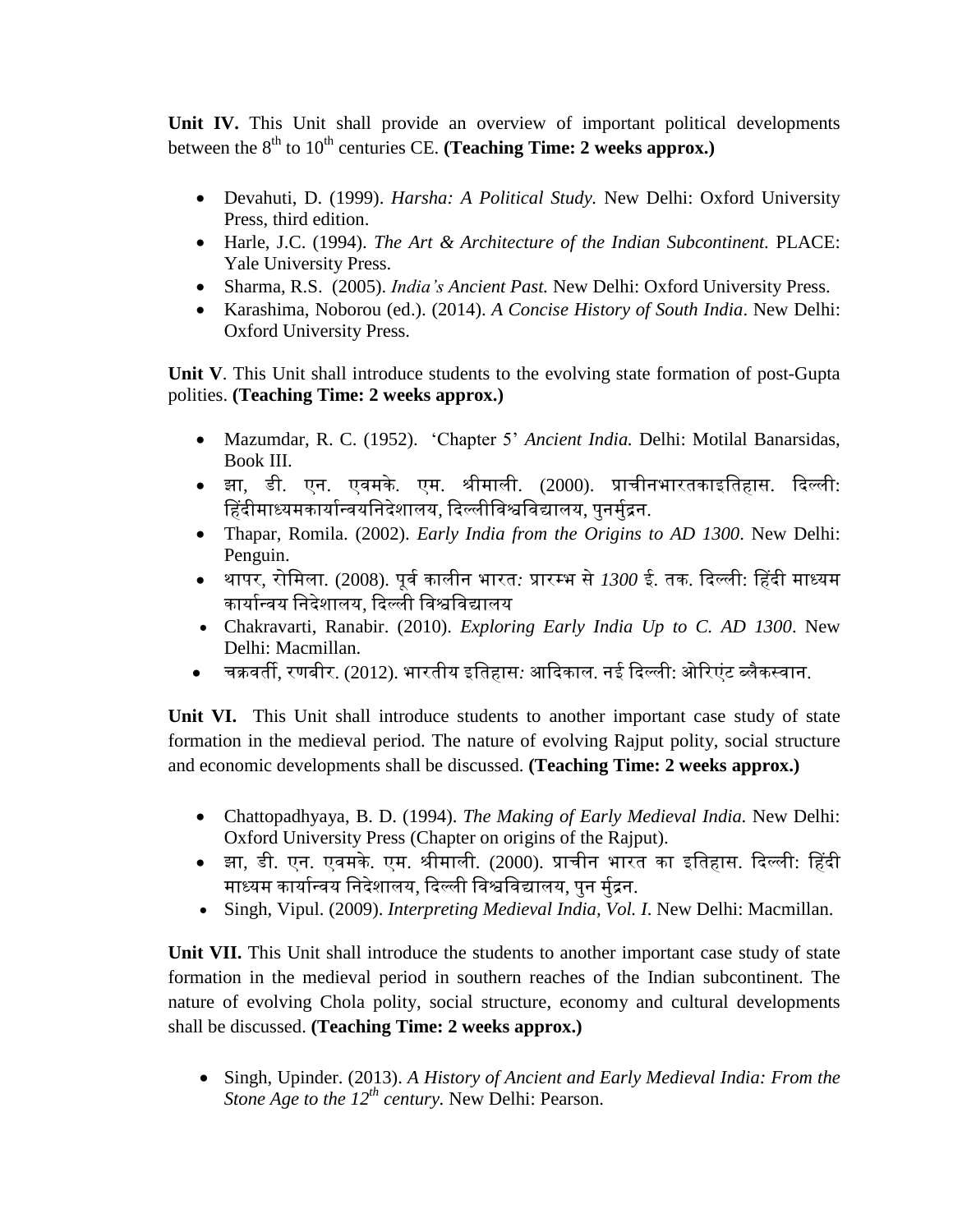- हसह, उतपन्िर. (2016). प्राचीन एिर्म पूिमर्मध्यकालीन भारत का इततहास*:* पािाण काल से*12* वी शताब्दी तक. नई दिल्ली<sup>.</sup> पियरसन
- Karashima, Noborou (Ed.). (2014). *A Concise History of South India*. New Delhi: Oxford University Press.
- Thapar, Romila. (2002). *Early India from the Origins to AD 1300*. New Delhi: Penguin.
- थापर, रोतर्मला. (2008). पूिमकालीनभारत*:* प्रारम्भसे *1300* ई*.* तक. दिल्ली: हिंदीमाध्यमकार्यान्वयनिदेशालय, दिल्लीविश्वविद्यालय

**Unit VIII.** This Unit shall provide students a detailed overview of transregional exchange that unfolded with the growing presence of the Arabs and Ghaznavids in the northwest region. **(Teaching Time: 2 weeks approx.)**

- Avari, Burjor. (2013). *Islamic Civilization in South Asia: A History of Muslim Power and Presence in the Indian Subcontinent*. London: Routledge (Ch.2).
- Maclean, Derryl N. (1989). *Religion and Society in Arab Sind*. Leiden: E.J. Brill.
- Flood, Barry Finbarr. (2009). *Objects of Translation: Material Culture and Medieval 'Hindu-Muslim' Encounter*. Delhi: Permanent Black (Ch.1, "The Mercantile Cosmopolis" and Ch.2, "Cultural Cross-Dressing")
- Anooshahr, Ali. (2018). "The Elephant and Sovereign: India circa 1000 CE". *Journal of Royal Asiatic Society.* Series 3, pp. 615-44.

# **Suggested Readings:**

- Basham, A. L. (1991). *The Origins and Development of Classical Hinduism.* Delhi: Oxford University Press.
- Chakrabarti, Ranabir. (2007). *Trade and Traders in Early India.* New Delhi: Manohar.
- Champakalakshmi, R. (2010). *Trade, Ideology and Urbanisation: South India 300 BC-AD 1300*. New Delhi: Oxford University Press.
- Dutt, Sukumar. (1988). *Buddhist Monks and Monasteries in India: Their History and Their Contribution to Indian Culture.* Delhi: Motilal Banarasidas.
- Goyal, S.R. (1986). *Harsha and Buddhism*. Meerut: Kusumanjali Prakashan, 1986.
- Huntington, Susan. (1985). *The Art of Ancient India: Buddhist, Hindu, Jain*. New York: Weatherhill.
- Kulke, Hermann (Ed.). (1997). "Introduction". in *The State in India 1000-1700*. New Delhi: Oxford University Press. (Oxford in India Readings: themes in Indian History Series).
- Mazumdar, R. C. (1964). *History and Culture of the Indian People, Vol. IV, Age of Imperial Kanauj.* Bombay: Bhartiya Vidya Bhawan, second edition.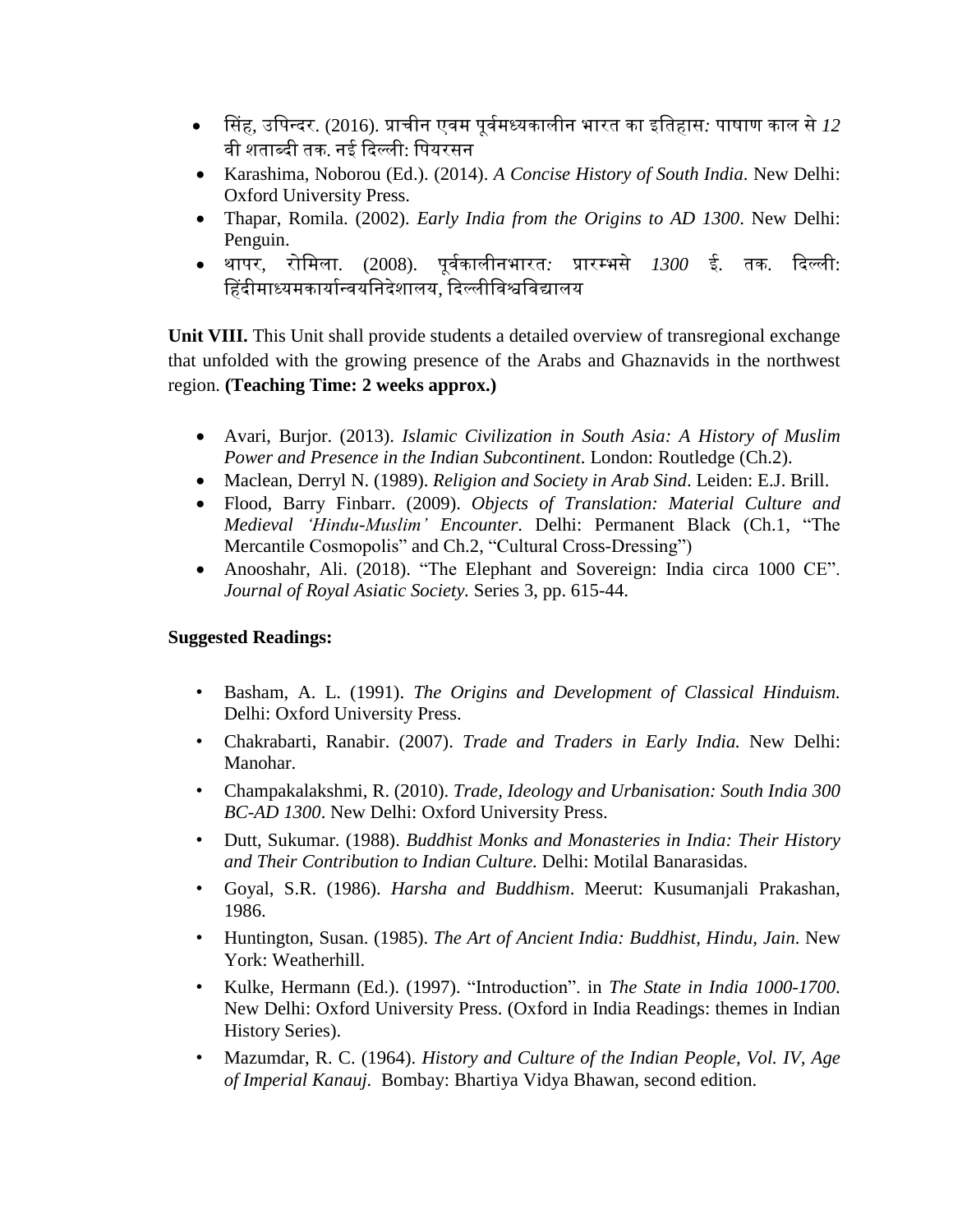- Stein, Burton. (1980). *Peasant, State and Society in Medieval South India*. Delhi: Oxford University Press, 1980.
- Subbarayalu, Y. (1982). "The Chola State." *Studies in History* vol. 4 no.2, pp.265- 306.
- Veluthat, Kesavan. (2012). *The Political Structure of South India.* Delhi: Orient Longman. (second revised edition),

#### **Teaching Learning Process:**

Classroom teaching should be supported by group discussions or group presentations on specific themes/readings. Adequate emphasis shall be given during the lectures to what is broadly meant by the historical approach and the importance of historicising various macro and micro-level developments/phenomena. Interactive sessions through group discussions or group presentations shall be used to enable un-learning of prevailing misconceptions about historical developments and time periods, as well as to facilitate revision of issues outlined in the lectures. Supporting audio-visual aids like documentaries and power point presentations, and an appropriate field-visit will be used where necessary.

#### **Assessment Methods:**

Students will be regularly assessed for their grasp on debates and discussions covered in class. Two written submissions, one of which could be a short project, will be used for final grading of the students. Students will be assessed on their ability to explain important historical trends and thereby engage with the historical approach.

Internal Assessment: 25 Marks Written Exam: 75 Marks Total: 100 Marks

#### **Keywords:**

Gupta age, early medieval, tripartite struggle, Rajputs, Cholas, Arabs, Ghaznavids, transregional exchange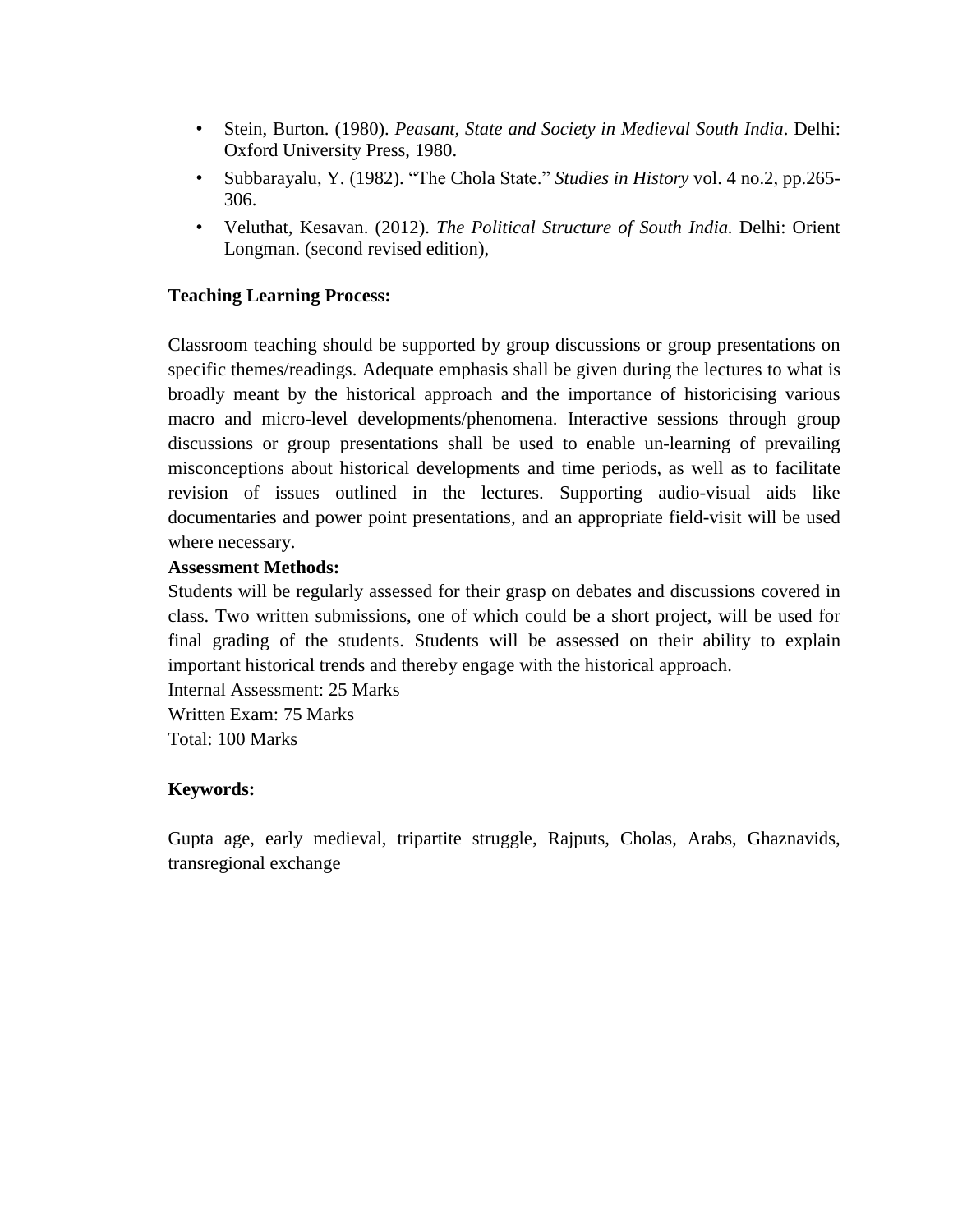# **In lieu of MIL (Semester I/II) Also offered to students of B.Com. programme**

#### **Communicating Culture: Tellings, Representations and Leisure**

#### **Course Objectives:**

The aim of the course is to explore culture through its intangible attributes that include traditions inherited from our ancestors – such as oral myths and folktales, performative practices including theatre, music, dance, rituals and festive events, knowledge and practices concerning nature, food, crafts and cultural pursuits like sports. Even though such aspects of culture are a part of our intangible heritage, they are nevertheless crucial in determining ideas that inform material aspects of our life, such as objects, monuments, artefacts and places. Both the intangible and tangible aspects collectively define culture in any given society. The aim of this course is to introduce students into an investigation of the subcontinent's cultural traditions through its intangible components discussed over four themes that address diverse narrative traditions; multiple performances; processional displays; and sporting activities.

#### **Learning Outcome:**

After the successful completion of the course, the student will be able to:

- Identify significant features of India's intangible cultural heritage.
- Distinguish between various technical forms like myth, folklore, theatrical and ritual performance, as well as know about evolving patterns of sporting traditions.
- Identify how culture is communicated through narrative strategies and performative acts.
- Appreciate that textuality and performance are not binary opposites and are mutually interactive.
- Develop analytical skills that are necessary for students of literature, sociology, anthropology, religion, psychology, political science and South Asian studies.

#### **Course Content:**

- **Unit I: Tellings:** Myths, tales and folklore
- **Unit II: Performance as communication:** Theatre, puppetry and music
- **Unit III: Processions as display:** *Yatra*, *barat*&*julus*
- **Unit IV: Sporting:** Mind, body & nation

# **ESSENTIAL READINGS AND UNIT-WISE TEACHING OUTCOMES:**

Unit **I.:** This theme explores the meaning, form and function of storytelling in Indian context. It starts with the earliest forms of Oral traditions concerning myths, legends,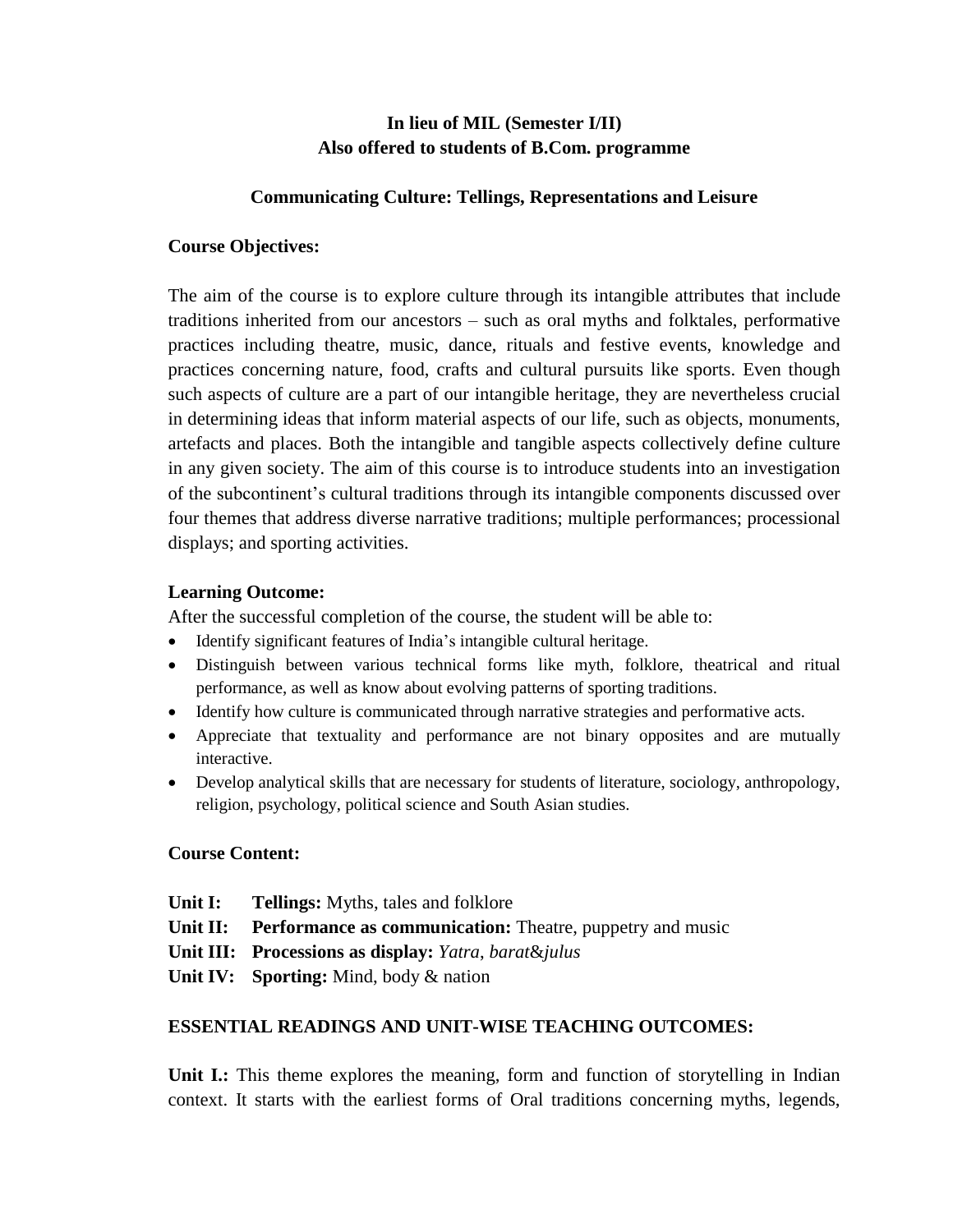folktales, proverbs, riddles, jokes and songs. Besides oral traditions, folklore, includes material culture, such as handmade toys, and customary lore, such as rituals etc. Such acts of telling are communication strategies for re-invention and dissemination of culture. **(Teaching Time: 4 weeks approx.)**

- Mital, Kanak. (1995). "A Santhal Myth, Five Elements" in Baidyanath Saraswati*,* (ed.). *Prakrti, The Integral Vision*, Vol. 1 (Primal Elements – The Oral Tradition), pp. 119-125
- Chandran, M.D. Subhash. (1995). "Peasant Perception of Bhutas, Uttara Kannada." in Baidyanath Saraswati*,* (ed.). *Prakrti, The Integral Vision*, Vol. 1 (Primal Elements – The Oral Tradition), pp. 151-166
- Ramanujan, A. K. (1997). "'A Flowering Tree': A Woman's Tale." *Oral Tradition* vol. 12 no.1, pp. 226-243.
- Blackburn, Stuart H. (1978). "The Folk Hero and Class Interests in Tamil Heroic Ballads." *Asian Folklore Studies* vol.. 37 no.1, pp. 131-149
- Hauser, Beatrix. (2002). "From Oral Tradition to "Folk Art": Reevaluating Bengali Scroll Paintings." *Asian Folklore Studies* vol. 61 no.1, pp. 105-122.

**Unit II. Performance as communication: Divine-play, bardic storytelling & puppetry:** A traditional point of view suggests that in the West culture was preserved in texts and artefacts, while in the East culture was communicated as performance. The following essays suggest that it is counterproductive to define textuality and performativity as binary opposites even for heuristic purposes. **(Teaching Time: 4 weeks approx.)**

- Rani, Varsha. (2014). "The unforgettable magic of the Ramnagar Ramlila." *Indian Horizons* vol. 61 no.2, pp. 12-27. *\* The Ramnagar Ramlila* <https://www.youtube.com/watch?v=AiAgXRHZRDw>
- Jain, Jyotindra. (1998). "The Painted Scrolls of the Garoda Picture Showmen of Gujarat." *Marg* vol. 49 no.3, pp. 10-25.
- Sorensen, Niels Roed. (1975). "Tolu Bommalu Kattu: Shadow Theatre Re: Andhra Pradesh." *Journal of South Asian Literature* vol. 10 no.2/4, THEATRE IN INDIA, pp. 1- 19

\* For illustrations <https://www.sahapedia.org/tag/shadow-puppetry>

**Unit III. Processions as display: Yatra, barat & julus:** There are many types of processions in India that are organized on various occasions like military parades, political processions, protest marches, religious processions and others such as weddings,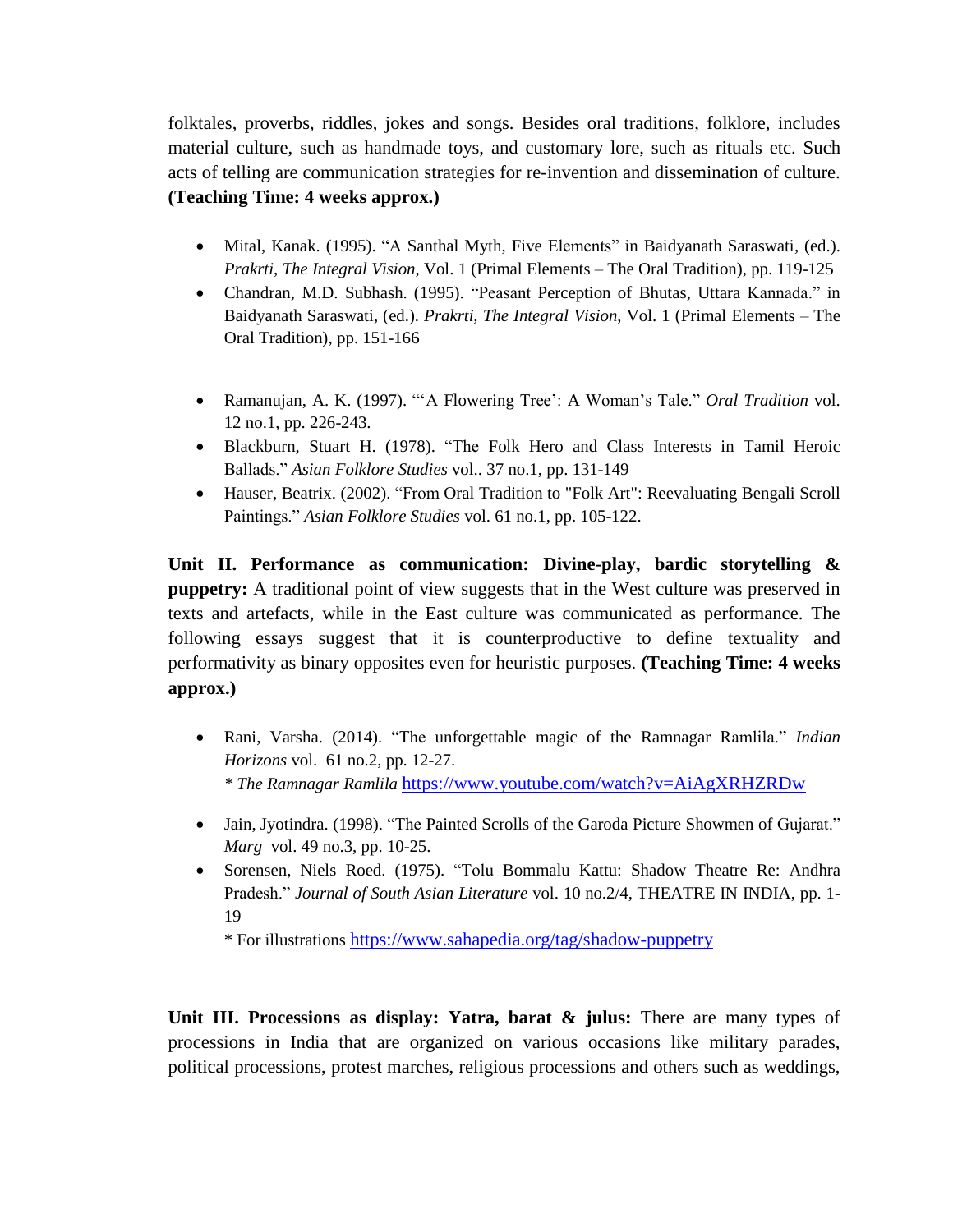festivals and pilgrimages. Processions are about display, public space and domination and communicate cultural identities. **(Teaching Time: 4 weeks approx.)**

- Kulke, Hermann. (1979). "Rathas and Rajas: The car festival at Puri", "Art and Archaeological Research Papers" (AARP, London) XVI, Dec. 1979, on "Mobile Architecture in Asia: Ceremonial Chariots. Floats and Carriages", pp. 19-26 A clipping [https://timesofindia.indiatimes.com/videos/news/explained-the](https://timesofindia.indiatimes.com/videos/news/explained-the-significance-of-puris-jagannath-yatra/videoshow/65095341.cms)[significance-of-puris-jagannath-yatra/videoshow/65095341.cms](https://timesofindia.indiatimes.com/videos/news/explained-the-significance-of-puris-jagannath-yatra/videoshow/65095341.cms)
- Booth, Gregory D. (2008). "Space, sound, auspiciousness, and performance in North Indian wedding processions" in Knut A. Jacobson, (ed.). *South Asian Religions on Display: Religious Processions in South Asia and in the Diaspora*. London & New York: Routledge, pp. 63-76.
- Balasubrahmanyam, Suchitra. (2016). "Imagining the Indian Nation: The Design of Gandhi's Dandi March and Nehru's Republic Day Parade", in Kjetil Fallan, Grace Lees-Maffei, (eds.). *Designing Worlds*: *National Design Histories in an Age of Globalization*. New York: Berghahn Books, pp. 108-124.

**Unit IV: Sporting: Mind, body & nation:** Sports are specific to leisure activities in cultural traditions. But games and sports often travel from their point of origin to influence other cultural traditions. Some like cricket have been appropriated at the national level in India. The following essays explain the historical process of such transfers. **(Teaching Time: 4 weeks approx.)**

- Hillyer Levitt, Stephan. (1991-92). "Chess—Its South Asian Origin and Meaning." *Annals of the Bhandarkar Oriental Research Institute* vol. 72/73 no1/4, *Amrtamahotsava* (1917-1992), pp. 533-547.
- Zarrilli, Phillip B. (1989). "Three Bodies of Practice in a Traditional South Indian Martial Art." *Social Science & Medicine* vol. 28 no.12, pp. 1289-1309.
- Guha, Ramachandra. (1998). "Cricket and Politics in Colonial India." *Past & Present.* Vol. 161 no.1, pp. 155-190 (is available in Hindi).

# **Suggested Readings:**

- Awasthi, Induja. (2019). "Ramlila: Tradition and Styles", pp. 23-36 accessed on 19 May 2019 from the *Sahapedia An open online resource on the arts, cultures and heritage of India* <https://www.sahapedia.org/tag/dashavatara>
- Bradford Clark, (2005). "Putul Yatra: A Celebration of Indian Puppetry", *Asian Theatre Journal.* vol. 22, No. 2, pp. 334-347.
- Foley, Kathy and Dadi Pudumjee. (2013). "India" in *World Encyclopaedia of Puppetry Artscalled "WEPA" or "EMAM" for Encyclopédie Mondiale des Arts de la Marionnette*, a project of International Unima.